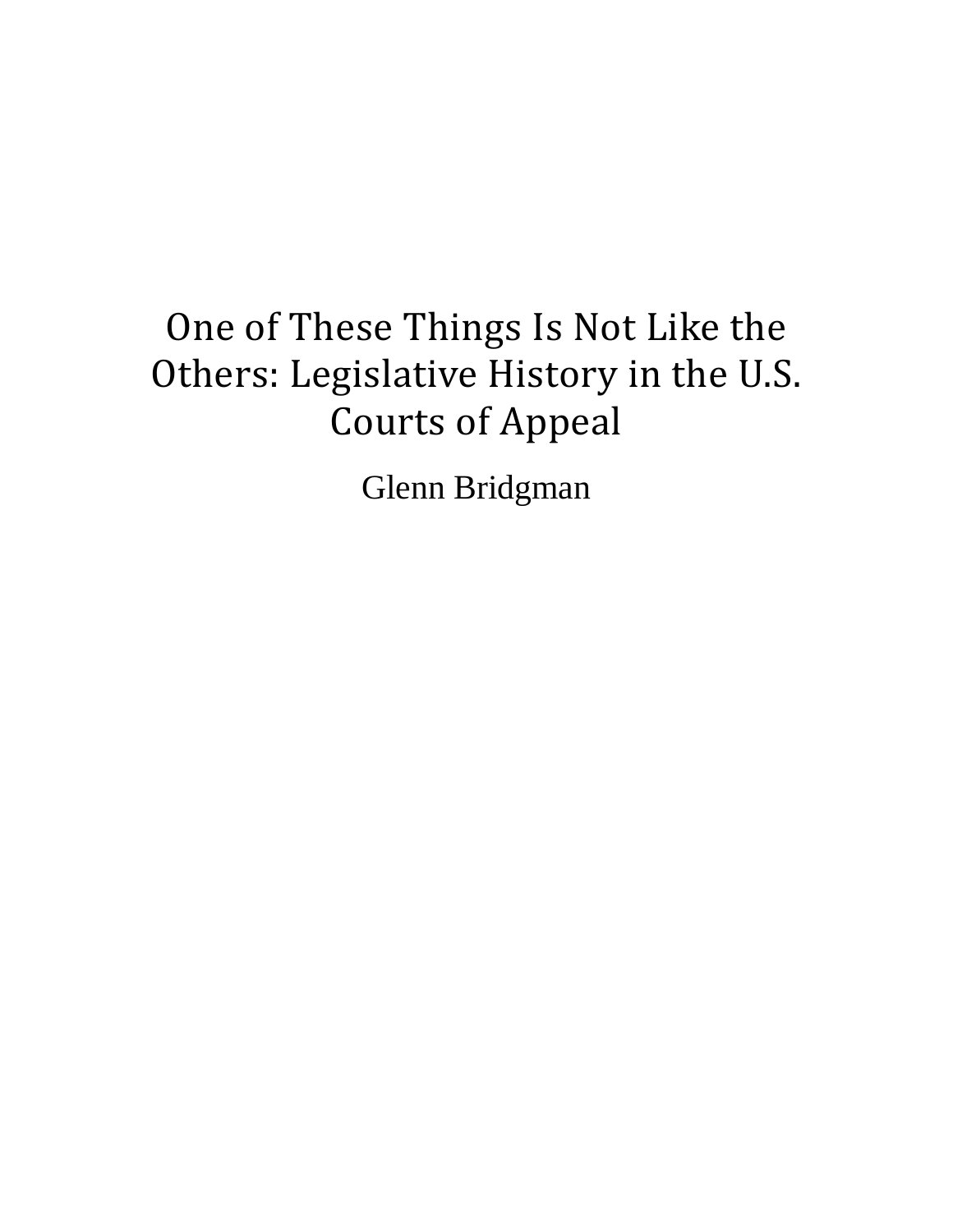# Contents

| I<br>A.<br><b>B.</b><br>A.<br><b>B.</b><br>1.<br>2.<br>Ш.<br>A.<br><b>B.</b><br>$\mathcal{C}$ .<br>D.<br>1.<br>2.<br>Ε.<br>IV. |
|--------------------------------------------------------------------------------------------------------------------------------|
|                                                                                                                                |
|                                                                                                                                |
|                                                                                                                                |
|                                                                                                                                |
|                                                                                                                                |
|                                                                                                                                |
|                                                                                                                                |
|                                                                                                                                |
|                                                                                                                                |
|                                                                                                                                |
|                                                                                                                                |
|                                                                                                                                |
|                                                                                                                                |
|                                                                                                                                |
|                                                                                                                                |
|                                                                                                                                |
|                                                                                                                                |
| A.                                                                                                                             |
| <b>B.</b>                                                                                                                      |
| $\mathcal{C}$ .                                                                                                                |
|                                                                                                                                |
| A.                                                                                                                             |
| 1.                                                                                                                             |
| How the discrepancy between the D.C. Circuit and the rest of the country upsets the<br>2.                                      |
| <b>B.</b>                                                                                                                      |
| 1.                                                                                                                             |
| 2.                                                                                                                             |
| $\mathcal{C}$ .                                                                                                                |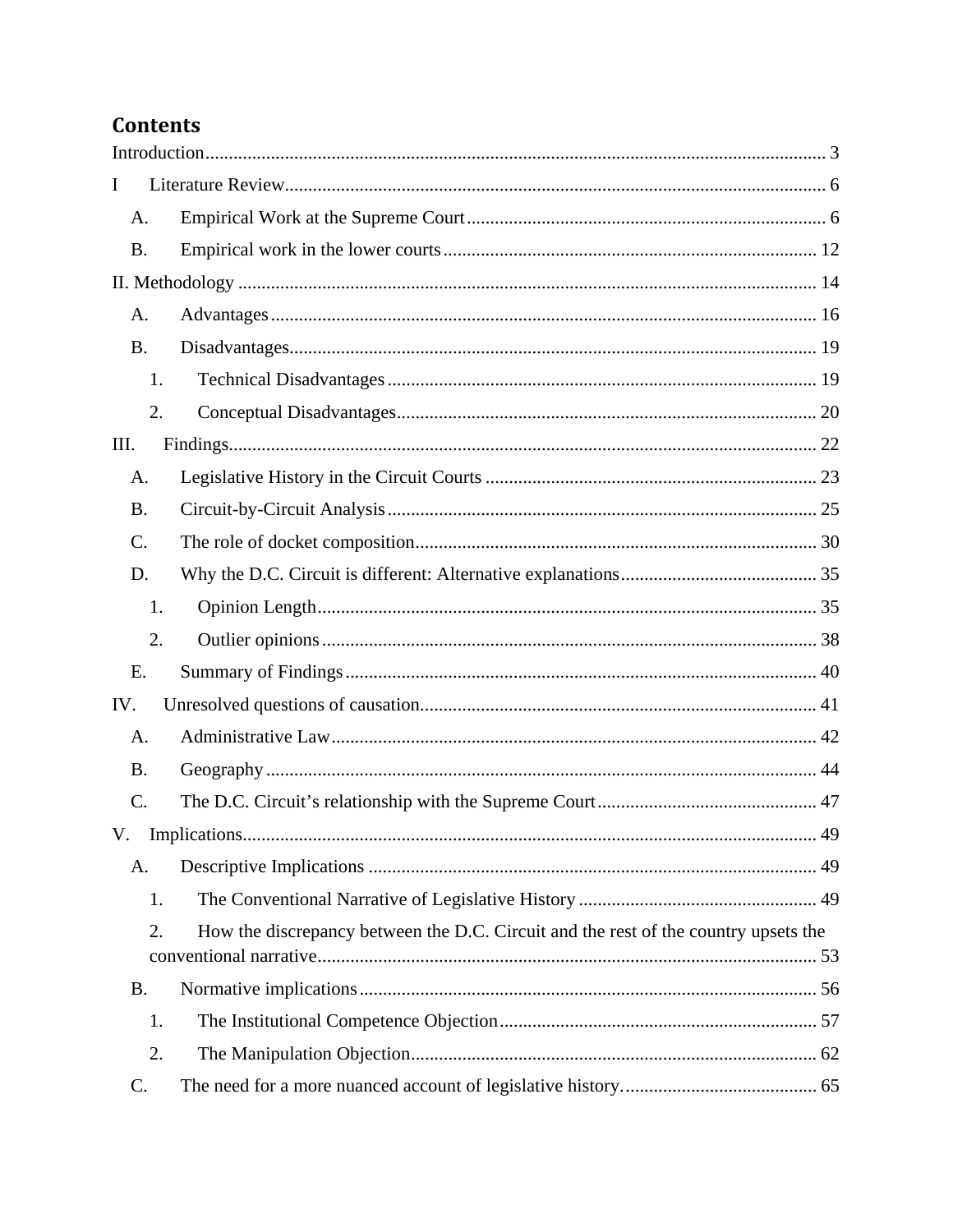#### **Introduction**

"In the past few decades, however, we have developed a legal culture in which lawyers routinely—and I do mean routinely—make no distinction between words in the text of a statute and words in its legislative history."

Justice Scalia, A Matter of Interpretation<sup>1</sup>

How accurate is Justice Scalia's characterization of American legal culture? Has runaway purposivism erased the distinction between statutory text and legislative history? Most scholars of statutory interpretation say no—although at one point legislative history seemed poised to dominate statutory interpretation, Justice Scalia and othertextualists have succeeded in defending the primacy of text.

In arriving at this answer, the intellectual conversation has focused onstatutory interpretation at the Supreme Court. But Justice Scalia's assertion sweeps far beyond the Court; it is a claim about "legal culture". So the question remains: how has legislative history fared outside of the Supreme Court?

In this paper, I aim to begin answering a small piece of this question by investigating the evolution of the use of legislative history in the circuit courts. I counted all of the citations to legislative history made by the circuit courts between 1950 and 2006. This data reveals the degree to which the circuit courts' usage patterns either confirm or reject Justice Scalia's claim about the prevalence of legislative history in statutory interpretation.

<sup>&</sup>lt;sup>1</sup> Antonin Scalia, *Common Law Courts in a Civil-Law System: The Role of United States Federal Courts in Interpreting the Constitution and Laws*, in A MATTER OF INTERPRETATION: FEDERAL COURTS AND THE LAW 3, 18- 23 (Amy Gutman ed., 1997).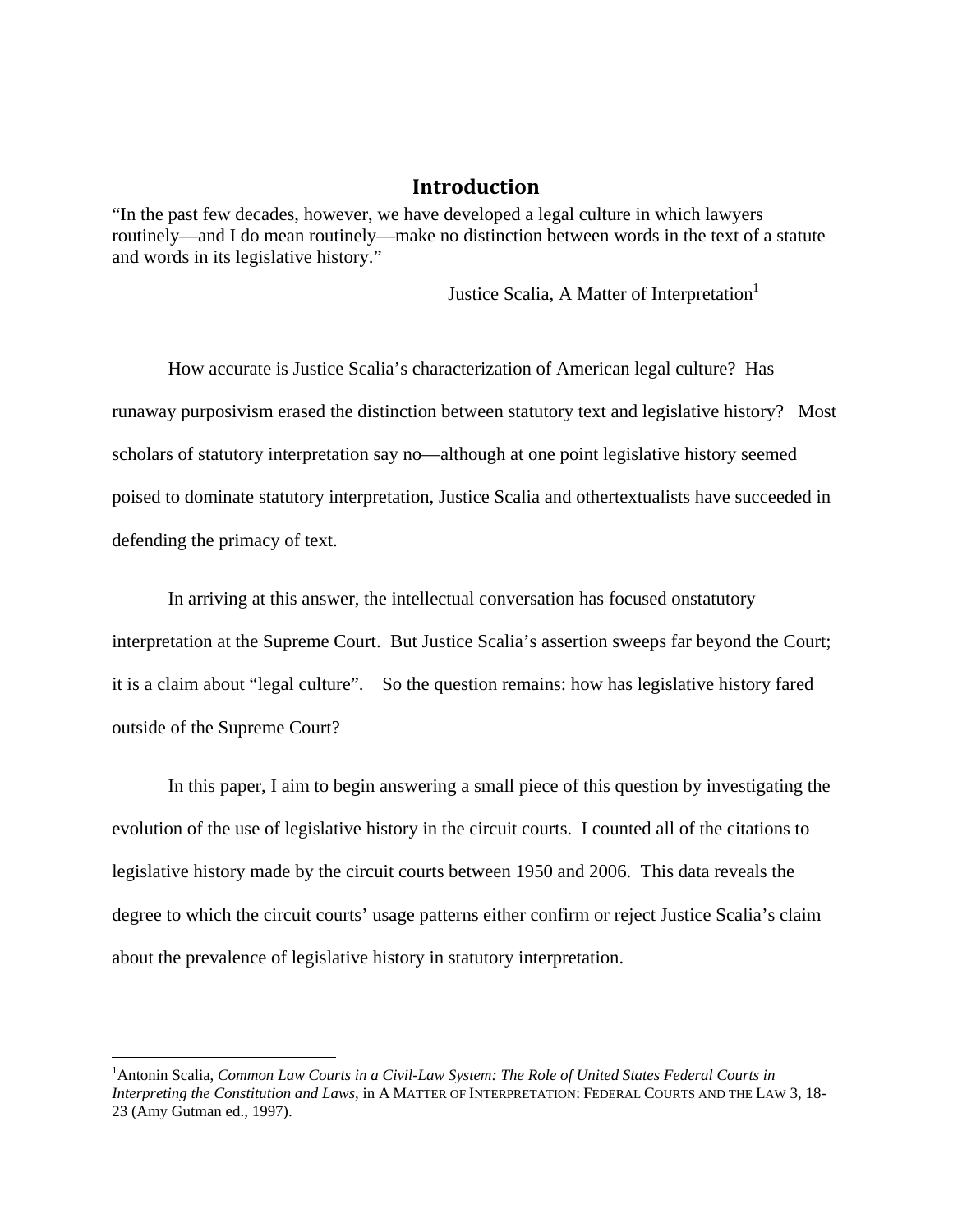The paper proceeds as follows: in Part I, I review the existing empirical literature on courts' citations to legislative history. This literature has focused almost entirely on the citation practice of the Supreme Court, although I do discuss two studies examining the use of legislative history by the circuit courts. Part II describes my study's methodology—an automatic computerized citation count—and analyzes the advantages and disadvantages of this approach relative to more traditional manual methodologies.

Part III presents my findings, namely that,while the D.C. Circuit has followed the Supreme Court in its use of legislative history, the other circuits have not.In the 1970s and 1980s, the D.C. Circuit cited legislative history far more frequently than the other circuits. During this period, the D.C. Circuit was responsible for roughly a third of all legislative history citations made by the circuit courts, despite handling only around five percent of the total cases. Following a peak of 941 citations in 1981, the D.C. Circuit's use of legislative history then steeply declined in the late 1980s. Both the height of this peak and the rapidity of the decline distinguish the D.C. Circuit from the other circuits. In particular, the Supreme Court exhibited a similar pattern of growth and decline in its use of legislative history during this period. Furthermore, statistical analysis of the data demonstrates that this difference cannot be entirely accounted for by several "simple" explanations, such as(1) the D.C. Circuit handling more statutory interpretation cases than the other circuits, (2) the D.C. Circuit authoring longer opinions than the other circuits, or (3) the D.C. Circuit authoring a higher proportion of outlier opinions—opinions that make an especially large number of legislative history citations—then the other circuits.

Part IV proposes three potential "substantive" explanations of why the D.C. Circuit may have handled more legislative history than the other circuits. First, the D.C. Circuit's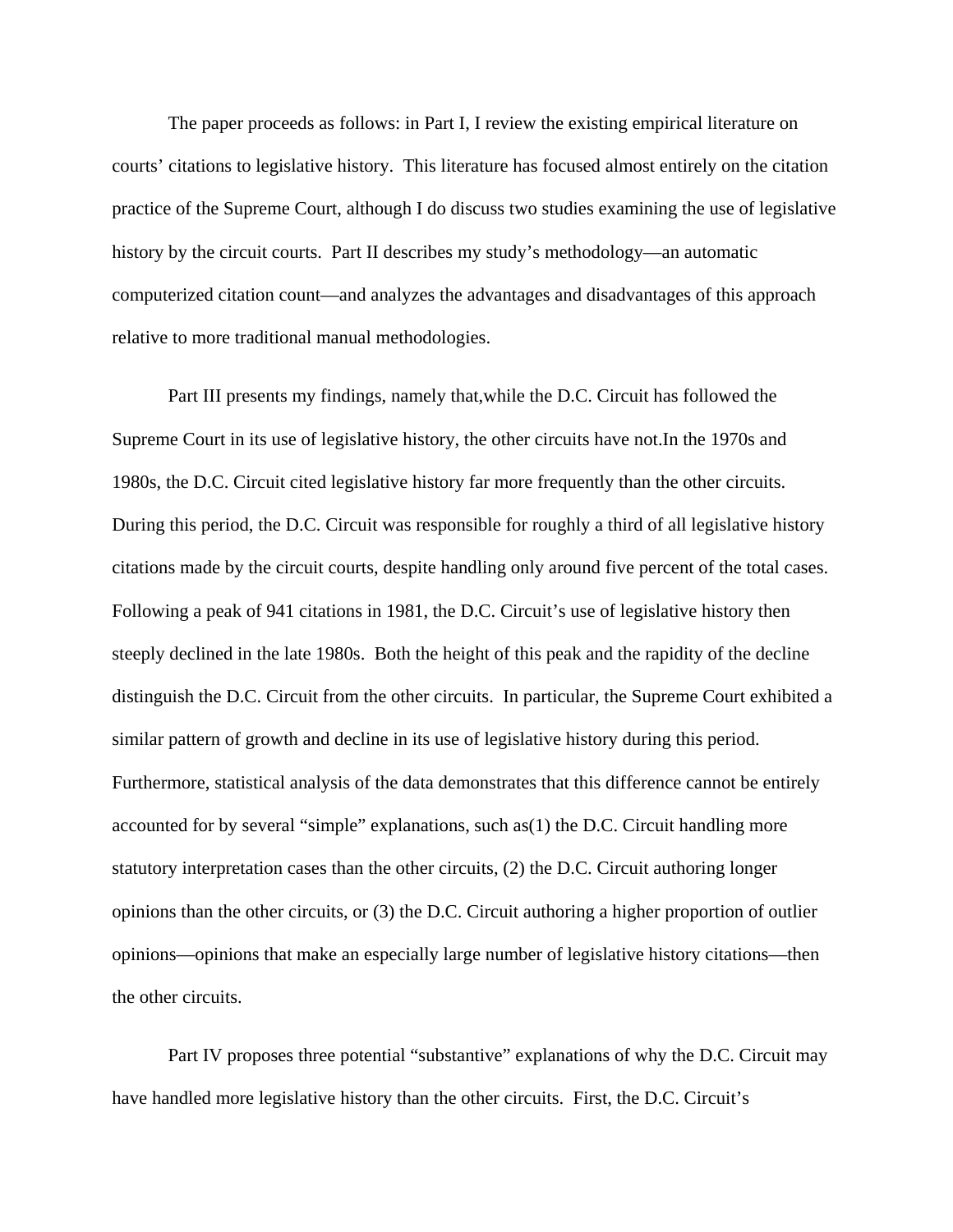specialization in administrative law may predispose it to cite legislative history more than the other circuits, which handle less administrative law cases. Second, the attorneys practicing in front of the D.C. Circuit may have been more likely to argue from legislative history than lawyers litigating in other circuits. Third, the D.C. Circuit's distinctive relationship with the Supreme Court may have led it to mirror the Supreme Court's approach to legislative history more closely than the other circuits. Unfortunately, my study's methodology is not suited to exploring the strength of these more substantive explanations.

Finally, Part V discusses the descriptive and normative implications of the finding that the circuit courts have taken different paths in their use of legislative history. Descriptively, this finding complicates the conventional narrative of the evolution of the use of legislative history in the federal courts. This conventional narrative has focused on the Supreme Court, where legislative history peaked in the early 1980s before falling drastically. Outside of the D.C. Circuit, however, this pattern does not necessarily accurately describe the use of legislative history by the circuit courts.

Normatively, the finding that not every circuit embraced legislative history as thoroughly as the Supreme Court and D.C. Circuit alters the strength of several of the classic arguments for and against the use of legislative history. For example, the D.C. Circuit's familiarity with legislative history may make it less vulnerable than the other circuits to the institutional competence objection, which focuses on the inability of courts to interpret legislative history reliably. Similarly, the D.C. Circuit's heavy use of legislative history may make it *more* vulnerable than the other circuits to the manipulation objection, which turns on the congressional actors' incentives to twist the legislative history in anticipation of litigation. Part V concludes by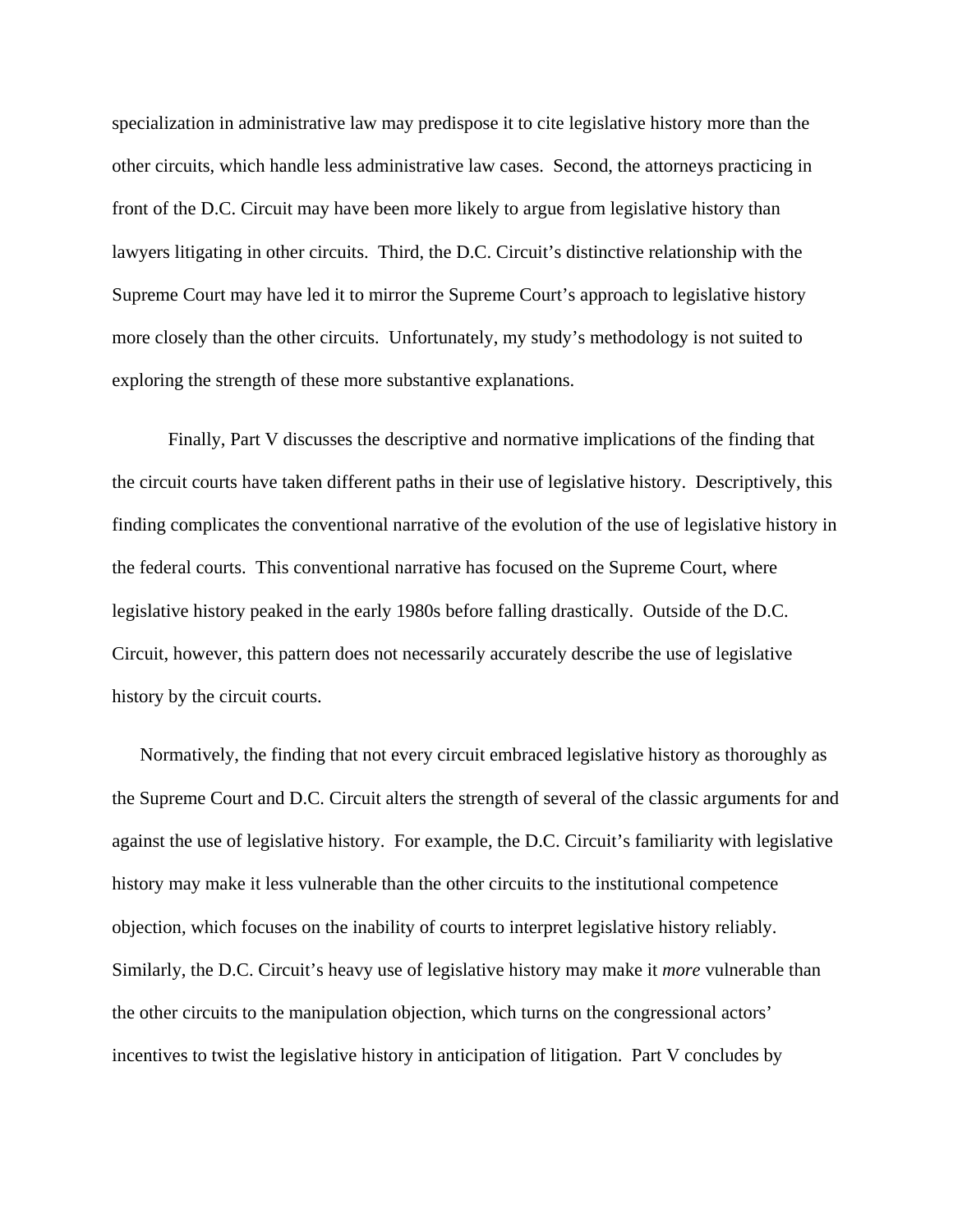outlining the need for a more polycentricunderstanding of statutory interpretation in the American legal system.

# **I Literature Review**

#### **A. Empirical Work on the Supreme Court**

Jorge Carro and Andrew Brann published the first major citation-count study examining courts' citations to legislative history in 1982.<sup>2</sup> Carro & Brann tracked every citation of legislative history made by the Supreme Court between 1938 and 1978. Their found a profound increase in citations to legislative history throughout this period: while the Supreme Court cited legislative documents nineteen times in 1938, by 1979 that number had swelled to  $405.^3$  Because they found that "fluctuations in the amount of citations" were not driven by variations in the Supreme Court's caseload, they announced that there had been "continual increase in the usage of legislative historical documents" by the Supreme Court.<sup>4</sup>

In addition to these quantitative findings on the Supreme Court's increasing citation of legislative history, Carro& Brann made several qualitative conclusions about the nature of these citations. First, the great majority of the citations were either to committee reports or to the Congressional Record.<sup>5</sup> Citations to these materials vastly outnumbered citations to other categories of legislative history, such as unenacted bills, hearings, or conference reports.<sup>6</sup> Second, opinions citing legislative history were much more likely to deal with certain subject matters than others —tax opinions, for instance, were unusually likely to include citations to

1

<sup>2</sup> Jorge L. Carro& Andrew R. Brann, *The U.S. Supreme Court and the Use of Legislative Histories: A Statistical Analysis*, 22 JURIMETRICS J. 294 (1982) 3

 $^{3}$ *Id.* at 303.  $\rm{^4Id.}$  at 299.

<sup>&</sup>lt;sup>5</sup>*Id.* at 299.

<sup>&</sup>lt;sup>6</sup>*Id.* at 304 tbl. 2.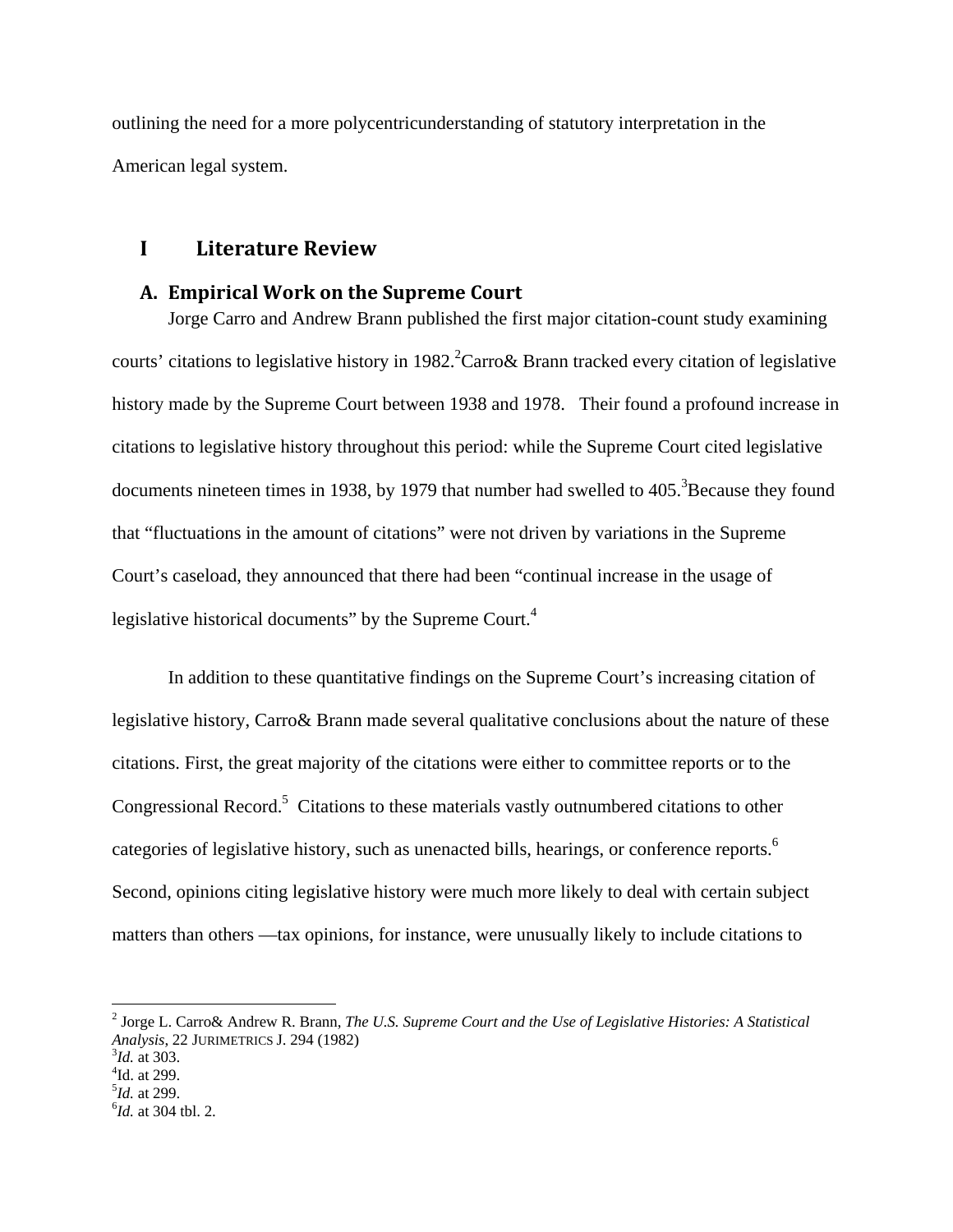legislative history.<sup>7</sup> Third, different Justices cited legislative history at very different rates. Justice Brennan averaged 30.8 citations per year over his tenure, while Justice Burton only referenced legislative history 14.2 times a year.<sup>8</sup>

Carro& Brann's findings generated a great deal of interest; scholars were particularly fascinated by the possibility that the justices' ideology could be driving the variation in citation rate.<sup>9</sup> A number of subsequent studies sought to build on Carro& Brann's pathbreaking work.<sup>10</sup> In particular, Michael Koby published a direct extension of Carro & Brann's study in 1998,  $^{11}$ applying Carro& Brann's citation counting methodology to all Supreme Court cases between 1980 and 1998.12 Contrary to Carro& Brann's expectation that legislative history citation rates would continue to increase, this new data indicated that the Supreme Court's citation count peaked at 796 citations in 1985. By 1998, the Supreme Court cited legislative history only 79 times.  $13$ 

Figure 1 combines Carro& Brann's original data with Koby's extension, providing the

Supreme Court's citation counts for every year between 1938 and 1998.

 $^{7}$ *Id.*at 300-301.

<sup>&</sup>lt;sup>8</sup>*Id.* at 302.

*See, e.g.*, James J. Brudney& Corey Ditslear, *Liberal Justices' Reliance on Legislative History: Principle, Strategy, and the Scalia Effect*, 29 BERKELEY J. EMP. & LAB. L. 117, 158 &n.153 [hereinafter Brudney&Ditslear*, Scalia Effect*] (citing Carro& Brann for the proposition that "liberal justices cite legislative history substantially more than conservative justices").

<sup>10</sup>*See, e.g.*, Nicholas S. Zeppos, *The Use of Authority in Statutory Interpretation: An Empirical Analysis*, 70 TEX. L. REV. 1073 (1992); Patricia M. Wald, T*he Sizzling Sleeper: The Use of Legislative History in Construing Statutes in the 1988-89 Term of the United States Supreme Court*, 39 AM. U. L. REV. 277 (1990); Patricia M. Wald, *Some* 

Observations on the Use of Legislative History in the 1981 Supreme Court Term, 68 IOWA L. REV. 195 (1983).<br><sup>11</sup> Michael H. Koby, *The Supreme Court's Declining Reliance on Legislative History: The Impact of Justice Scalia'* 

<sup>&</sup>lt;sup>12</sup>*Id.* at 373.Koby's methodology differed from Carro& Brann's in that Koby only counted citations to "(1) committee reports; (2) congressional debate; (3) committee hearings; and (4) the text of bills." *Id.* Professor Koby argued that this limitation was justified because according to Carro& Brann's findings these four categories comprise the vast majority of legislative history citations.

<sup>13</sup>*Id.*at 384 tbl.I.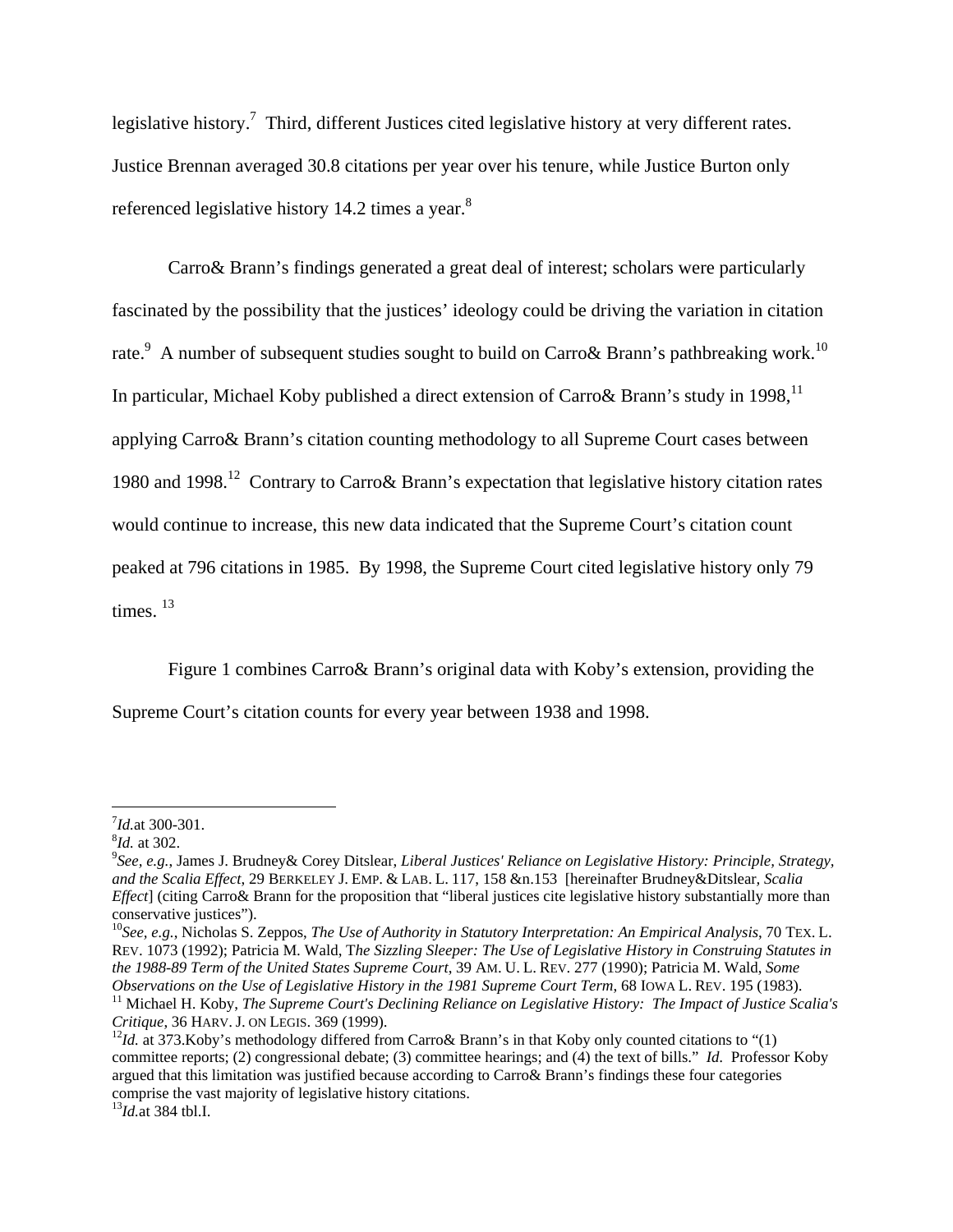

# **Figure 1: Citations to Legislative History Per Year in the Supreme Court**

Because this plot displays only raw citations counts, it may partially reflect variations in the Supreme Court's caseload, rather than shifts in the Court's citation practice.<sup>14</sup> Nonetheless, the plot effectively sketches the evolution of the Supreme Court's use of legislative history. The plot begins with a low rate of legislative history usage. This continues until about 1970, when the number of citations begins to climb steeply. This ascent continues until the early-to-mid 1980s, when the trend reverses and the citation rate declines as quickly as it had climbed. The decline continues until citation rates return to where they had been in the 1950s. On the strength of this "clear and unmistakable pattern of decline," Professor Koby concluded that Justice Scalia had successfully persuaded the other Justices that legislative history was not a reliable source for

1

<sup>&</sup>lt;sup>14</sup>Koby's study illustrates this point: at the beginning of his study, in 1980, the Supreme Court was hearing 156 cases a year, whereas at the end, in 1998, it was only hearing 94 cases a year. Koby, *supra* note 11,at 385 Tbl. 1. The number of statutory interpretation cases also plunges from 89 cases in 1980 to 49 in 1998. *Id.* 385 Tbl. 1.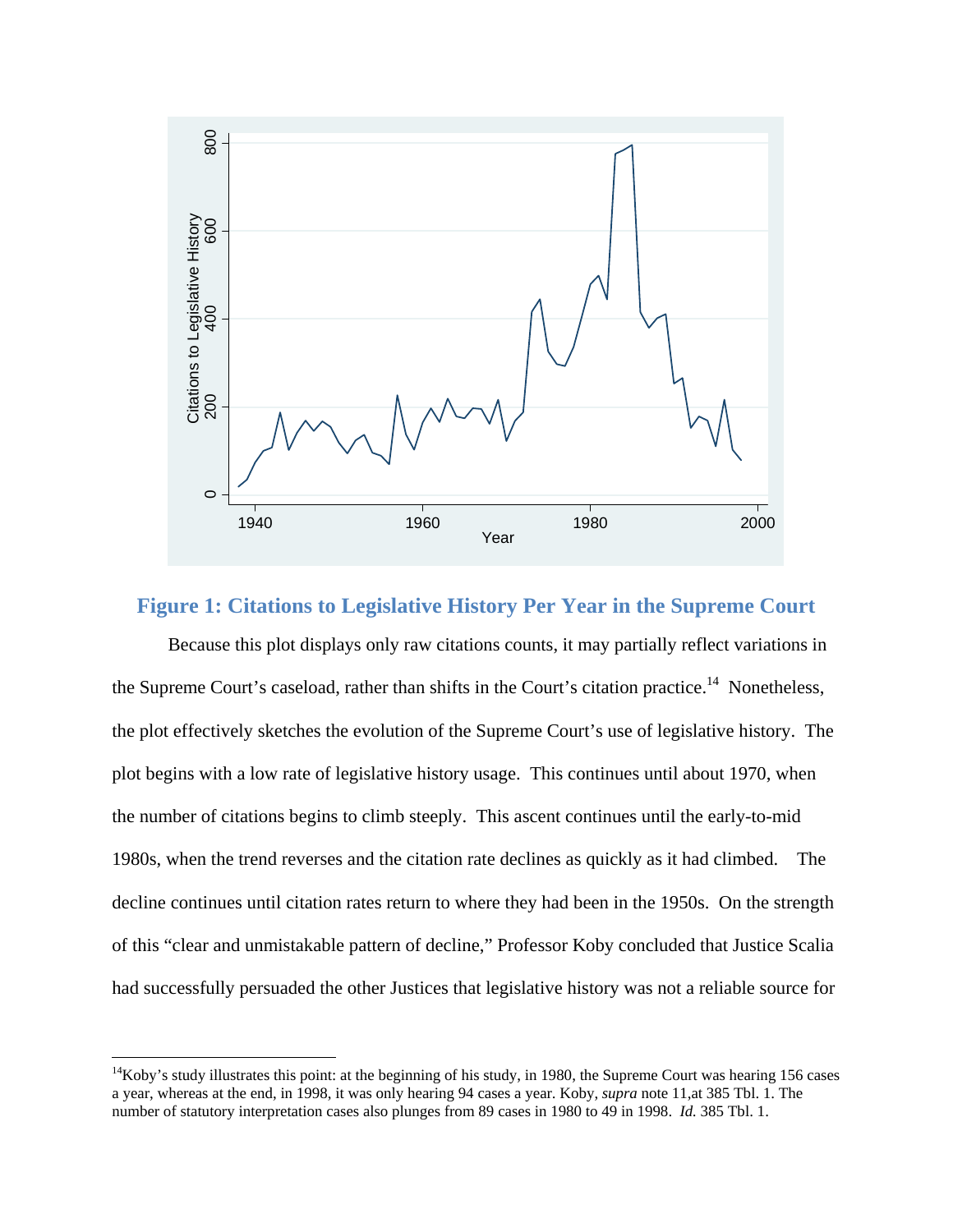statutory interpretation: "Justice Scalia and the critique [of legislative history] he represents contributed significantly to a sharp reduction in the Court's use of legislative history."<sup>15</sup>

Subsequent scholars have drawn on increasingly sophisticated statistical techniques to analyze whether this conclusion is warranted: is Justice Scalia responsible for the decline in citations of legislative history? In particular, Professors James Brudney and Corey Ditslear recently published a series of empirical studies that examined the "interpretative resources" used in Supreme Court opinions.<sup>16</sup> Rather than simply counting citations, Brudney&Ditslear coded the text of each opinion by hand, recording each time the opinion made an argument based on one of ten "interpretative resources": "(1) the plain or ordinary meaning of textual language; (2) dictionaries; (3) language canons; (4) legislative purpose; (5) legislative inaction; (6) Supreme Court precedent; (7) common law precedent; (8) substantive canons; and (9) agency deference[ and (10) legislative history]."<sup>17</sup> Because this technique was far more labor-intensive than a straightforward citation count,Brudney&Ditslear limited their studies to specific topic areas. The first three articles looked at all labor law decisions during the Burger and Rehnquist Courts  $(1969-2005)$ ,<sup>18</sup> while the fourth study added tax cases to the dataset.<sup>19</sup>

In these studies, Brudney&Ditslear rejected the coarsest version of ProfessorKoby's theory that "Justice Scalia and the critique he represents" explain the decline in citation of legislative history. In particular, Brudney&Ditslear found that (1) the decline of the Court's use

<sup>15</sup>*Id.* at 369.

<sup>16</sup> James J. Brudney& Corey Ditslear, *The Decline and Fall of Legislative History? Patterns of Supreme Court Reliance in the Burger and Rehnquist Eras*, 89 JUDICATURE 220, 221 (2006) [hereinafter Brudney&Ditslear, *Decline and Fall*]; 17*Id.*

<sup>18</sup> James J. Brudney& Corey Ditslear, *Canons of Construction and the Elusive Quest for Neutral Reasoning*, 58 VAND. L. REV. 1 (2005) [hereinafter Brudney&Ditslear, *Canons of Construction*]; Brudney&Ditslear, *Decline and Fall*, *supra* note 16; James J. Brudney& Corey Ditslear, *Scalia Effect*, *supra* note 9.

<sup>19</sup> James J. Brudney& Corey Ditslear, *The Warp and Woof of Statutory Interpretation: Comparing Supreme Court Approaches in Tax Law and Workplace Law*, 58 DUKE L.J. 1231 (2009) [hereinafter Brudney&Ditslear, *Warp and Woof*]. In addition, this study extended the study of work law cases up through the 2008 term.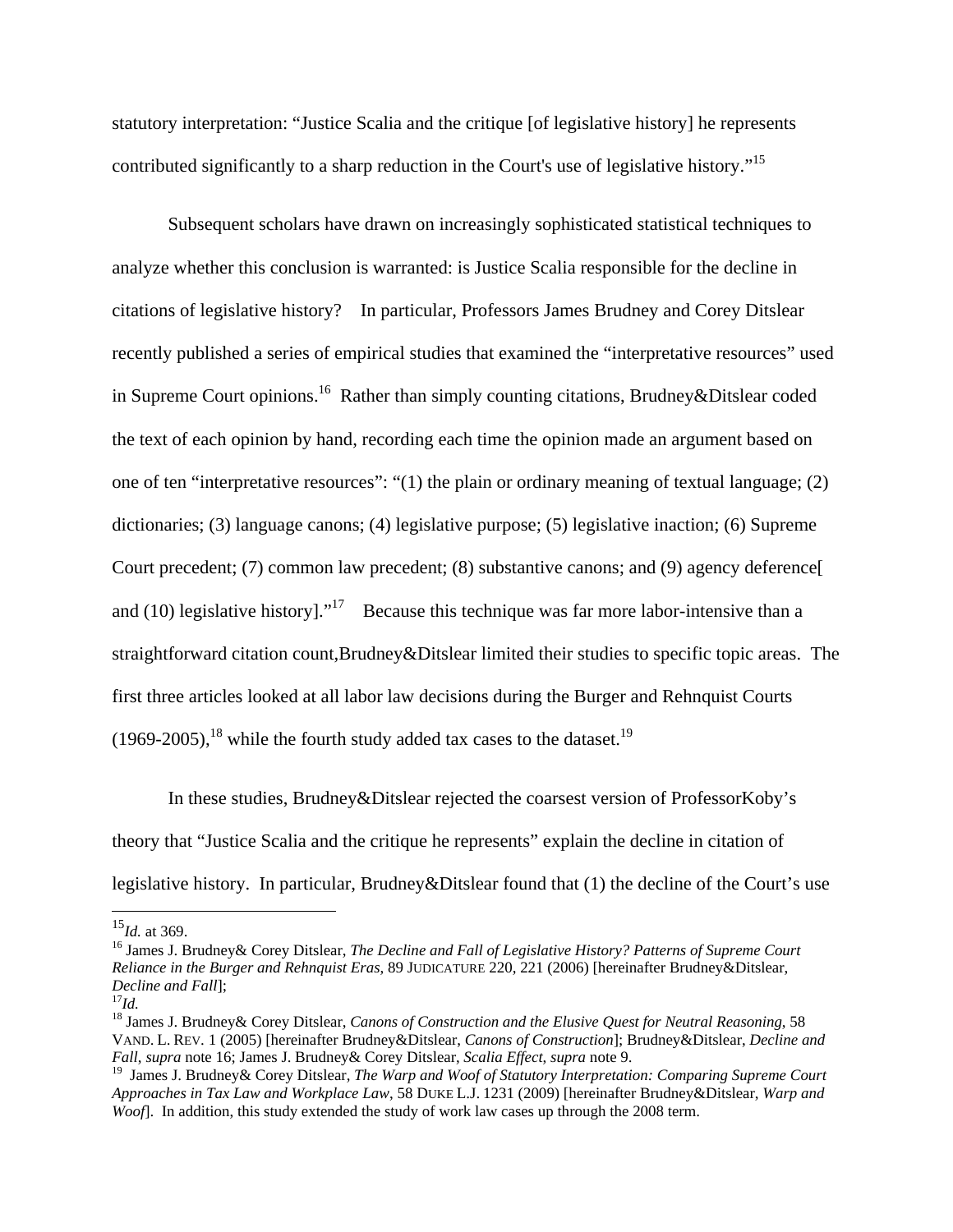of legislative history may be driven by "[s]ubject matter considerations," particularly the advancing age of several major labor statutes<sup>20</sup> and (2) "the Court's reliance on legislative history turns out to be intriguingly non-ideological in direction.<sup>21</sup> Furthermore, insofar as Justice Scalia has had an effect on the use of legislative history, it was probably not because his critique persuaded the other Justices that legislative history is a poor tool of statutory interpretation. Instead, Brudney&Ditslear's results suggest that Justice Scalia's "line in the sand" may have prompted the liberal Justices to eschew legislative history rather than risk a scathing dissent or concurrence by Justice Scalia. To be sure, this "strategic" explanation for the decline in legislative history still results in a Supreme Court with an aversion to legislative history.<sup>22</sup> Nonetheless, Brudney&Ditslear provide powerful evidence against, at the very least, the simplest version of the "Scalia persuasiveness" hypothesis proffered by Koby and others.

In 2010, David Law and David Zaring published the most recent, as well as the most statistically sophisticated, study of the Supreme Court's use of legislative history.<sup>23</sup> Law &Zaring improved on previous studies by looking not just at how the Court interpreted statutes, but also at the statutes being interpreted. First, they identified the forty statutes that have been most frequently interpreted by the Supreme Court, ranging from the Internal Revenue Code to

<sup>20</sup>Brudney&Ditslear, *Decline and Fall*, *supra* note 16 at 229. Likewise, Brudney&Ditslear argue that the frequent usage of legislative history is in part attributable by the preemince of Justice Blackmun in tax law. "[A]t least for a field perceived as tepid in terms of ideology and also judicial interest, the Justices may be willing to follow the interpretive example of a knowledgeable colleague when grappling with statutory challenges." Brudney&Ditslear, Warp and Woof, supra note 19at 1311 (2009)<br><sup>21</sup>Brudney&Ditslear, *Decline and Fall*, supra note 21 at 229.<br><sup>22</sup> In turn, a Supreme Court adverse to legislative history may lead the larger legal community to be adverse to

legislative history. Brudney&Ditslear, *Scalia Effect* at 171 ("If the community of practicing lawyers and lower federal court judges perceives that the Justices value legislative history substantially less than they did in the past, this could encourage lawyers and judges to alter their own approaches to legal advocacy and judicial reasoning. Particularly when the diminished usage is by liberal Justices who have previously expressed their commitment to the legitimacy and value of this traditional resource, the Court may be sending a chilling signal to the legal community.").

<sup>23</sup> David S. Law & David Zaring, *Law Versus Ideology: The Supreme Court and the Use of Legislative History*, 51 WM. & MARY L. REV. 1653, 1654 (2010).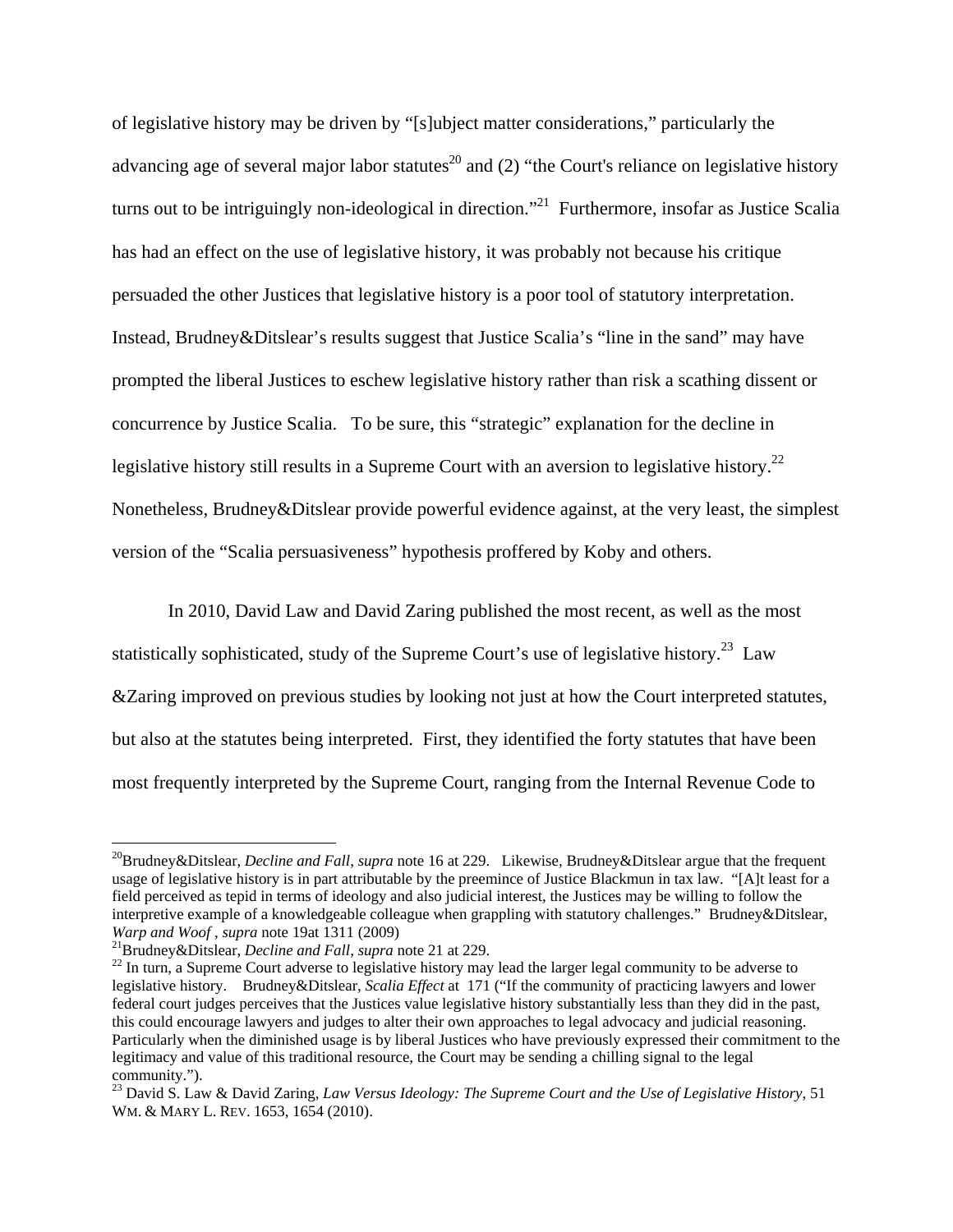the Clean Air Act.<sup>24</sup> Next, they coded opinions interpreting these statutes for citations to the legislative history of the particular statute at issue. They also coded the statutes themselves for (1) age, (2) length, (3) complexity as measured by the statute's Flesh-Kincaid readability score,  $2^5$ (4) whether the statute had been previously interpreted, and (5) whether the statute had been frequently amended.26 Lastly, Law &Zaring collected data on the ideological stance of the Justices themselves.

Using a set of sophisticated regressions on this data, Law &Zaring differentiated between the legal and political factors that have driven the Court's use of legislative history. Legally, the Court is more likely to invoke legislative history when it is confronted with especially complex statutes or in a majority opinion that will stand as binding precedent. Politically, the replacement of liberal Justices by more conservative Justices, rather than ideological shifts by individual Justices, is responsible for the Court's less-frequent citation of legislative history since the 1980s. Furthermore, Law &Zaring, like Brudney&Ditslear before them, "reject[ed] the oftexpressed hypothesis that Justice Scalia's vocal criticism of legislative history helps to explain the overall decline in legislative history usage since the Burger Court."27

 In sum, scholars agree that the Supreme Court's use of legislative historyincreased in the 1970s and early 1980s and the began to decline.<sup>28</sup> Explaining these trends, however, is a far murkier endeavor. Given Justice Scalia's outspoken criticism of legislative history and the timing of his nomination to the Court, it is easy to understand why Koby and others were so

 $^{24}$ *Id.* at 1685.

<sup>&</sup>lt;sup>25</sup>The Flesch-Kincad score "compute[s] the readability of a given text using objective parsing rules that capture how difficult a text is to read from a grammatical and linguistic perspective, with no need for human intervention in the form of subjective coding decisions. This score, a widely used linguistic measure of the readability of a text, is calculated from two ratios: the ratio of words to sentences, and the ratio of syllables to words."*Id.* at 1692.<br><sup>26</sup>*Id.* at 1689-95.<br><sup>27</sup>*Id.* at 1659.<br><sup>28</sup>*Cf. infra* Part V.A.1.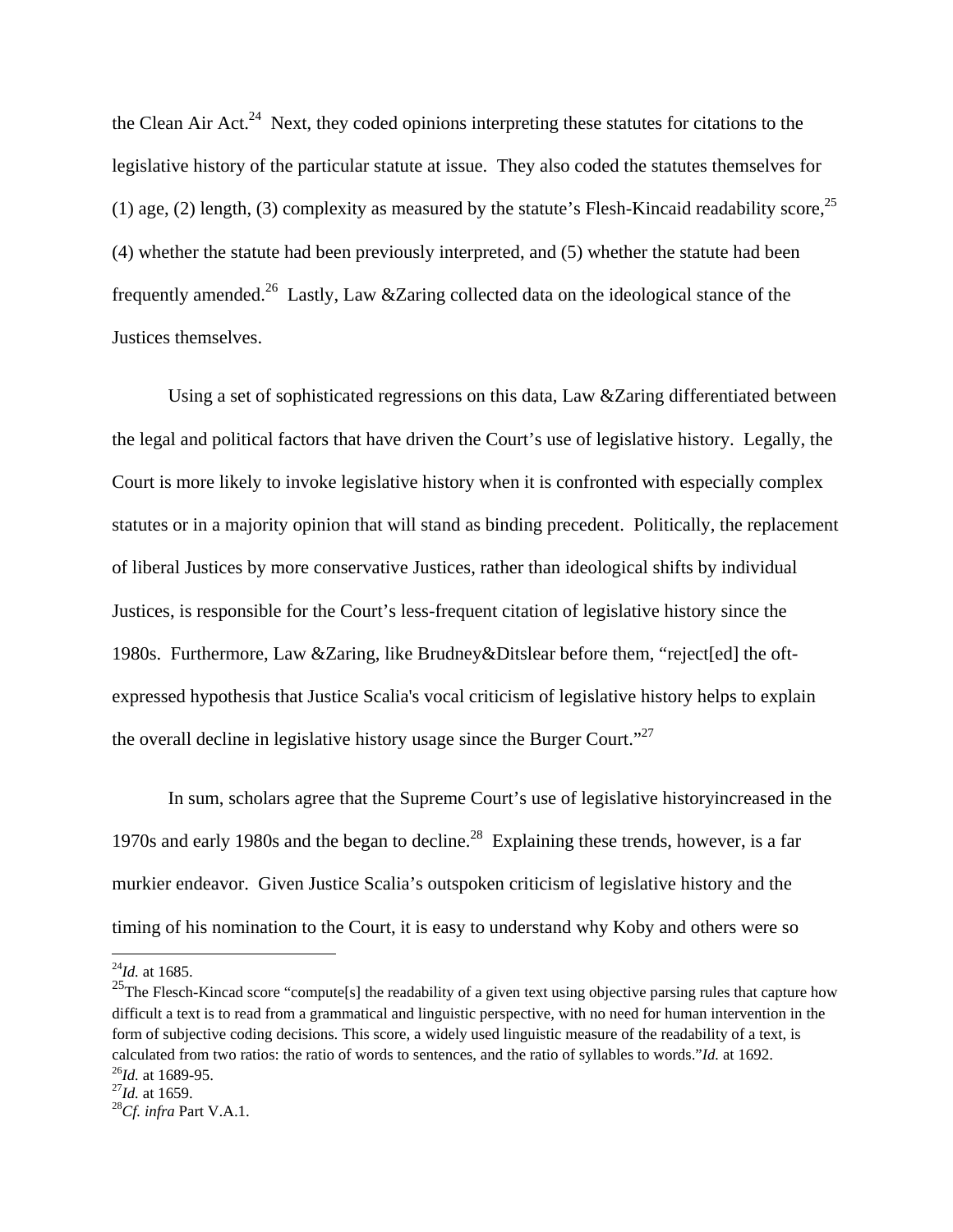quick to attribute the decline in legislative history in the late 1980s and early 1990s to the persuasiveness of Justice Scalia's critique. The more detailed studies conducted by Brudney&Distlear and Law &Zaring reveal, however, that no simple, monocausal account can explain the Court's evolving willingness to use legislative history.

#### **B. Empirical Work on the lower courts**

Lower federal courts have not received anywhere near the same amount of scholarly attention as the Supreme Court. Only two works directly address the use of legislative history by lower courts.

First, Frank Cross briefly investigated how the circuit courts have used legislative history in a section of his recent book on statutory interpretation.<sup>29</sup> Cross searched Westlaw for circuit court opinions that used the term "legislative history" and counted how the number of search results varied over time. As Cross himself acknowledged,<sup>30</sup> there are significant problems with this methodology: (1) courts may invoke legislative history without writing the words "legislative history," (2) an opinion may include the words "legislative history" even if the opinion does not rely on legislative history, and (3) courts could use the words "legislative history" only to dismiss the relevance of a piece of legislative history. Nonetheless, Cross contended that these errors are "random noises . . . [that] would not obscure trends over time."<sup>31</sup>

Cross found that, up until the late 1980s and early 1990s, there was a rapid and steady increase in the number of appellate opinions containing the words legislative history. This

<u>.</u>

<sup>&</sup>lt;sup>29</sup>FRANK B. CROSS, THE THEORY AND PRACTICE OF STATUTORY INTERPRETATION 183-87 (2009).<br><sup>30</sup>Id. at 184.<br><sup>31</sup>Id. It is unclear if Professor Cross is correct in claiming that these errors would only be "random noise." As the

legislative history debate became more prominent in the 1980s with the nomination of Justice Scalia, judges may have become more self-conscious about their use of legislative history, and thus more likely to explicitly use the words "legislative history." If this were true, Professor Cross could see an upward trend in the use of the words "legislative history" which did not reflect an underlying increase in the usage of legislative history.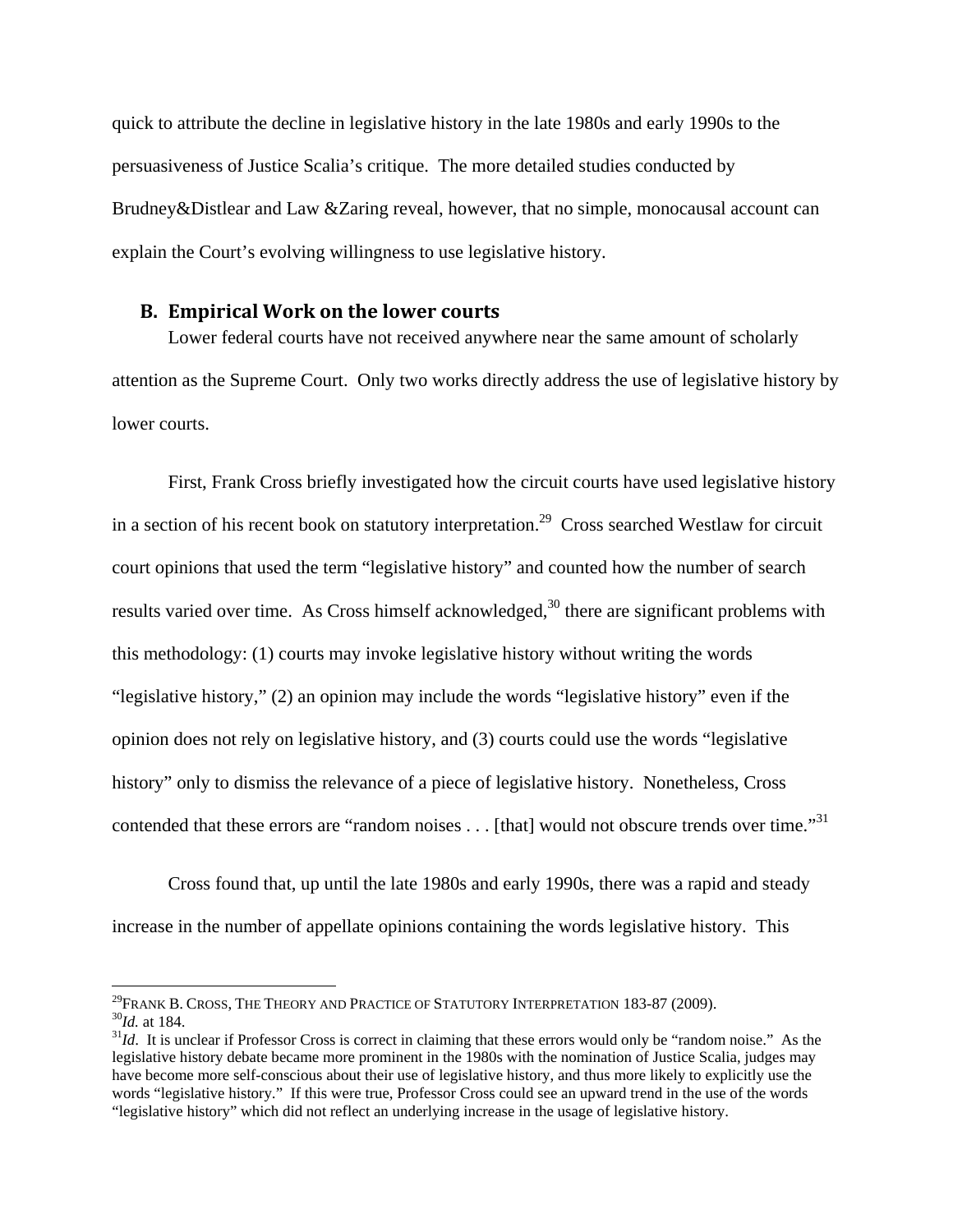increase was followed by an equally steady decrease in the 1990s and 2000s. Cross argued that this turnaround was not directly attributable to the increasing conservatism of the appellate courts under Presidents Reagan and Bush I. Instead, he suggested that the lower courts may have reacted to a "perceive[d] . . . 'major policy shift' [in] statutory interpretation methods at the Supreme Court."<sup>32</sup>

Second, Michael Abramowicz and Emerson Tiller recently published an innovative study investigating whether judges disproportionately cite legislative history created by ideologically congenial legislators.33 This study canvassed all circuit and district court opinions published between 1950 and 2003 for citations to the Congressional Record. For each of these citations, Abramowicz& Tiller ascertained (1) the identity of the legislator cited and (2) the identity of the judge who authored the citation.<sup>34</sup> By regressing the ideological affiliation of the judge (as measured by the party of the president who appointed the judge) against the ideological affiliation of the legislator being cited, Abramowicz& Tiller hoped to discover whether liberal judges were, for instance, more likely to cite liberal legislators.<sup>35</sup>

 Abramowicz& Tiller concluded that they were not. Although "Democratic" judges were more likely than "Republican" judges to cite the Congressional Record, they were equally likely to cite Republican and Democratic legislators.<sup>36</sup> On the other hand, Abramowicz& Tiller did find that "judges . . . consider the political-ideological preferences of the judges who will review

 $\overline{a}$ <sup>32</sup>*Id.*

33Michael Abramowicz, Emerson H. Tiller, *Citation to Legislative History: Empirical Evidence on Positive Political and Contextual Theories of Judicial Decision Making*, 38 J. LEGAL STUD. 419 (2009).<br><sup>34</sup>*Id.* at 427-28.<br><sup>35</sup>*Id.* at 425-26. <sup>36</sup>*Id.* at 439.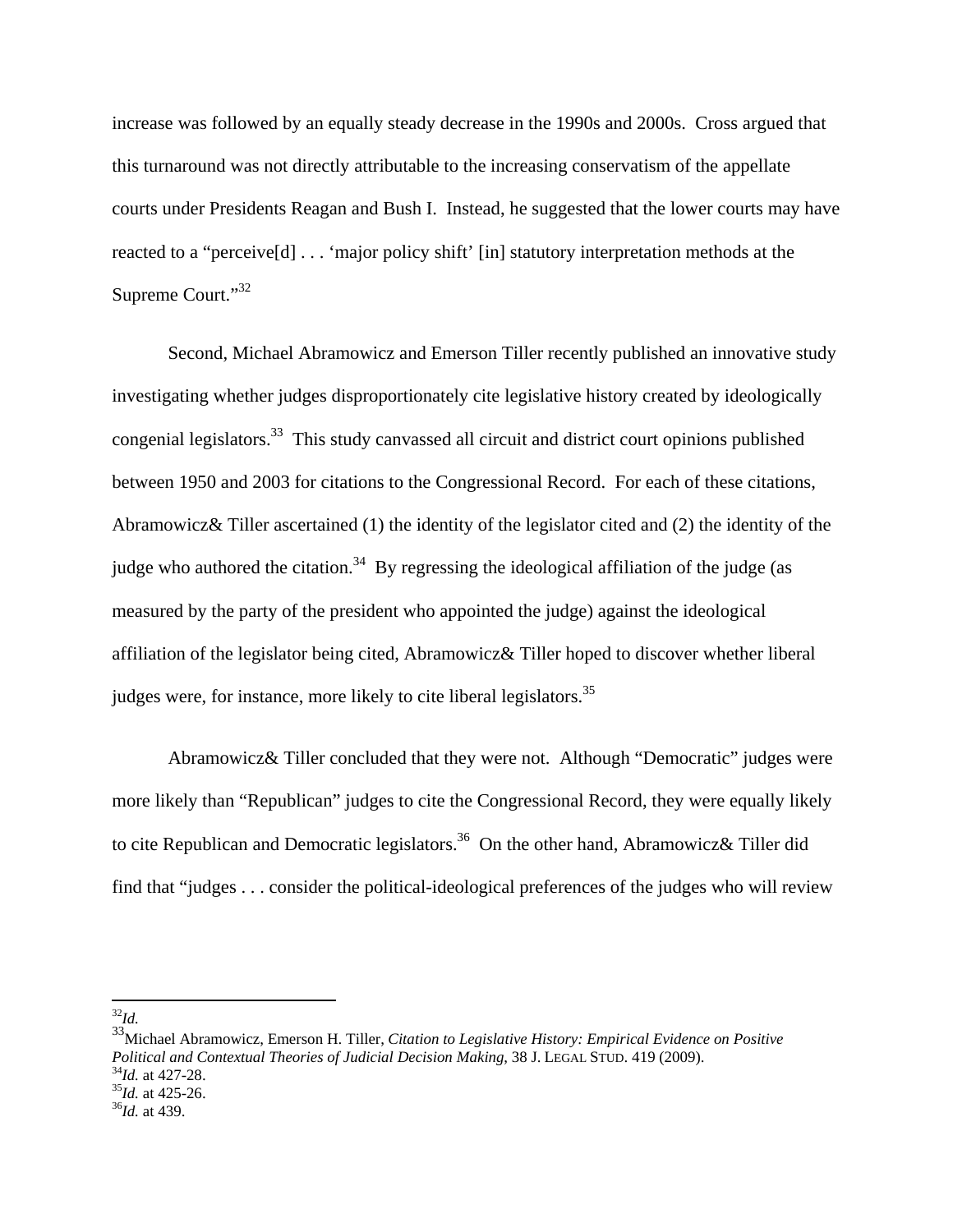or be part of the decision-making process in determining which legislators to cite."<sup>37</sup> It is unclear, however, whether these results are applicable to other types of legislative history. For example, committee reportsthat illuminate the viewpoint of the enacting coalition may prove especially persuasive to an ideologically sympathetic judge.

 Ultimately, however, neither of these works subject circuit courts to the same depth of scrutiny as the Supreme Court has faced in Brudney&Ditslear, Law &Zaring, and numerous other studies. There is not even a Carro& Brann for the circuit courts: neither Cross nor Abramowicz& Tiller collect the straightforward data about the circuit courts that has been available for the Supreme Court since 1980. This study hopes to begin to remedy that deficit.<sup>38</sup>

#### **II. Methodology**

 $\overline{a}$ 

This study aims to extend Carro& Brann's study to the courts of appeals by analyzing a dataset made up of all of the opinions published in the Federal Reporter Second and Federal Reporter Third between 1950 and 2006, the time period for which the best data was available.<sup>39</sup> Unlike most other citation count studies, this study neither counted citations by hand nor counted citations with searches in commercial databases like Lexis and Westlaw.40 Instead, I worked directly with a digital version of the Federal Reporter.<sup>41</sup>Because of certain limitations of

<sup>&</sup>lt;sup>37</sup>*Id.* ("For district court judges, that means looking to the makeup of the circuit court; for circuit court judges, that means looking to the makeup of the other members on the panel and of the remainder of the circuit.").

<sup>&</sup>lt;sup>38</sup> For a reasonably comprehensive bibliography of citation count studies, including studies on state courts and foreign jurisdictions, see Appendix B of William H. Manz, *Citations in Supreme Court Opinions and Briefs: A Comparative Study*, 94 LAW LIBR. J. 267, 298 (2002). Many of these studies focus on citations to precedent or scholarly articles, rather than to legislative history. *See also* Daniel R. Pinello, *Linking Party to Judicial Ideology in American Courts: A Meta-Analysis*, 20 JUST. SYS. J. 219 (1999) (metastudy collecting 84 individual studies of the connection between judicial ideological and judicial rulings).

 $39$ Specifically, volumes 178 through 999 of the Federal Reporter Second and volumes 1 through 491 of the Federal Reporter Third.

<sup>40</sup>*See, e.g.*, Carro& Brann, *supra* note 2 (Handcount); Wald, *supra* note 10 (Handcount); Law &Zaring, *supra* note 23 (electronic); Koby, *supra* note 11 (electronic). 41 This digital version of the Federal Reporter is available at http://bulk.resource.org/courts.gov/c/.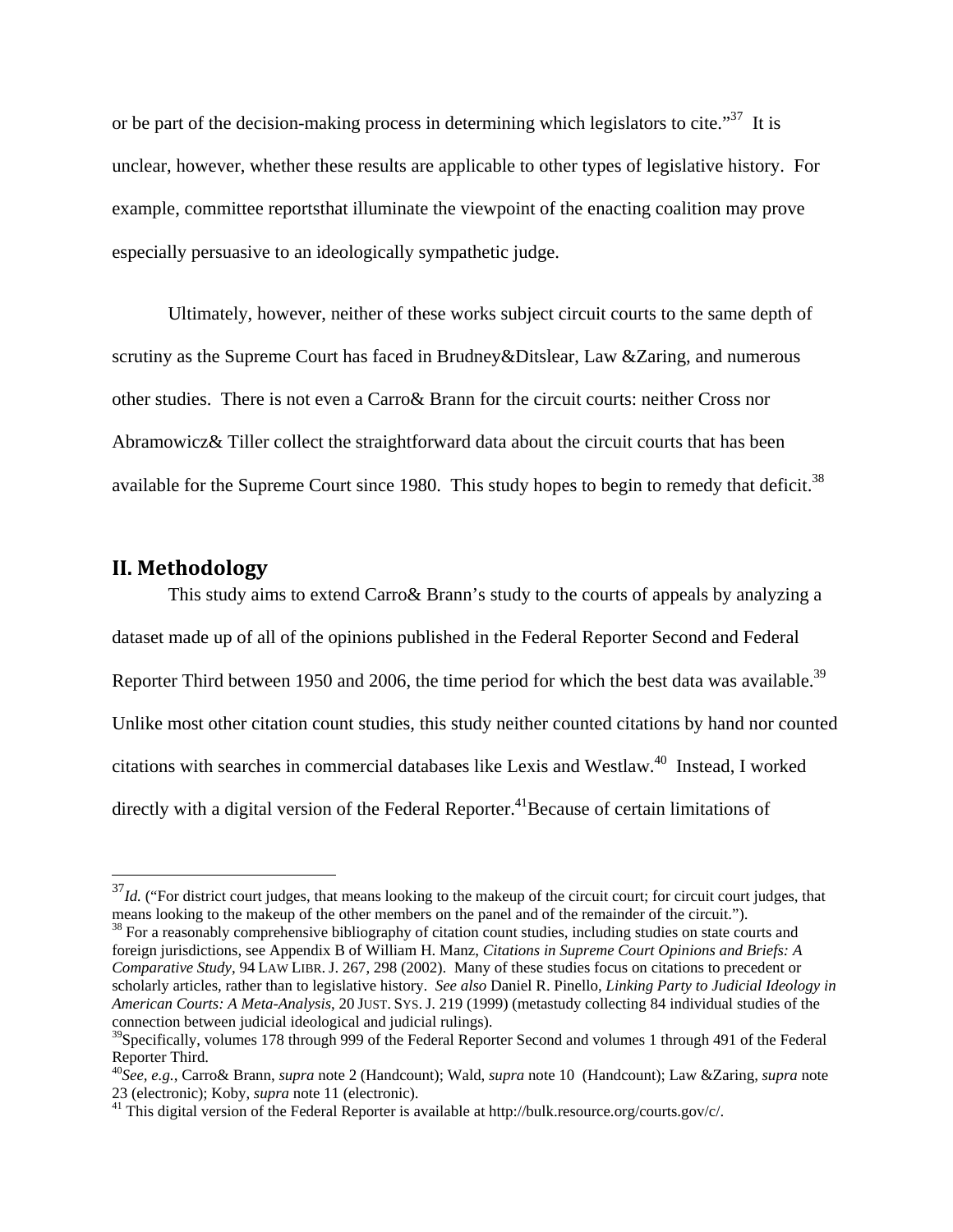commercial databases, analyzing the text of opinions directly offered much greater latitude in specifying exactly how to count the citations to legislative history. This study focused on the opinions published by the D.C. Circuit and the other eleven regional circuits; it did not consider opinions authored by the Federal Circuit, the Court of Claims, and the Temporary Emergency Court of Appeals.<sup>42</sup> This resulted in a dataset of 541,977 opinions. In total, these opinions included more than six billion characters of text—the equivalent of more than two thousand King James Bibles.

 I used a customized computer program to analyze the opinions in this dataset. This program first generated metadata for each opinion, including: (1) the volume and page number of the opinion, (2) the circuit which authored the opinion, (3) the year the opinion was published and (4) the length of the opinion.<sup>43</sup> Next, the program counted the number of citations to legislative history in each opinion. The computer program searched for text matching a number of "search patterns" designed to capture specific types of citation to legislative history.<sup>44</sup> For example, the search pattern for House Committee Reports would successfully match a diversity of citation formats: "H.Rep," "H.R. Rep.," "House Rep.," "H.R. Report," and others.

In particular, the program searched for citations to six types of legislative history:

- 1. House and Senate Committee Reports;
- 2. House and Senate Conference Reports;
- 3. House and Senate Documents;
- 4. The Congressional Record;
- 5. House and Senate Bills; and

<sup>&</sup>lt;sup>42</sup> These courts handle such highly specialized subject matters that data from these circuits might not be comparable to the data from the "normal" circuits.

 $^{43}$  Ideally, the program would have also extracted the identity of the judge who authored the opinion. Unfortunately, the Courts of Appeal are wildly inconsistent in how they label the author of each opinion. Accordingly, the computer program was incapable of reliably identifying the author of opinions. 44 Technically speaking, the program used "regular expressions" to search for citations to legislative history.

<sup>&</sup>quot;Regular expressions" are a more powerful version of the Boolean queries that can be used to search Westlaw and Lexis-Nexis.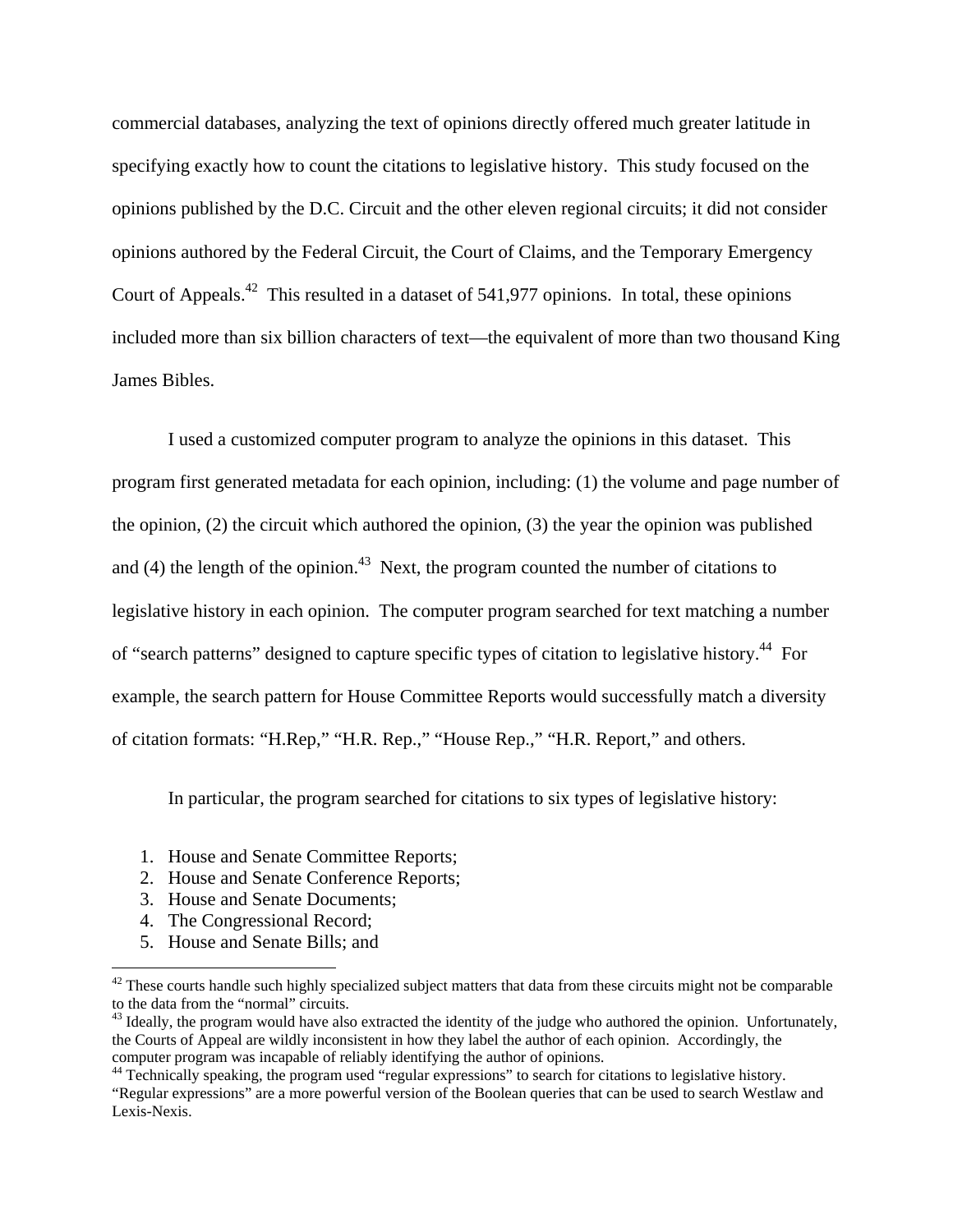6. The United States Code Congressional and Administrative News.45

I did not count citations to congressional hearings because courts have not adopted any consistent citation practice for hearings; accordingly the program would either drastically overor under-count citations to hearings.

#### **A. Advantages**

 $\overline{a}$ 

Automated analysis of opinions offers a number of advantages, particularly when compared to hand-coding. First and foremost, a computer can efficiently analyze far more opinions than would be feasible using manual analysis. The search algorithm used here could catalogue and analyze 540,000 opinions in a little over an hour. Canvassing a similar number of opinions by hand is simply implausible: assuming that an individual reading opinions is able to code, on average, one opinion every two minutes, that person would take over two years to analyze the entire dataset used in this study. Accordingly, hand-coding studies almost always focus on datasets of no more than a few hundred opinions.<sup>46</sup> The largest hand-coding study conducted so far—the Songer database used in Professor Frank Cross's study of the circuit courts—analyzed roughly 18,000 opinions published by the circuit courts between 1925 and  $2002<sup>47</sup>$  Automation permits the study of a dataset that is an order-of-magnitude larger than even this largest of hand-coding studies.

Second, automation avoids selection bias because it canvasses the entire universe of published opinions, rather than a possibly unrepresentative subset. Indeed, this may be an additional reason why empirical studies have focused on the Supreme Court rather than circuit,

<sup>&</sup>lt;sup>45</sup> The program was designed to avoid double-counting parallel citations to U.S.C.C.A.N.

<sup>46</sup>*See, e.g.*, Brudney&Ditslear, *Warp and Woof*, supra note 19, at (755 opinions); Brudney&Ditslear, *Scalia Effect*,

<sup>&</sup>lt;sup>47</sup>FRANK B. CROSS, DECISION MAKING IN THE U.S. COURTS OF APPEALS 3 (2007).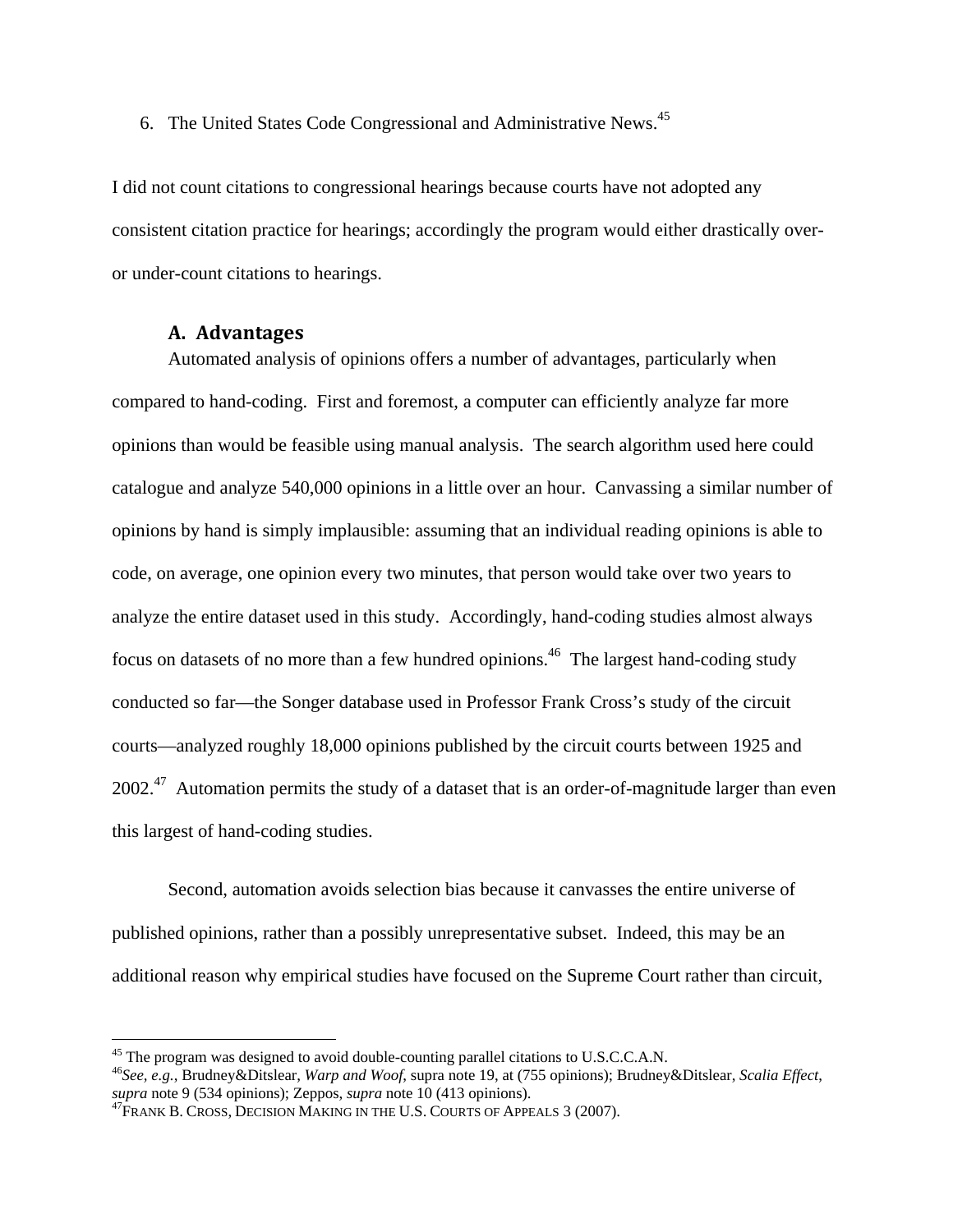district, or state courts. Researchers coding opinions by hand can only look at a small fraction of the opinions published each year by the lower courts. Since there is no guarantee that this small fraction will be a representative sample, scholars may choose to focus on studying the Supreme Court's comparatively modest output.<sup>48</sup> Here, however, automation makes it just as easy to count every citation in the Federal Reporter as it would be to count every citation in the U.S. Reports.

Third, the speed advantages of automation permit the study of a much longer time period than would otherwise be possible. Whereas most hand-coding studies look at a handful of Supreme Court Terms,<sup>49</sup> here the dataset covered fifty-seven years. Those hand-coding studies which cover a longer time range, such as the Songer database, do so at the cost of selecting only a few opinions from each year. This greatly increases the chance that their results are statistical flukes, or driven by selection bias.<sup>50</sup>By contrast, my study's "wide-angle lens" facilitates the identification of long-term historical trends in the citation of legislative history—trends that might be obscured by the random year-to-year fluctuations that could dominate shorter time frames. $51$ 

<sup>48</sup>*Cf.*Brudney&Ditslear, *Decline and Fall*, *supra* note 16 at 229 (noting that even their study of the Supreme Court could also analyze "only one-sixth of the Court's caseload" and that "a study of the Court's output in other substantive areas might yield additional findings").

<sup>49</sup>*See, e.g.*, Anita S. Krishnakumar, *Statutory Interpretation in the Roberts Court's First Era: An Empirical and Doctrinal Analysis*, 62 HASTINGS L.J. 221, 231 (2010) (3.5 terms); William H. Manz, *supra* note 38(1 term); Zeppos, *supra* note 9 (20 terms); Wald, *supra* note 10 (1 term); *cf.*Brudney&Ditslear, *Canons of Construction*, *supra* note 18 at 28 ("Our period of thirty-four years allows for observation of some evolution in the Court's usage of canons, but our discussion of current and relatively recent practices provides for more of an in-depth or time-lapse snapshot than a prolonged historical perspective.").

<sup>50</sup>*See, e.g.*,Harry T. Edwards & Michael A. Livermore, *Pitfalls of Empirical Studies That Attempt to Understand the Factors Affecting Appellate Decisionmaking*, 58 DUKE L.J. 1895, 1923 (2009) (extensively criticizing selection bias issues in the Songer database).

<sup>&</sup>lt;sup>51</sup> For instance, in 1983 Judge Patricia Wald concluded, on the strength of a comprehensive review of statutory interpretation cases from the 1981-82 Supreme Court term, that the Plain Meaning Rule has been "effectively been laid to rest." Patricia M. Wald, *Some Observations on the Use of Legislative History in the 1981 Supreme Court Term*, 68 IOWA L. REV. 195, 195 (1983). Judge Wald recanted on this claim only seven years later, when a followup study led her to admit that her "funeral ceremony in 1983 for the Plain Meaning Rule was premature." Patricia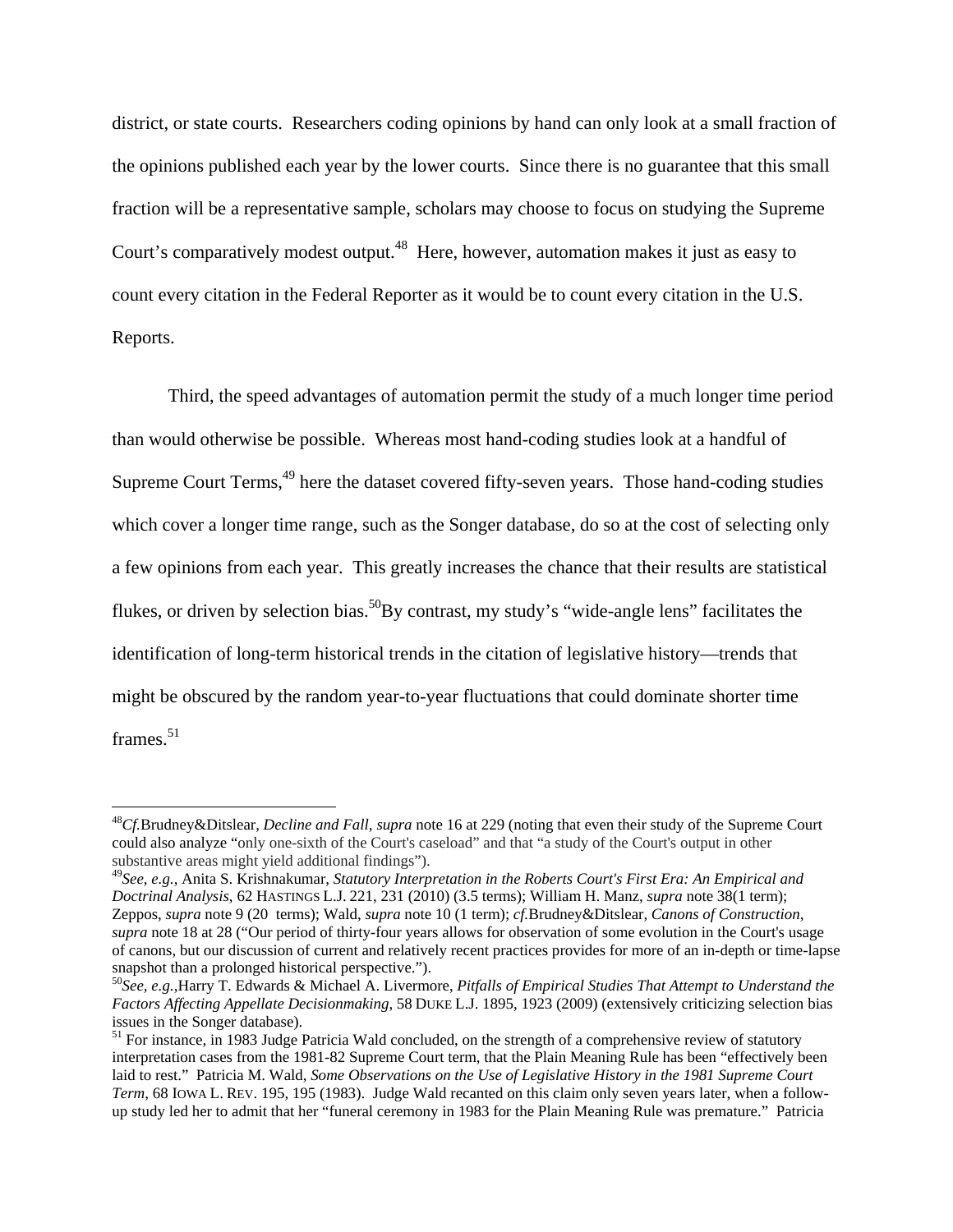Fourth, computers will never make a mistake or allow unconscious biases to contaminate the results.52. If the opinion contains a citation that matches the search pattern, that citation will always be counted. By contrast, hand-coding relies on individuals—often student research assistants—to decide whether an opinion satisfies inherently subjective criteria.53 To be sure, hand-coding studies almost always take measures to limit coding errors: authors provide the coders with significant guidance about how to code opinions and multiple coders will often work on the same opinions to allow the comparison of results.<sup>54</sup> Despite these preventative measures, however, coding errors could still contaminate the results of these studies.<sup>55</sup> For instance, Landes and Posner conducted a "spot check" of forty opinions coded in the Songer database and identified "a high error rate in cases decided before 1960."<sup>56</sup> Automation avoids this particular source of error.

A final advantage of automated analysis is that the analysis can be repeated quickly and easily with new search patterns. This was useful for two reasons. First, it allows for rapid refinement of the search patterns, which helps ensure that the identification of legislative history

United States Supreme Court, 39 AM. U. L. REV. 277, 281 (1990).<br><sup>52</sup> Of course, this means the computer is only as accurate as the search pattern it is given. *See infra* Part II.B.1.<br><sup>53</sup> See, e.g., Brudney&Ditslear, *Ca* by research assistants). Of course, a human hand-coding opinions can code much more intelligently than a computer. For instance, the Songer database codes for the "primary issue" of an opinion. DONALD R. SONGER, THE UNITED STATES COURT OF APPEALS DATABASE: DOCUMENTATION FOR PHASE 1, at 5, available at http://www.cas.sc.edu/poli/juri/cta96\_codebook.pdf. No computer analysis that I know of could hope to reliably identify the primary issue addressed in an opinion.

M. Wald, *The Sizzling Sleeper: The Use of Legislative History in Construing Statutes in the 1988-89 Term of the* 

<sup>54</sup>*See, e.g.*, id.at 10 (describing double coding procedure); Brudney&Ditslear, *Canons of Construction*, *supra* note18, at 24 n.92 (same).

<sup>55</sup> See Carolyn Shapiro, *Coding Complexity: Bringing Law to the Empirical Analysis of the Supreme Court*, 60 HASTINGS L.J. 477, 534 (2009) ("As I reviewed and compared the students' coding, however, it became clear that there were several sources of mistakes that I had not anticipated. In many instances, for example, accurately coding the cases required background knowledge about different areas of law, knowledge that my law student coders did not always have.").

<sup>56</sup> William M. Landes& Richard A. Posner, *Rational Judicial Behavior: A Statistical Study*, 1 J. LEGAL ANALYSIS 775, 777 (2009). Landes& Posner also conclude that "a number of the systematic classification decisions that the coders made are erroneous"—for example, the Songer database codes all pro-plaintiff votes in intellectual property cases as "liberal" votes. *Id.* These types of systematic errors, however, are just as likely to afflict automated citation counting as hand-coding.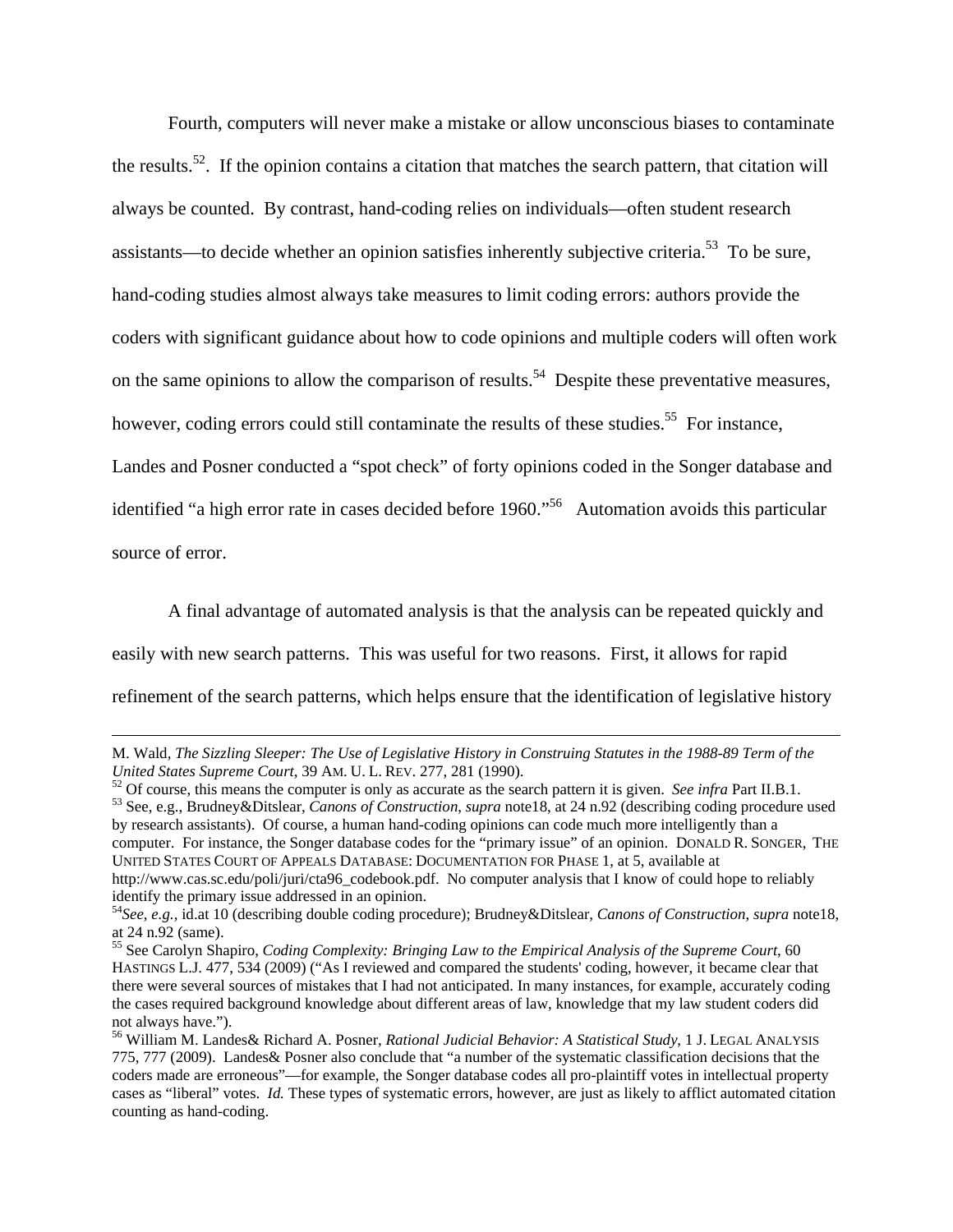citations is as accurate as possible.<sup>57</sup> Second, new hypotheses can be investigated quickly. For example, it was straightforward to examine the hypothesis that citations to *Chevron* might be statistically related to citations to legislative history.<sup>58</sup>I re-ran the analysis programwith a new search pattern designed to pick up citations to *Chevron,* and the new data was ready within an hour. By contrast, if scholars coding opinions by hand had not initially looked for *Chevron* citations, they could not investigate the new hypothesis without re-coding all of the opinions in the dataset—a daunting prospect even for datasets much smaller than the one used here. 59

#### **B. Disadvantages**

Despite these advantages, my methodology also has a number of disadvantages. These included both automation disadvantages, relating to the mechanics of counting citation with a computer programs, and conceptual disadvantages, relating to the limitations of citation counting as an empirical tool.

#### **1. Automation Disadvantages**

 An automated citation count, particularly one over such a large and diverse set of opinions, could fail to identify citations that do not conform to standard citation formats.<sup>60</sup> A stray period or incorrect abbreviation may have caused the search algorithm to skip over what any human would clearly identify as a citation of legislative history. Opinions published in the

<u>.</u>

<sup>&</sup>lt;sup>57</sup>*Cf.infra* Part II.B.1.<br><sup>58</sup> See *infra* Part IV.A. In this instance, there did not appear to be any discernable relationship between citations to *Chevron* and citations to legislative history.

<sup>&</sup>lt;sup>59</sup>Cf. Carolyn Shapiro, *supra* note 55, at 534-35 (discussing the need to recode her entire dataset to both (1) correct "several sources of mistakes that [she] had not anticipated" and (2) "add [new] issue codes").

<sup>&</sup>lt;sup>60</sup>Cf. Law &Zaring, *supra* note 23, at 1686 & n.119 (discussing how their study "relied upon the Court's citation practices to be relatively consistent with the practices outlined in the Bluebook").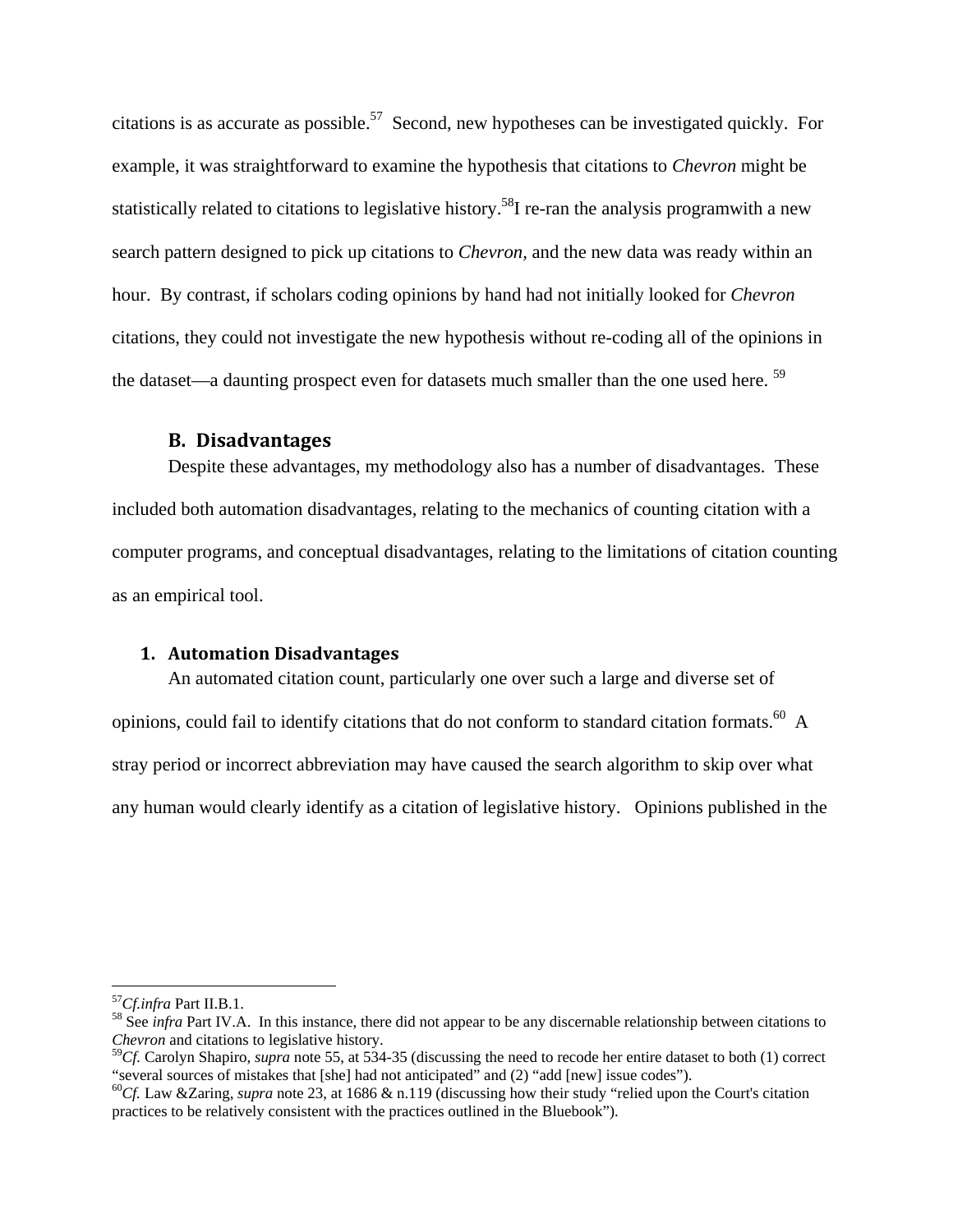1950s and 1960s are especially likely to be miscounted because citation formats had not yet been standardized, especially for unconventional sources like legislative history.<sup>61</sup>

 To minimize these types of errors, I adopted a two-pronged approach. First, I conducted numerous spot checks by selecting a random opinion, hand-counting citations to legislative history, and comparing my count to the result of the automated count. When discrepancies arose, I identified which citations were not counted and refined the search algorithm so that it would pick up those citations in the future. Second, I read several volumes of the Federal Reporter from the 1950s and 1960s cover to cover looking for unorthodox citation formats, which I then added to the search algorithm. As a result, I believe the search algorithm successfully identified the bulk of citations to legislative history, while avoiding almost all false positives. Furthermore, I have no reason to believe that any residual error that remains could significantly bias the results in any particular direction.

#### **2. Conceptual Disadvantages**

<u>.</u>

Beyond the technical issues of an automated count, there are also conceptual difficulties with using a raw citation count to investigate courts' use of legislative history. Often, even the judges authoring opinions are unclear on what each citation is supposed to stand for. As Professor John Merrymen, the author of the first major citation count study, argued:

The citation of authority in judicial opinions . . . is often an uncritical unreflective process carried out without conviction or understanding about the purpose of citation, the nature of authority or the function of precedent. Presumably a citation means something to the person citing, and presumably he anticipates that it will have some meaning to a reader. 62

<sup>&</sup>lt;sup>61</sup> Seeid. (explaining that "citation practices have become more formal and consistent over time, and accordingly more likely to be captured by our search string").

<sup>62</sup> John Henry Merryman, *The Authority of Authority: What the California Supreme Court Cited in 1950*, 6 STAN. L. REV. 613 (1954).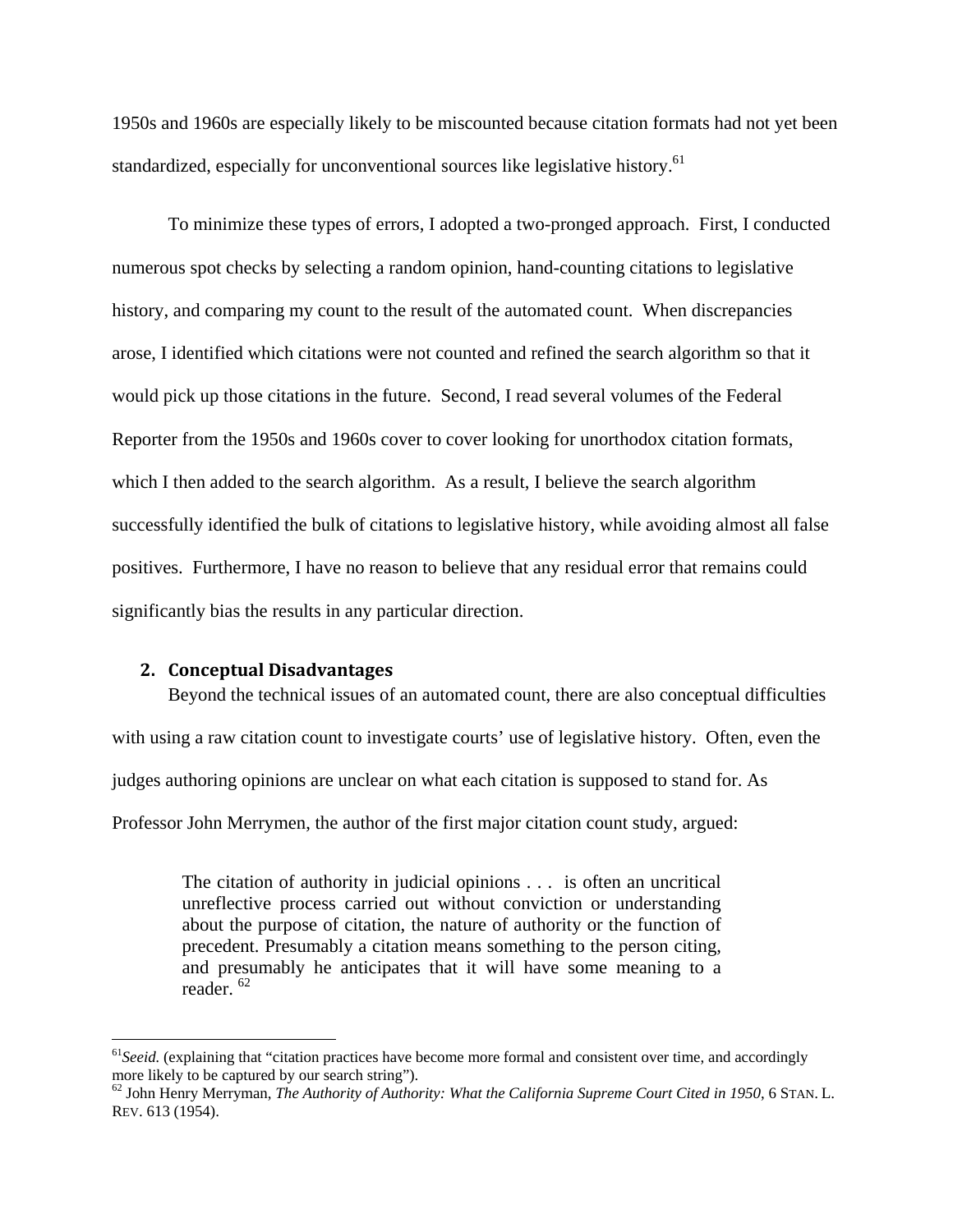Merely counting a citation cannot reveal what the judge intended to mean by citing legislative history. Nor can it tell us what meaning that citation has for the reader.<sup>63</sup> Instead, all a citation count study provides is the total number of citations to legislative history. Drawing substantive conclusions about judicial behavior, then, requires what Professor Merrymen called a "theory of citation"64—something that tells us what the numerical data of the citation count says about how judges are treating legislative history. For instance, the most obvious "theory of citation" is that, all else being equal, more frequent citation to legislative history implies that the judiciary is more willing to use legislative history.

Even this inference may be problematic because it depends on the unrealistic assumption that each citation of legislative history is equivalent to every other citation of legislative history. This assumption obscures a number of important factors that might differentiate one citation of legislative history from other citations. First, it assumes that citations of legislative history are all of equal importance. An opinion may cite legislative history a single time. However, if that citation is the dispositive citation that resolves the case, that single citation may "matter" more than ten citations to legislative history that pertain to peripheral issues.<sup>65</sup>In the aggregate citation count, however, ten citations counts for ten times as much as one citation, regardless of the relative importance of the citations.

Second, a citation count ignores the valence of the citation—whether the citation is positive or negative. If an ardent textualist makes a citation to legislative history solely to

<sup>63</sup>*Cf.*Brudney&Ditslear, *Canons of Construction*, *supra* note 18, at 28 ("[O]ur study seeks to examine which interpretive resources were used to justify the Court's decisions, not what actually accounts for each author's judicial behavior. As we suggested earlier, it would be difficult, if not impossible, to assess empirically the array of personal

values, practical considerations, and principled reasons that motivates each individual Justice.").<br><sup>64</sup> John H. Merryman, *Toward a Theory of Citations: An Empirical Study of Citation Practice in the California <i>Supreme C* 

<sup>&</sup>lt;sup>65</sup>Seeid. ("[A judge] may rely on [an interpretative resource] as modestly probative to advance her reasoning in one opinion while invoking them as central to her justification in a separate decision.).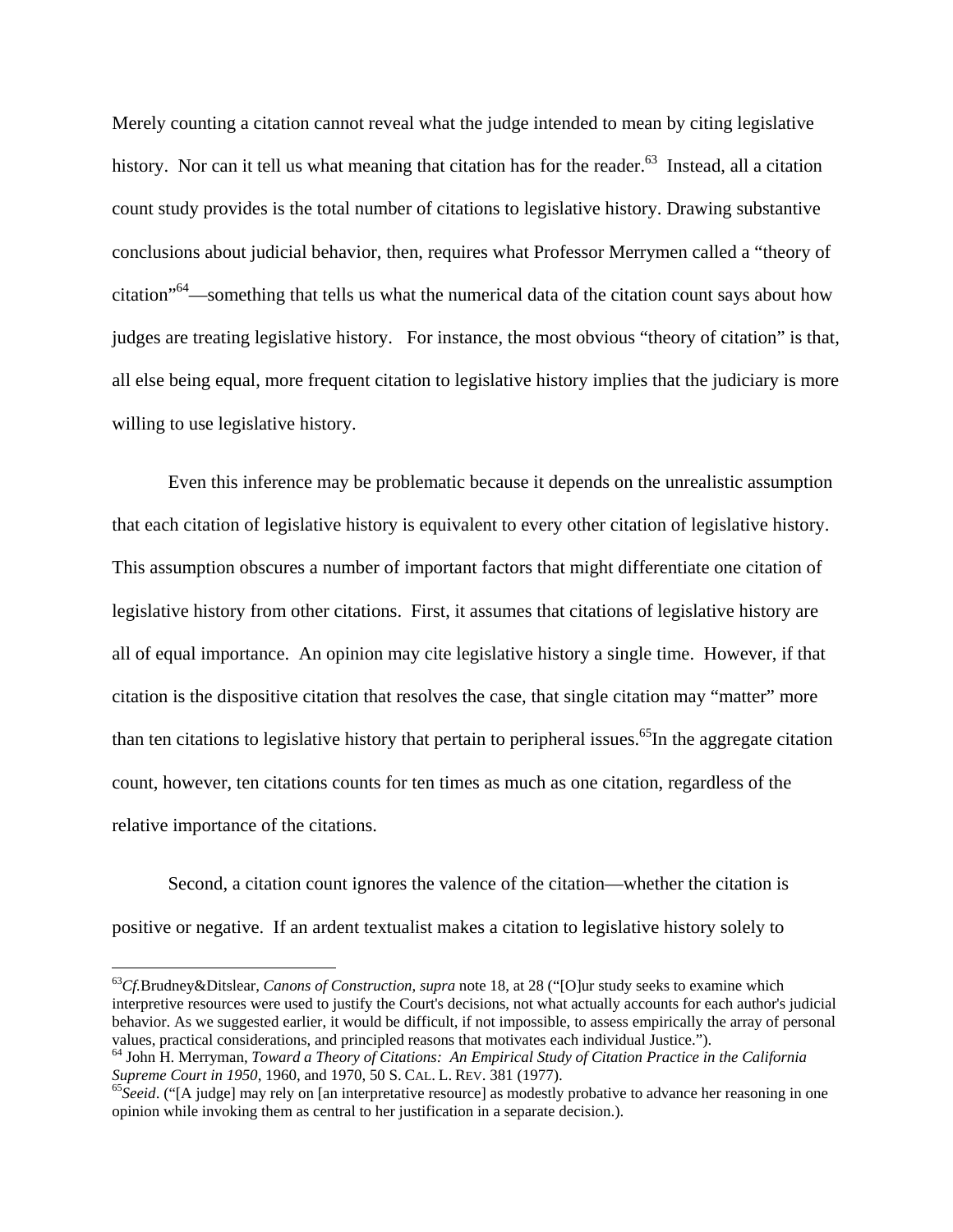criticize its unreliability,<sup>66</sup> that citation is counted equally with a citation made by a dyed-in-thewool purposivist. Professor Frank Cross at one point suggested that up to twenty-five percent of the Supreme Court opinions he analyzed may have made negative citations to legislative history.<sup>67</sup> Professor Cross, however, also provided some preliminary evidence that the same may not be true of the circuit courts.<sup>68</sup> Regardless, a citation count does not differentiate between these positive and negative uses of legislative history—they are all included in the overall total.<sup>69</sup>

 Unlike the technical disadvantages discussed *supra*, technical improvements to the methodology of this study cannot resolve these issues. They are problems inherent in the structure of citation counting. This, of course, does not mean that citation counts are worthless. Rather, it means that readers and researchers should approach the raw data cautiously, with an eye to what it can and cannot tell us. As Judge Harry Edwards put it, citation counters must "acknowledge the limits of their research and maintain an appropriate level of modesty in their claims."<sup>70</sup>

#### **III. Findings**

 This Part presents the results of the computerized analysis I performed on the *Federal Reporter*. I begin by showing that, as a whole, the circuit courts have roughly tracked the Supreme Court's use of legislative history. Next, I break the citation count data down by circuit, revealing that during the 1970s and 1980s, the D.C. Circuit tracked the Supreme Court much

1

<sup>66</sup>*See, e.g.*, Wisconsin Pub.Intervenor v. Mortier, 501 U.S. 597, 616-623 (1991) (Scalia, J., concurring in the judgment).<br><sup>67</sup>FRANK B. CROSS, THEORY AND PRACTICE, *supra* note 29, at 143 (2009).

<sup>&</sup>lt;sup>68</sup>*Id.* at 184 ("Only about 1% of the references to 'legislative history' in circuit court opinions was negative.").<br><sup>69</sup> This may be particularly problematic if, as Law &Zaring have suggested, judges are more likely to history if other judges have already cited legislative history in the opinion. Law &Zaring, *supra* note 23 at 1739. If a dissenting judge criticizes the use of legislative history by the majority opinion, this may drive up the total citation count, without necessarily indicating that the judiciary as a whole is more inclined to use legislative history.

<sup>70</sup>Edwards & Livermore,*supra* note 50, at 1966.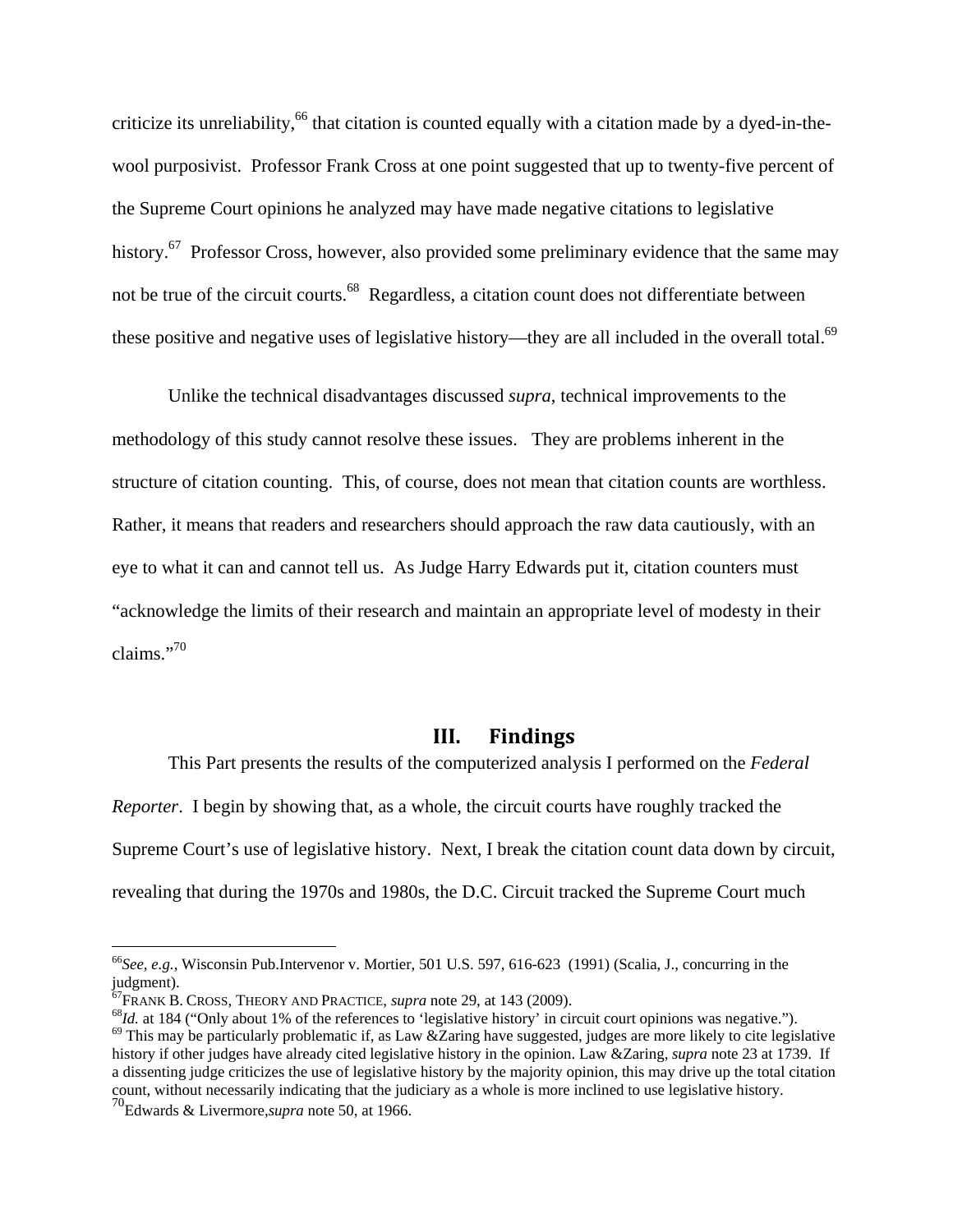more closely than the other circuits. I analyze the disparity between the D.C. Circuit and the rest of the circuits and show that the D.C. Circuit's handling of more "legislative history" cases cannot entirely explain the difference. I conclude by examining two other potential explanations for the D.C. Circuit's frequent use of legislative history: (1) the D.C. Circuit's longer opinions, and (2) a disproportionate contribution by a few opinions that each contain a very high number of citations to legislative history.

#### **A. Legislative History in the Circuit Courts**

How has the circuit courts' use of legislative history varied over time? Given the Supreme Court's influence on the circuit courts, $^{71}$  one might expect the circuit court's to mimic the Supreme Court's use of legislative history. If so, the circuit court data should demonstrate a relatively low rate of citation to legislative history in the 1950s and 1960s, tremendous growth in the 1970s and 1980s, and a collapse in the late  $1980s$ .<sup>72</sup>

At first blush, the data collected from the *Federal Reporter* seems to bear out this hypothesis.Figure 2 presents the total citations to legislative history per year in circuit court opinions from 1950 to 2006.

<sup>71</sup>*See, e.g.*, CROSS, THEORY AND PRACTICE, *supra* note 29, at 182 ("Lower federal courts may take indirect cues from Supreme Court practice and adapt their own interpretative methods accordingly.")

<sup>72</sup>*See*Figure 1*supra.*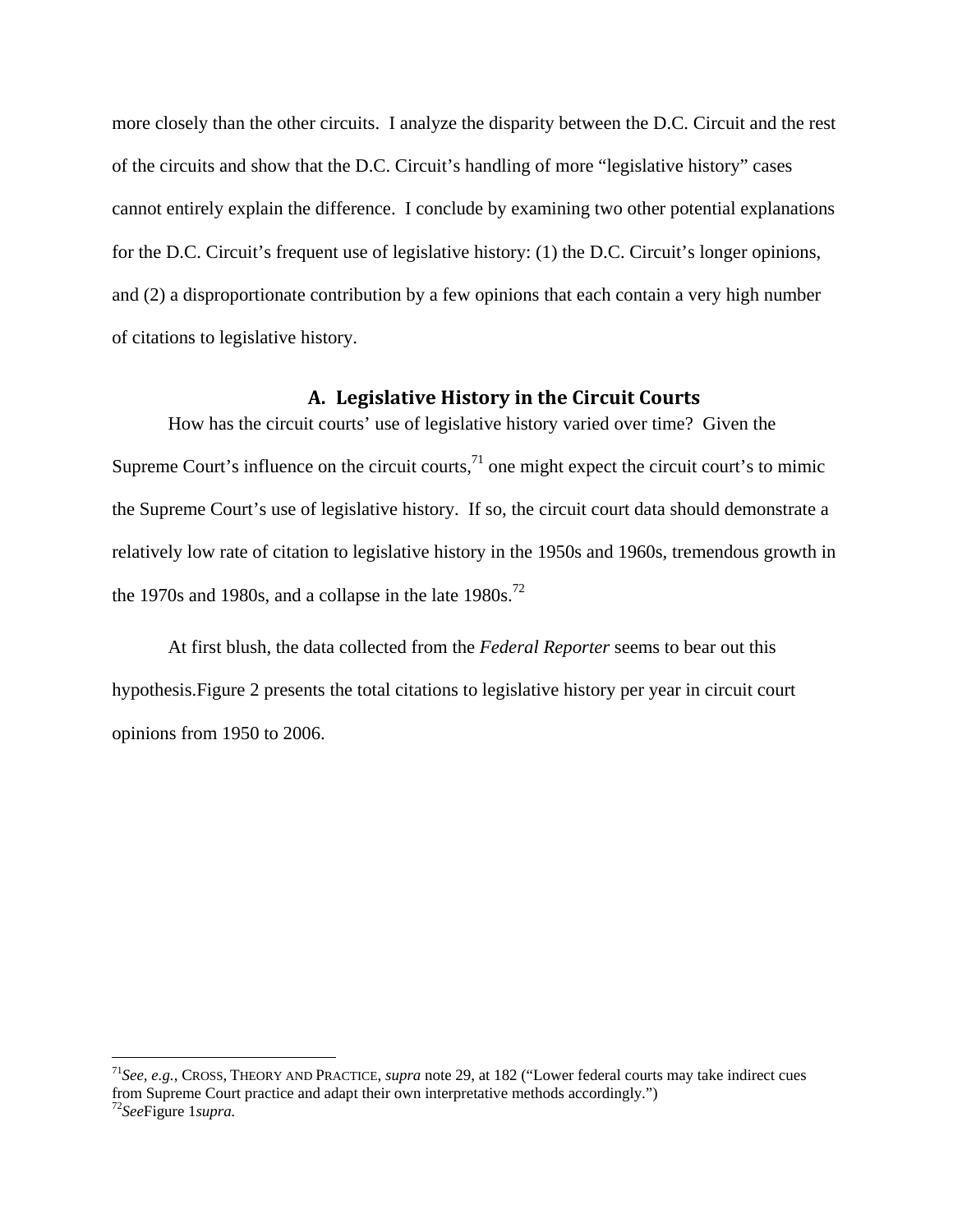

# **Figure 2:Citations to Legislative History Per Year in the Courts of Appeals**

The trends in this plot resemble the trends in the Carro& Brann/Koby Supreme Court citation data shown above in Figure 1. Qualitatively, the two plots share a nearly identical pattern of growth and decline: the same quiescence in the 1950s and 1960s, the same dramatic run-up from 1970 to the mid-1980s, and the same collapse from the late 1980s to the present day. The Supreme Court data and the circuit court data are not entirely identical; for instance, the 1980s collapse in Supreme Court citation rates was both more rapid and more complete than the corresponding decline in the circuit courts. Still, the qualitative similarity is striking and supports the hypothesis that the courts of appeals' use of legislative history has mirrored that of the Supreme Court.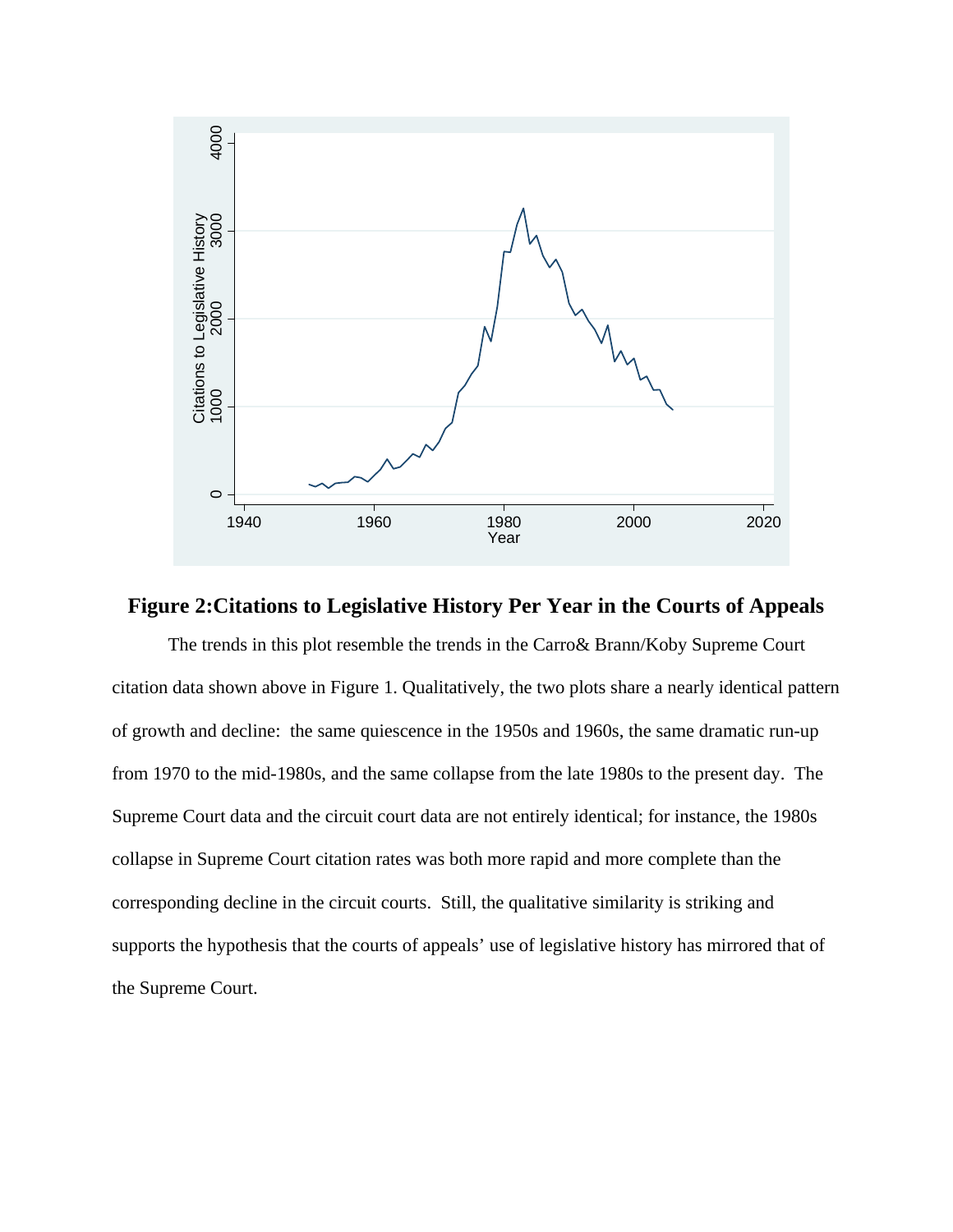# **B. Circuit‐by‐Circuit Analysis**

Although the U.S. appellate courts as a whole resemble the Supreme Court, breaking down the citation counts for individual circuits reveals that the rise and fall of legislative history in the circuit courts was not a uniform nationwide phenomenon. Instead, it was largely confined to the D.C. Circuit. Figure 3 breaks down the citation count data—the same data aggregated in Figure 2—for each individual circuit.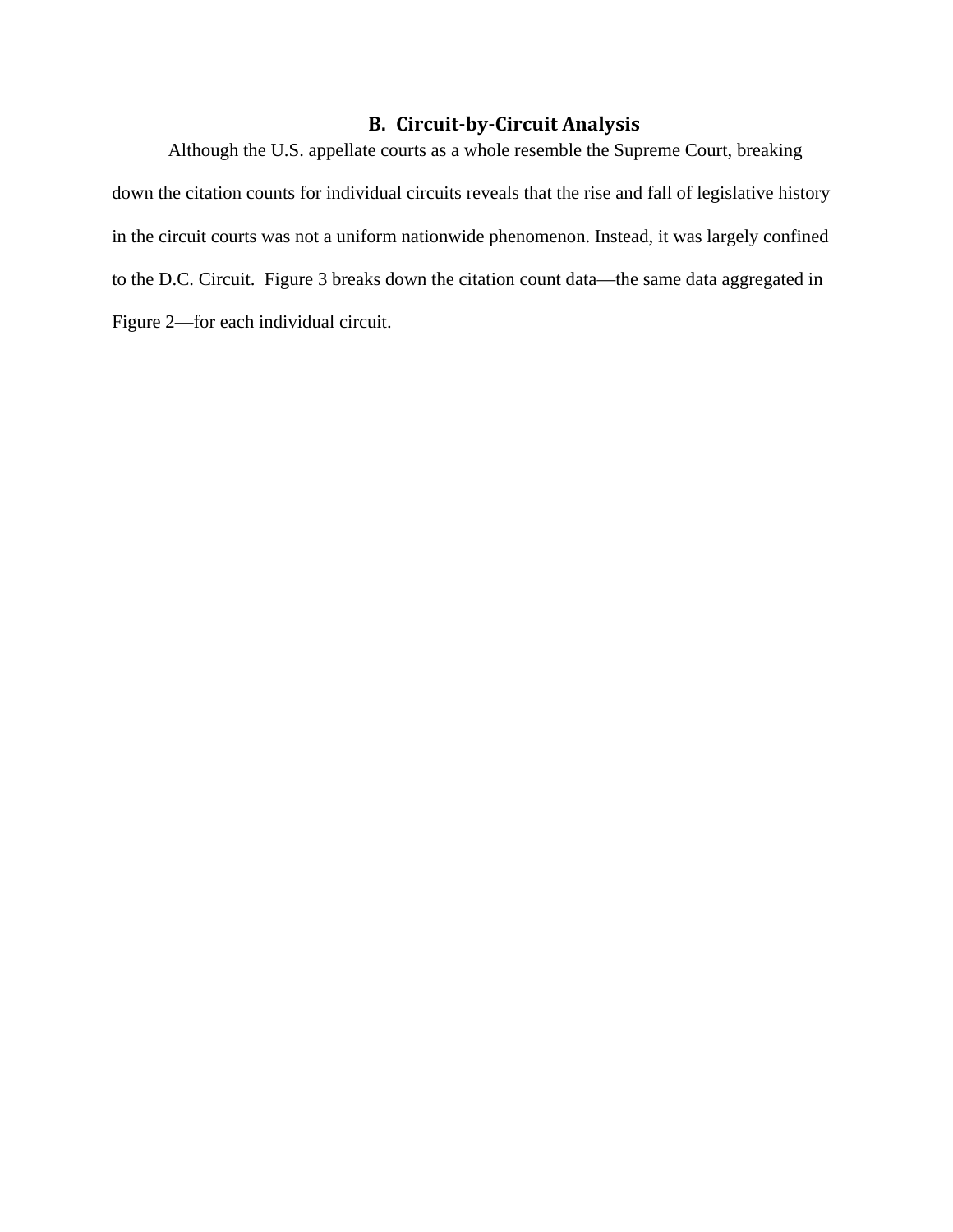

**Figure 3:Citations to Legislative History Per Year, Broken Down By Circuit**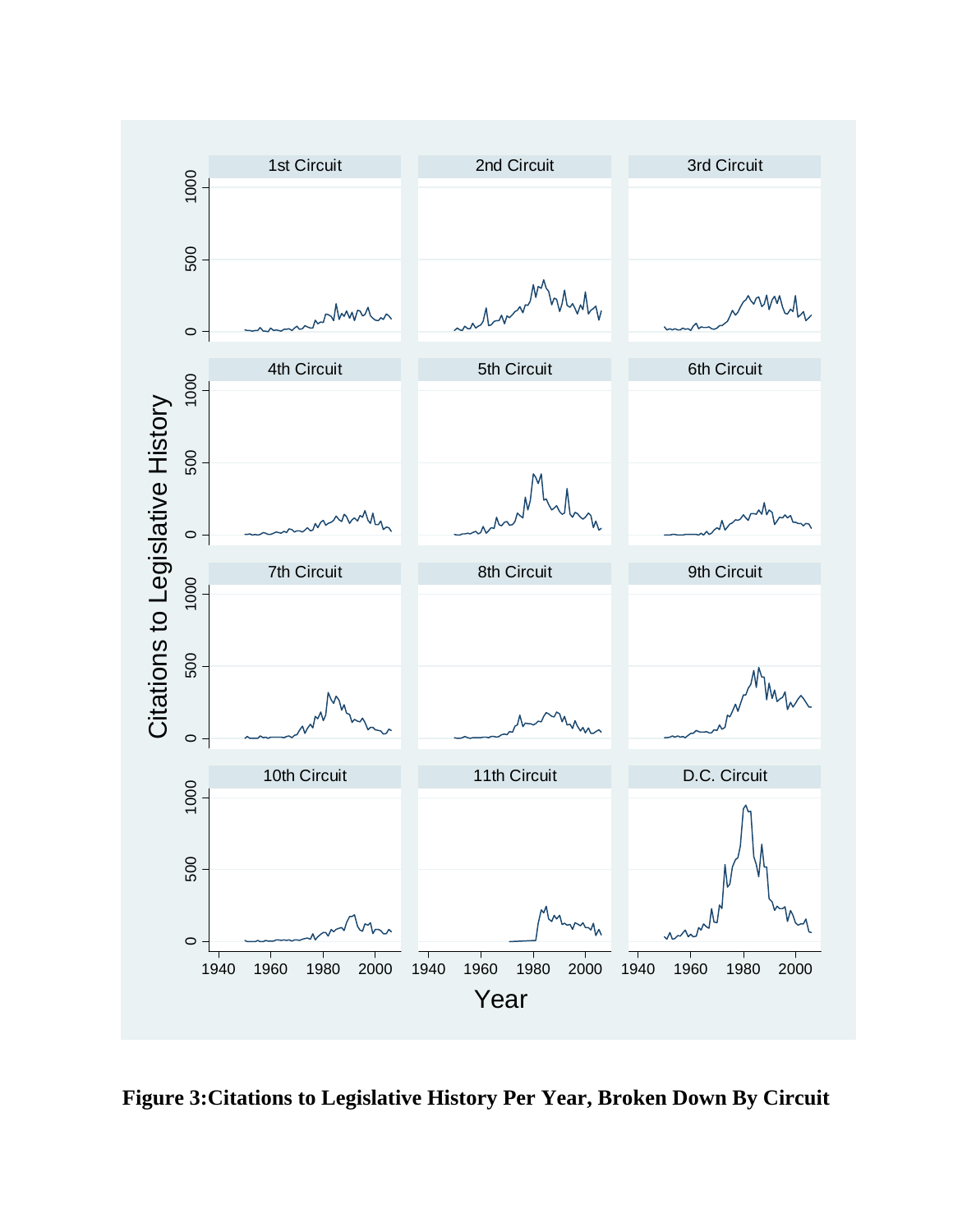The D.C. Circuit is the outlier in this data. It outstrips all of the other circuits in both the peak number of citations and in the magnitude of its rise and fall during the 1970s and 1980s. For example, the D.C. Circuit peaks in 1981 at 947 citations, a significantly higher number of citations than any other circuit made in any other year. The relative "prominence" of this peak is high as well: at its height in the 1970s and 1980s, the D.C. Circuit made, on average, 491 citations per year more than it had during the 1950's and 1960's, and 380 citations per year more than it would during the 1990s and 2000s.

By contrast,no other circuit ever cites legislative history more than 500 times in any year between 1950 and 2006. Similarly, their peaks are much less prominent than the D.C. Circuit. On average, other circuits cited legislative history 124 times a year more during the 1970s and 1980s than they did in the 1950s and 1960s—roughly a quarter of the 491 citation-per-year jump exhibited by the D.C. Circuit. The non-D.C. circuits follow one of two models. Some circuits, such as the Second, Seventh, and Ninth Circuits, are the molehill to the D.C. Circuit's mountain, with a comparatively small peak sometime in the 1980s, followed by a relatively mild decline. Other circuits, such as the First, Third, Sixth, and Tenth Circuits, have a gentle increase in the 1970s and 1980s, leading up to a plateau of relatively consistent usage after the late 1980s.<sup>73</sup>

 The overall rise and fall portrayed in Figure 2 conflates the behavior of different circuit courts acting in different ways. The hypothesis that the circuit courts would mirror the Supreme Court holds for the D.C. Circuit. It does not, however, accurately describe the behavior of the

 $73$  Although at first glance the Fifth Circuit appears to be a "molehill" circuit, it is actually a "plateau" circuit because the decline in citations in the early 1980s is an artifact of the circuit split rather than an actual shift in citation practice. Adding together the counts for the Fifth and Eleventh Circuits demonstrates that together they form a "plateau" circuit.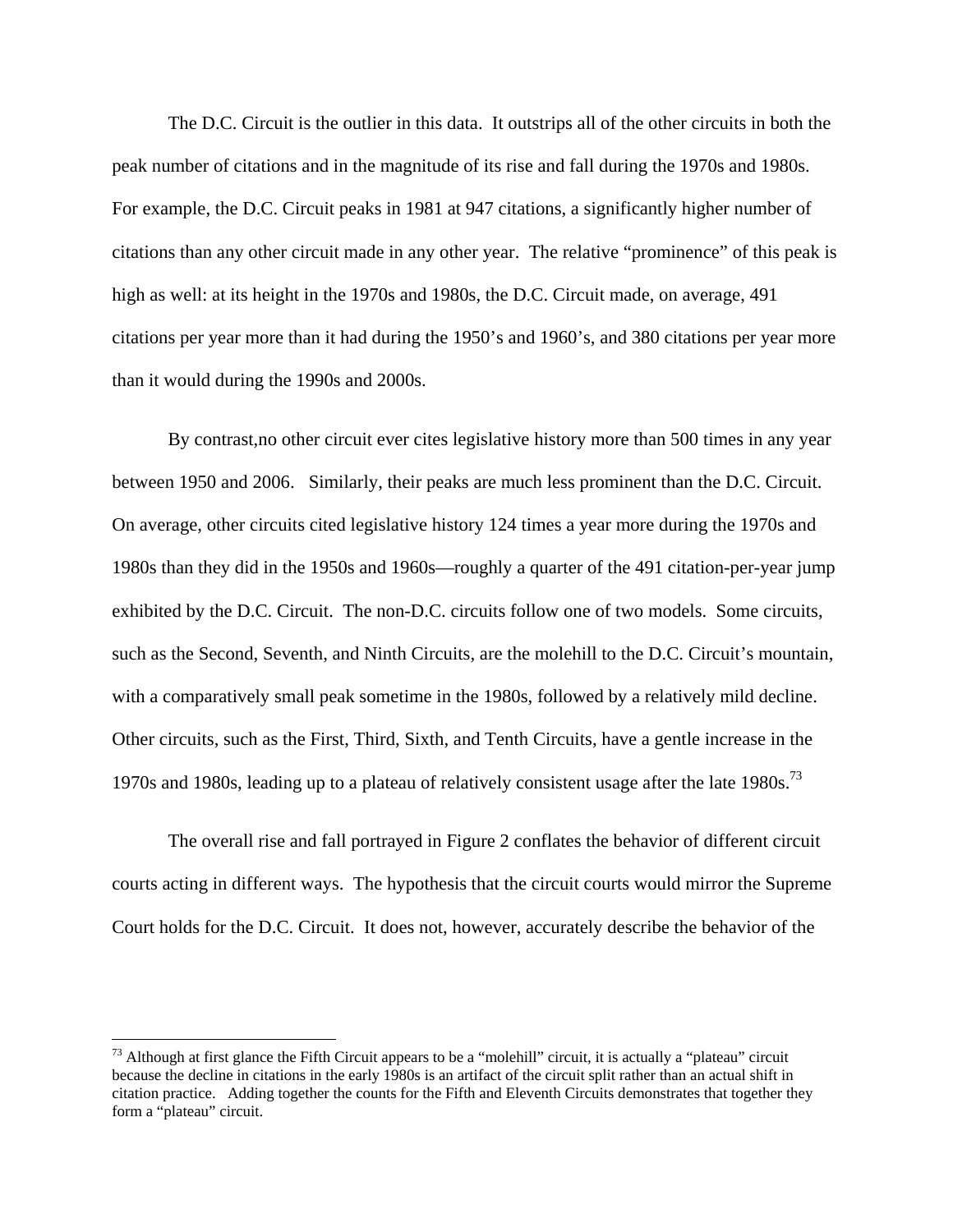other circuits. The D.C. Circuit and the Supreme Court appear to have a special relationship,<sup>74</sup> one which the other circuits do not share.

 Accounting for circuit courts' differing caseloads can help clarify how special the relationship is. The 1970s and 1980s saw a tremendous increase in the caseloads of most of the circuit courts. The Ninth Circuit, for instance, more than tripled the number of cases it handled each year.<sup>75</sup> Likewise, a similar caseload increase caused the Fifth Circuit to split in 1981. Increasing caseloads, rather than any change in citation behavior, could be the primary cause of the growth in courts' citation of legislative history during this period: more opinions mean more citations. The D.C. Circuit, by contrast, experienced relatively consistent caseloads over the 1970s and 1980s, lessening the possibility that the D.C. Circuit's increasing use of legislative history was simply a byproduct of a growing docket.<sup>76</sup>

To account for the impact of disparate caseloads, I produced a per-case average by dividing each circuit's citation total by the number of cases handled by that circuit.<sup>77</sup>Figure 4 compares the D.C. Circuit's average against the rest of the circuit courts'.

<sup>&</sup>lt;sup>74</sup>The Contribution of the D.C. Circuit to Administrative Law, 40 ADMIN. L. REV. 507, 507 (1988).<br><sup>75</sup>CompareANNUAL REPORT OF THE DIRECTOR OF THE ADMINISTRATIVE OFFICE OF THE UNITED STATES COURTS 1970 at 210-13 tbl.B1 *with* ANNUAL REPORT OF THE DIRECTOR OF THE ADMINISTRATIVE OFFICE OF THE UNITED STATES COURTS 1970 at 354-356 tbl.B1.

<sup>76</sup>*See, e.g.*, *Contribution of the D.C. Circuit*, *supra* note 74, at 512-13 (Chief Judge Wald discussing light and consistent caseloads).

 $77$  These caseloads were taken from the data published annual by the Administrative Office of the U.S. Courts. One disadvantage of the Administrative Office data is that it is tabulated over fiscal years, whereas the case publication dates are grouped in calendar years. Because this inconsistency affects all circuits equally, however, there is no reason to believe that it distort the average citations per case of the D.C. Circuit *relative to* the other circuits.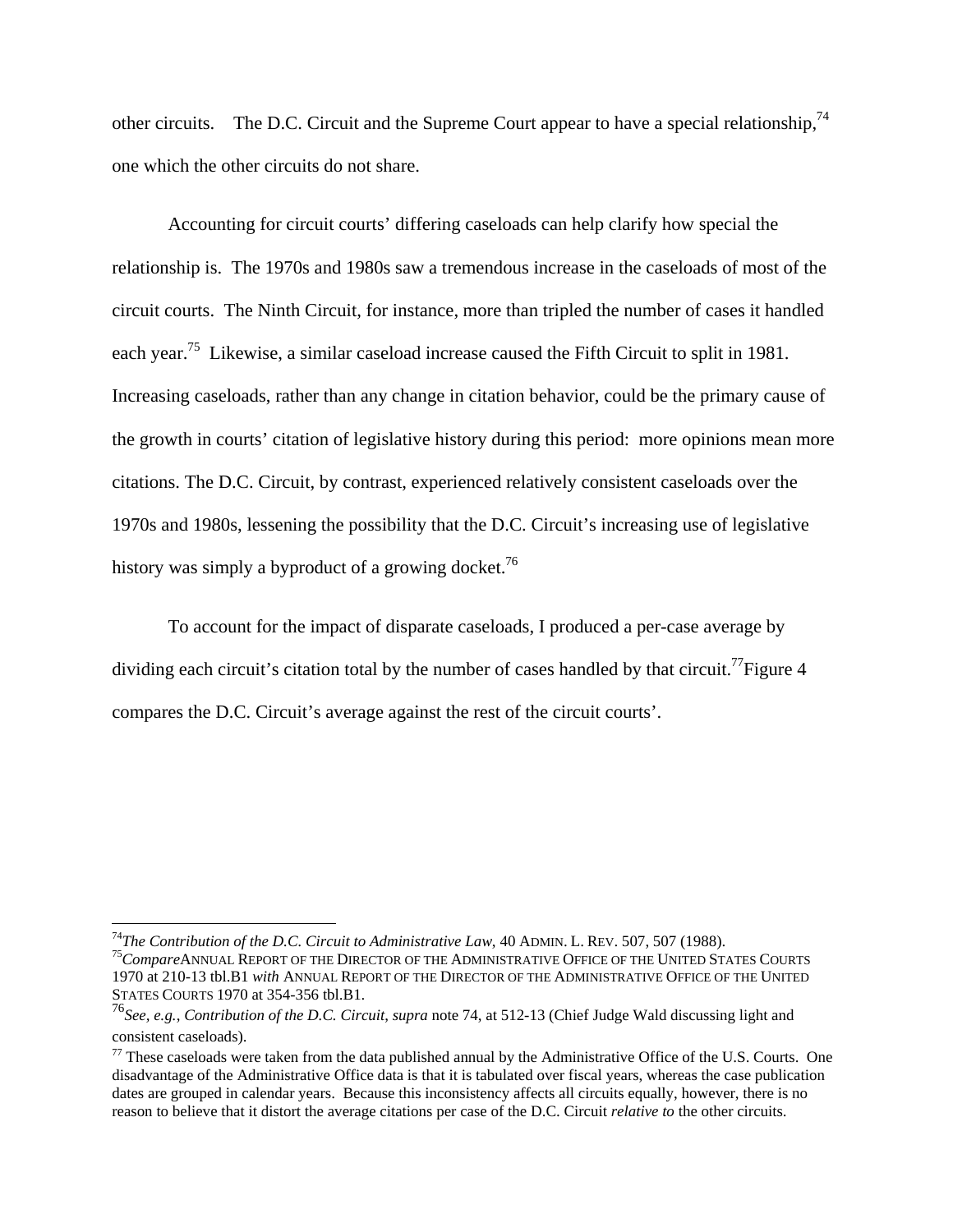

# **Figure 4: Citations Per Year to Legislative History, Controlled for Circuit Caseloads**

The D.C. Circuit peaks at 1.84 citations per case in 1980. The other circuits averaged .18 citations per case in that same year. Put another way, the D.C. Circuit was responsible for a full third of all legislative history citations made by federal appellate courts in 1980, despite handling less than one-twentieth of the total caseload. The single highest legislative history citation rate among the non-D.C. circuits occurred in the Second Circuit, which made .45 citations per case in 1962.<sup>78</sup> The D.C. Circuit, however, surpassed this level every year between 1971 and 1991, illustrating the D.C. Circuit's distinctive tendency to use legislative history during this period.

 $78$  1962 was a banner year for the Second Circuit's use of legislative history—a total of 165 citations, three times their overall average of 54 citations per year for the 1950s and 1960s. I examined the Second Circuit's cases from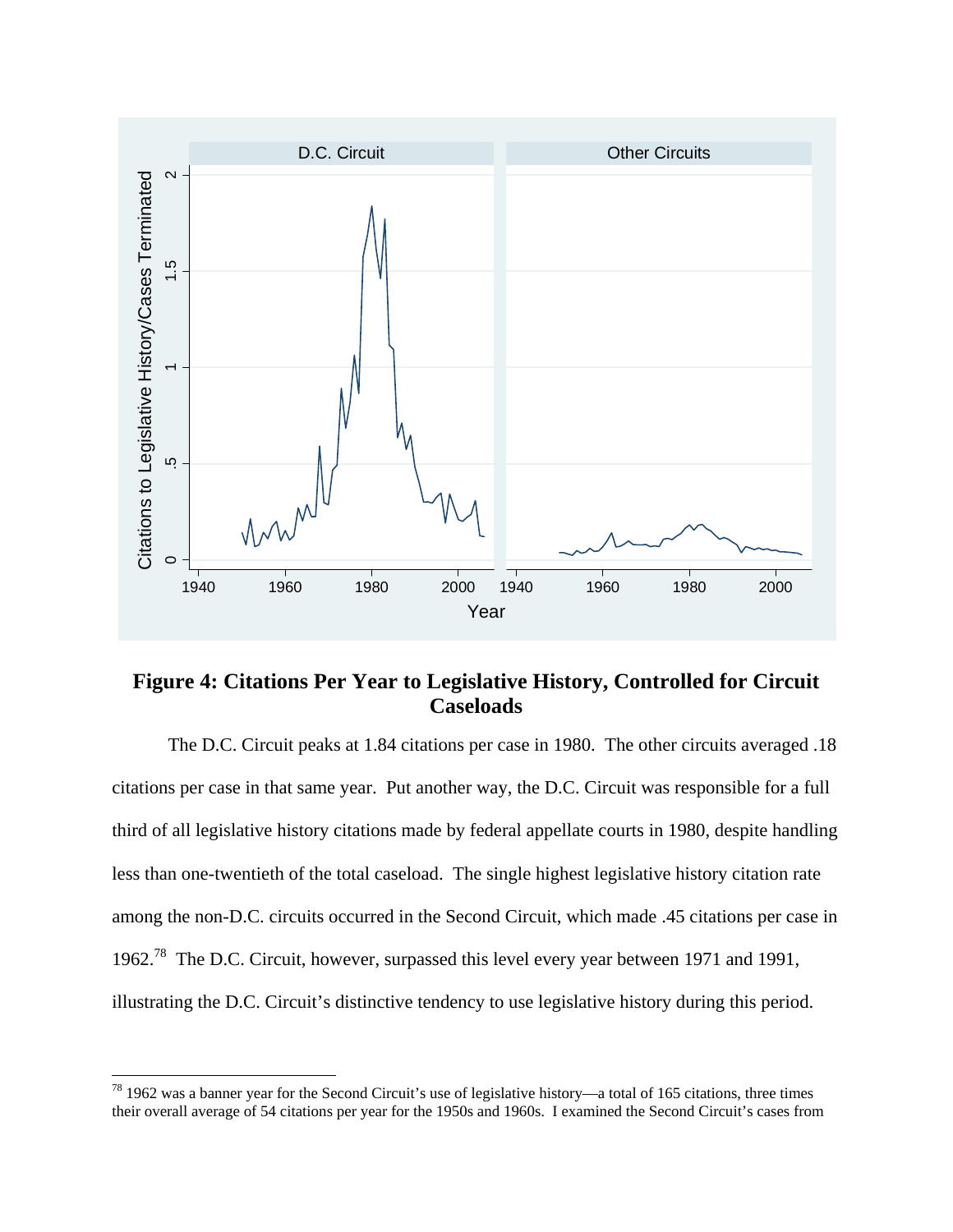#### **C. The Role of Docket Composition**

Was the D.C. Circuit more likely to cite legislative history than the other circuits, or was it simply handling more cases in which it could cite legislative history? Here, The D.C. Circuit's overall average of 1.84 citations per cases does not tell the whole story. The D.C. Circuit did not cite legislative history precisely 1.84 times in every case during 1980. Even at the height of the D.C. Circuit's use of legislative history, the majority of cases did not mention legislative history. Many cases did not involve statutory questions; in others, there was no legislative history addressing the statutory point at issue, or the court decided not to cite legislative history even if it was on point. In those cases that cited legislative history, some opinions cited a single statement from the congressional record to illustrate a tangential point,<sup>79</sup> while other opinions canvassed the entire legislative record, making dozens of citations.<sup>80</sup> All of these different scenarios together produce the average displayed in Figure 4.

Breaking this composite average apart gives a fuller understanding of the circuit courts' use of legislative history. Specifically, I used the overall citation count data to calculate two different statistics.<sup>81</sup> The first isthe "Citation Rate"— the percentage of the circuit's cases that cite legislative history at least once.<sup>82</sup> The second is the "Citation Strength"—the average

this year to investigate whether the spike was caused by a single outlier case or collection of cases, but was unable to identify any unifying theme in the cases that cited legislative history.

<sup>79</sup>*See, e.g.*, MCI Telecommunications Corp. v. F.C.C., 627 F.2d 322, 335 (D.C. Cir. 1980) (making a single citation to S. REP. NO. 918, 94th Cong., 2d Sess. 4 (1976) to confirm that a section being interpreted "was designed to give greater leeway to the FCC").

<sup>80</sup>*See, e.g.*, Brown v. Califano, 627 F.2d 1221, 1223 (D.C. Cir. 1980) (citing legislative history 58 times during a comprehensive review of history of the Eagleton-Biden amendment to the Civil Rights Act).

<sup>81</sup>*Cf.*Abramowicz&. Tiller, *supra* note 33, at 436 ("The analyses above focus on citation patterns given a decision to cite legislative history rather than on the decision whether to cite legislative history at all.").<br><sup>82</sup> Ideally, this question would be broken down even further, differentiating between (1) the percentage of cases

which involve statutory interpretation and (2) the percentage of statutory interpretation cases which cite legislative history. This would help us to distinguish between trends in legislative history citation rates which are being driven by shifting docket composition and those trends which are being driven by shifting judicial behavior. Unfortunately, discerning which cases involve statutory interpretation is beyond the powers of a computer algorithm. I experimented with search patterns designed to pick up text such as "interpret 5 U.S.C. § 552" and "Congress intended to," but these searches proved unreliable. These searches turned up both too many false positives—cases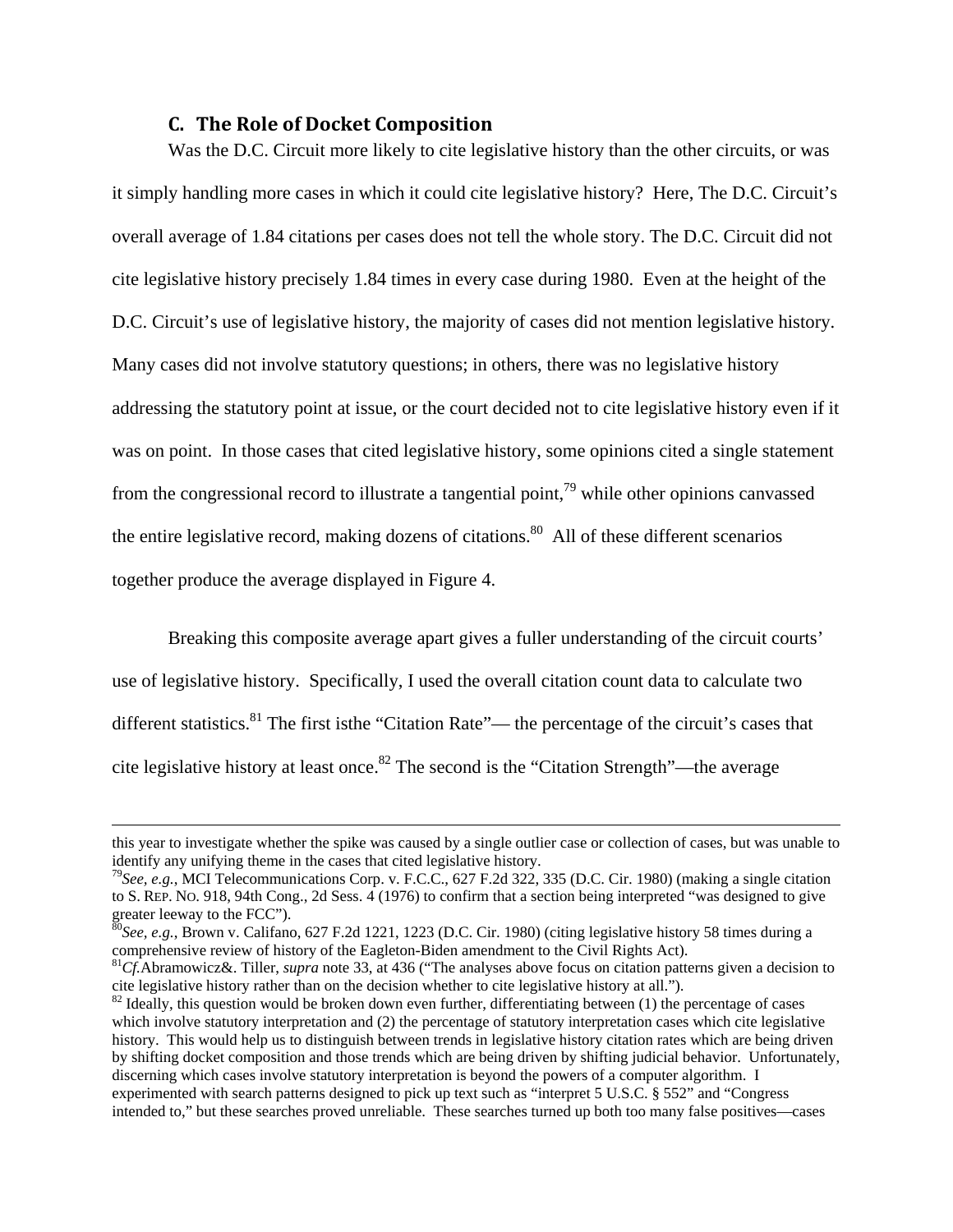number of legislative history citations made in each of those cases with at least one citation.<sup>83</sup> Both the Citation Rate and the Citation Strength affect the overall rate of citation; when multiplied together, they produce the overall per-case citation frequency displayed in Figure 4.

I calculated the Citation Rate by counting the number of cases that cite legislative history at least once and dividing that figure by the same caseload totals used to create Figure 4. Figure 5 presents the results of this analysis:

which did not involve statutory interpretation but matched the patterns anyway—and too many false negatives cases which involved statutory interpretation, but did not trigger the search algorithm. As discussed above, a major advantage of hand-coding studies is that they can confine their analysis to a set of opinions which only includes statutory interpretation cases.

<sup>&</sup>lt;sup>83</sup> To illustrate the distinction, suppose that scientists are studying a disease that causes individuals to have high blood pressure. The Citation Rate is analogous to the percentage of the general population that has the disease. The Citation Strength is analogous to the average blood pressure of those individuals who are sick.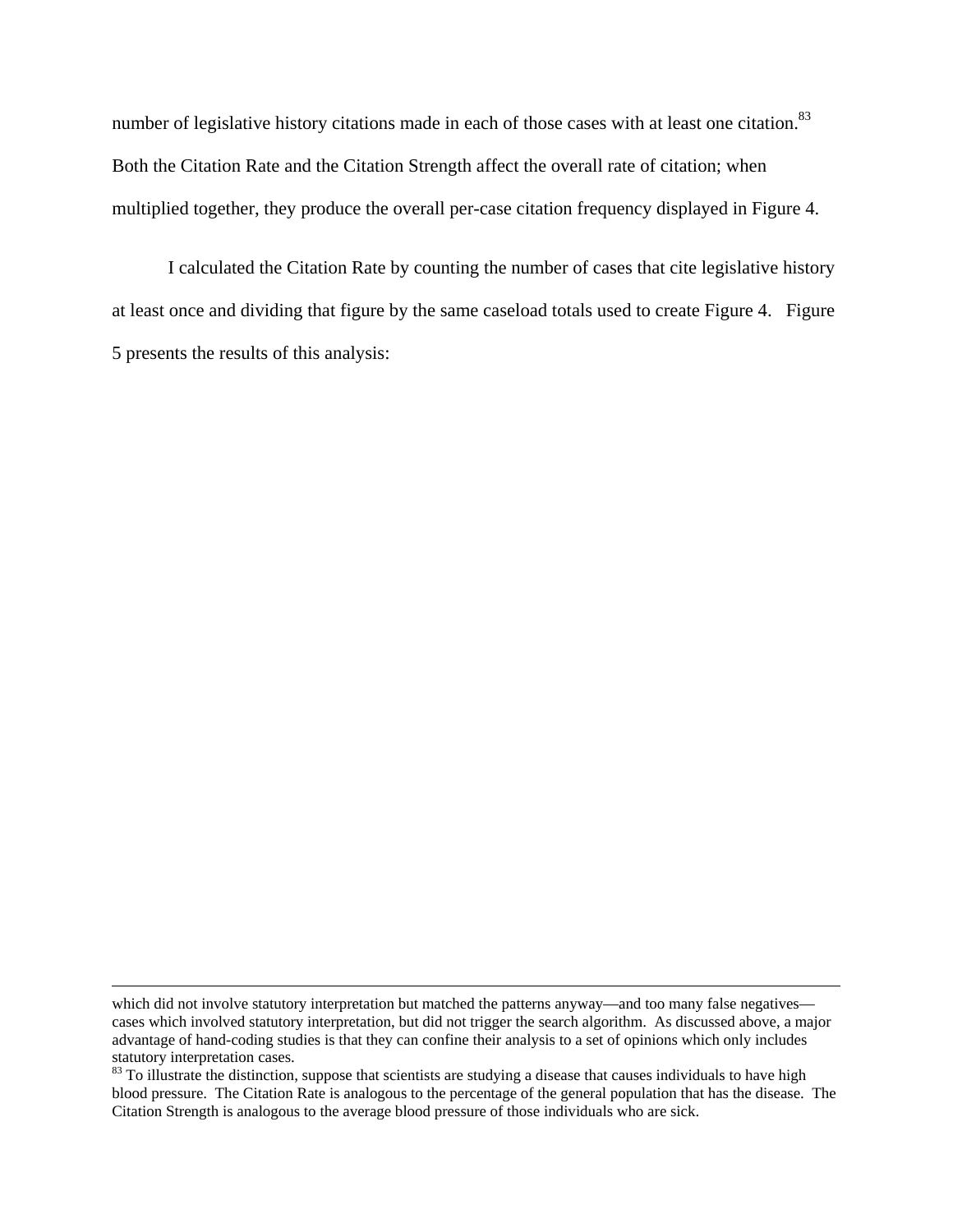

# **Figure 5: Citation Rate Over Time**

 Again, the D.C. Circuit outstrips the other circuits. In 1980, for example, the D.C. Circuit had a Citation Rate of twenty-five percent—it cited legislative history at least once in twenty five percent of its cases. By contrast, the other circuits had a Citation Rate of only five percent. In other words, the D.C. Circuit was about five times as likely as the other circuits to cite legislative history at least once in any given case.

The D.C. Circuit also had a higher Citation Strength than the other circuits. In 1980, the D.C. Circuit had a Citation Strength of 7.36. This means that, in those cases in which the D.C. Circuit cited legislative history, it made an average of 7.36 citations. By comparison, the other circuits had an average Citation Strength of 3.6 in 1980. Not only did the D.C. Circuit cite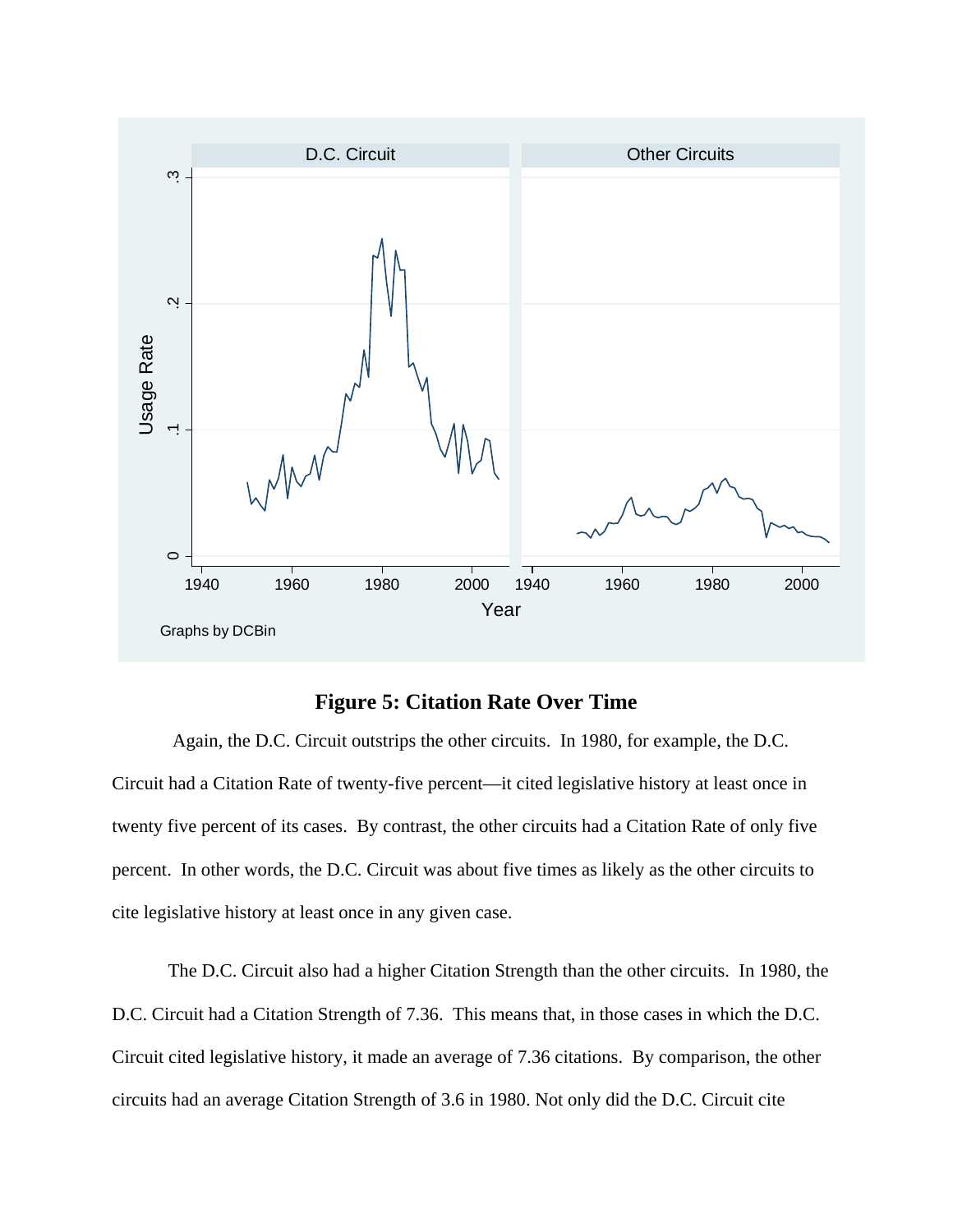legislative history in a higher proportion of its cases than the other circuits, it also made twice as many citations once it decided to use legislative history at all. This result generalizes throughout the 1970s and 1980s.

 The D.C. Circuit's lead in both Citation Rate and Citation Strength disposes of several simple explanations of the D.C. Circuit's frequent use of legislative history. In particular, one explanation for the D.C. Circuit's predominance in the use of legislative history during the 1970s and 1980s could be that the D.C. Circuit handled more statutory cases. In other words, a greater percentage of the cases on the D.C. Circuit's docket involve statutory interpretation, and the D.C. Circuit has correspondingly more opportunities to cite legislative history. On its face, this explanation seems sensible, given the D.C. Circuit's exclusive jurisdiction over a number of complicated statutes.84

 However, while a docket-driven explanation could account for the D.C. Circuit's higher Citation Rate—a greater percentage of cases would involve legislative history—it could not, on its own, explain the D.C. Circuit's higher Citation Strength. To account for the higher Citation Strength, there must be some explanation for why, in addition to handling more legislative history cases, the D.C. Circuit invoked legislative history more frequently within each of these cases. Perhaps the legislative history cases handled by the D.C. Circuit were more complex, or maybe the D.C. Circuit was more comfortable with legislative history because it handled more legislative history cases. These explanations, and others, will be discussed *infra* in Parts IV& V. For now, even if the frequency of statutory interpretation cases is responsible for some of the

 $^{84}$ See, e.g., 42 U.S.C. § 7607(b)(1) (Clean Air Act); 43 U.S.C. § 1349(c)(1) (Outer Continental Shelf Lands Act); 47 U.S.C. § 402(b) (Communications Act); see also JEFFREY BRANDON MORRIS, CALMLY TO POISE THE SCALES OF JUSTICE: A HISTORY OF THE COURTS OF THE DISTRICT OF COLUMBIA CIRCUIT 285 (2001).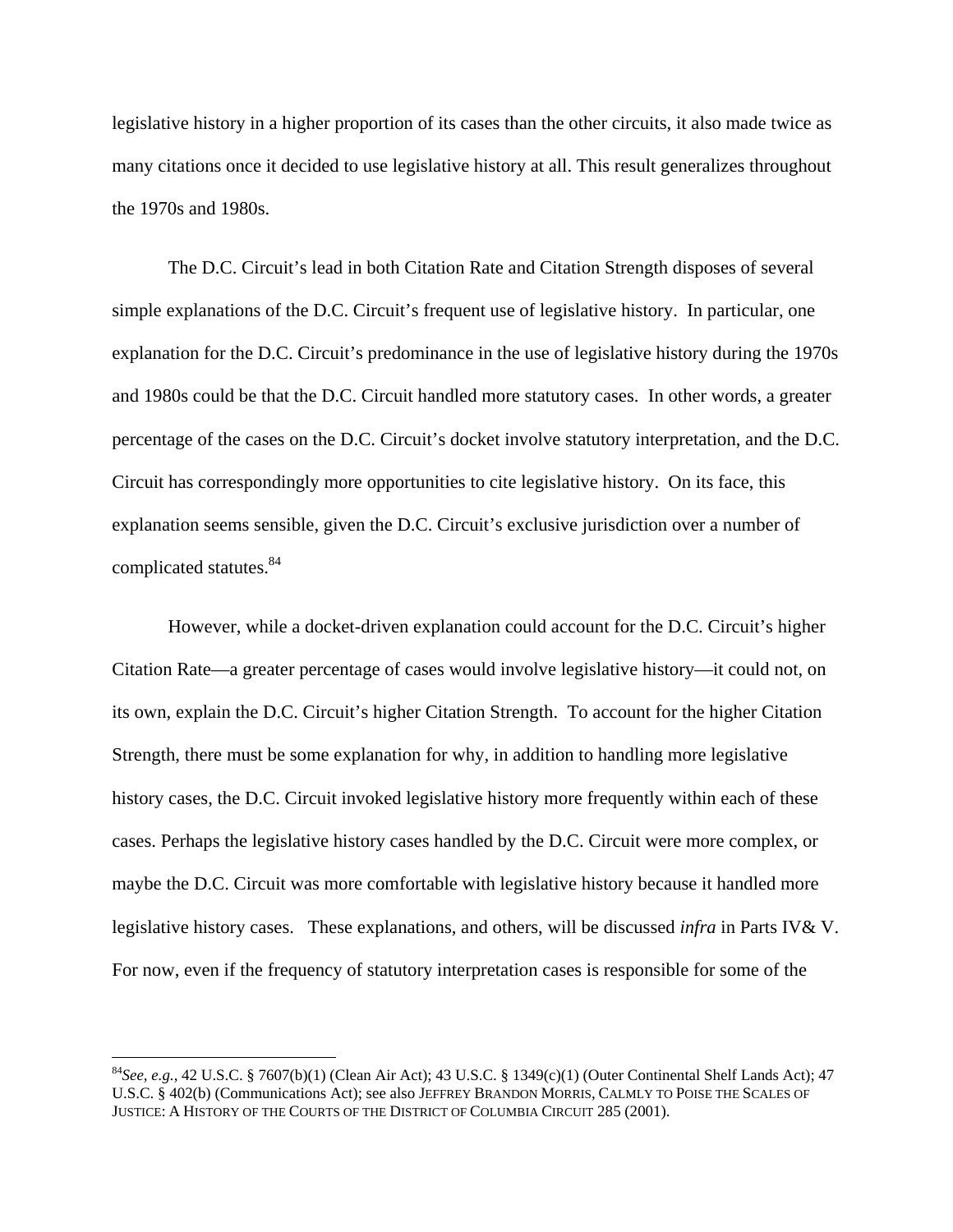variation in legislative history citations, that does not in and of itself account for the entire disparity between the D.C. Circuit and the rest of the circuits.

 Further analysis of the Citation Rate and Citation Strength reinforce the conclusion that the D.C. Circuit's high use of legislative history cannot be explained by the D.C. Circuit handling an unusual number of statutory cases. In particular, these two variables were highly correlated over time<sup>85</sup>: years in which the D.C. Circuit cited legislative history in more of its opinions were also years in which it made more citations in each of those opinions. This correlation implies that the D.C. Circuit's overall approach to legislative history was in flux. The same underlying cause may have led the D.C. Circuit to both cite legislative history in a greater number of cases and cite legislative history a greater number of times in each of those cases.<sup>86</sup> In other words, the D.C. Circuit did not cite more legislative history solely because it was handling more legislative history cases; instead, the D.C. Circuit was likely changing its entire citation practice.

 By contrast, Citation Rate and Citation Strength are not significantly correlated in the other circuits. The "plateau" circuits—the First, Third, Sixth, and Tenth Circuit—did not display any consistent relationship between Citation Rates and Citation Strength. The First Circuit's Citation Rate, for instance, was fifty percent higher during the 1980s than during previous decades; its Citation Strength, however, remained relatively constant. Unlike the D.C. Circuit, the First Circuit's "plateau" might be entirely accounted for by an increase in statutory

<sup>&</sup>lt;sup>85</sup> The correlation over the period studied was 0.8. To return to the "high blood pressure disease" analogy discussed *supra* in note 83, if doctors found that the disease was both afflicting more people and causing even higher blood pressure among those it does afflict, that could suggest that both increases had been caused by some change in the

<sup>&</sup>lt;sup>86</sup> To be clear: correlation is not causation. This data does not show that the change in Citation Rate caused the change in Citation Strength, or vice-versa. Indeed, this paper suggests that both changes were instead caused by an overall shift in the D.C. Circuit's approach to legislative history.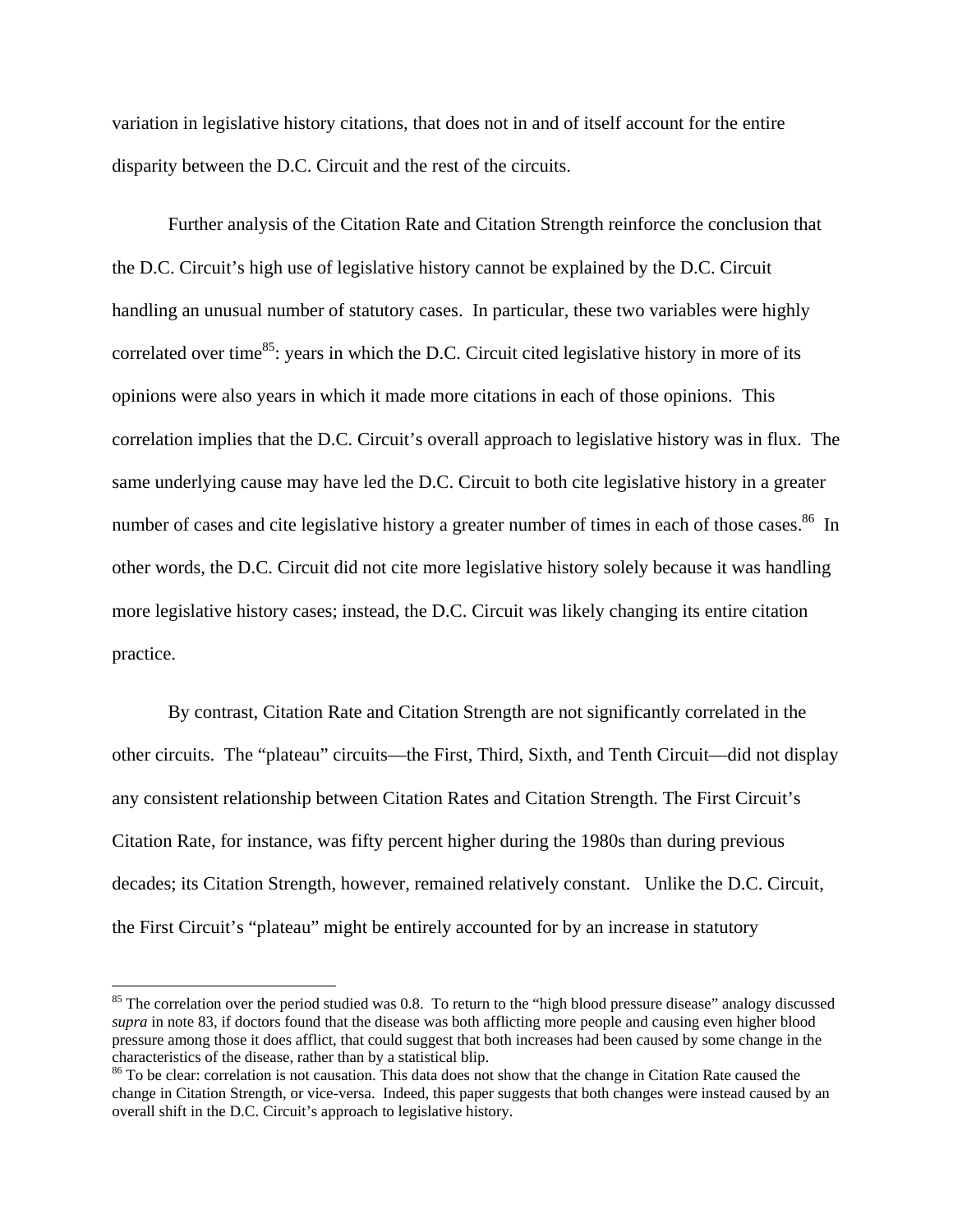interpretation cases. A search of LexisNexis's "Interpretation" headnote returns 180 statutory interpretation cases in the First Circuit during the 1980s versus 64 statutory interpretation cases during the 1970s. $87$  This larger number of statutory cases means that the First Circuit may have made more citations to legislative history even though its approach to statutory interpretation stayed the same.

 Similarly, although analysis of the data from the "molehill" circuits—the Second, Seventh, and Ninth Circuits— produces slightly higher correlations than the plateau circuits, the "molehill circuits" still do not exhibit nearly as strong a relationship between Citation Rate and Citation Strength as the D.C. Circuit. Variations in the number of citations to legislative history might only reflect shifts in the number of statutory cases on the docket, rather than broad trends in methods of statutory interpretation. The shifts in citation practice occurring in the D.C. Circuit and Supreme Court may have stopped at the Beltway's edge.

#### **D. Why the D.C. Circuit is Different: Alternative explanations**

I also examined two other potential explanations for the disparity between the D.C. Circuit and the other circuits. I analyzed (1) the possibility that differences in opinion length are causing the variations in citation count and (2) the role of "outlier" opinions with an unusually high number of citations. As discussed below, neither of these factors can fully explain the D.C. Circuit's high rate of citation to legislative history.

#### **1. Opinion Length**

The D.C. Circuit is famous for publishing long opinions. Writing in 1988, Former Chief Judge Wald admitted that "a typical D.C. Circuit opinion can make Proust look like bedtime reading. . . . We've always held the record for the nation's longest opinions, and our lead is

 $87$  It is unclear how consistently these headnotes are used, or whether more recent cases might have been more accurately labeled than older cases. Nonetheless, the relative comparison is helpful.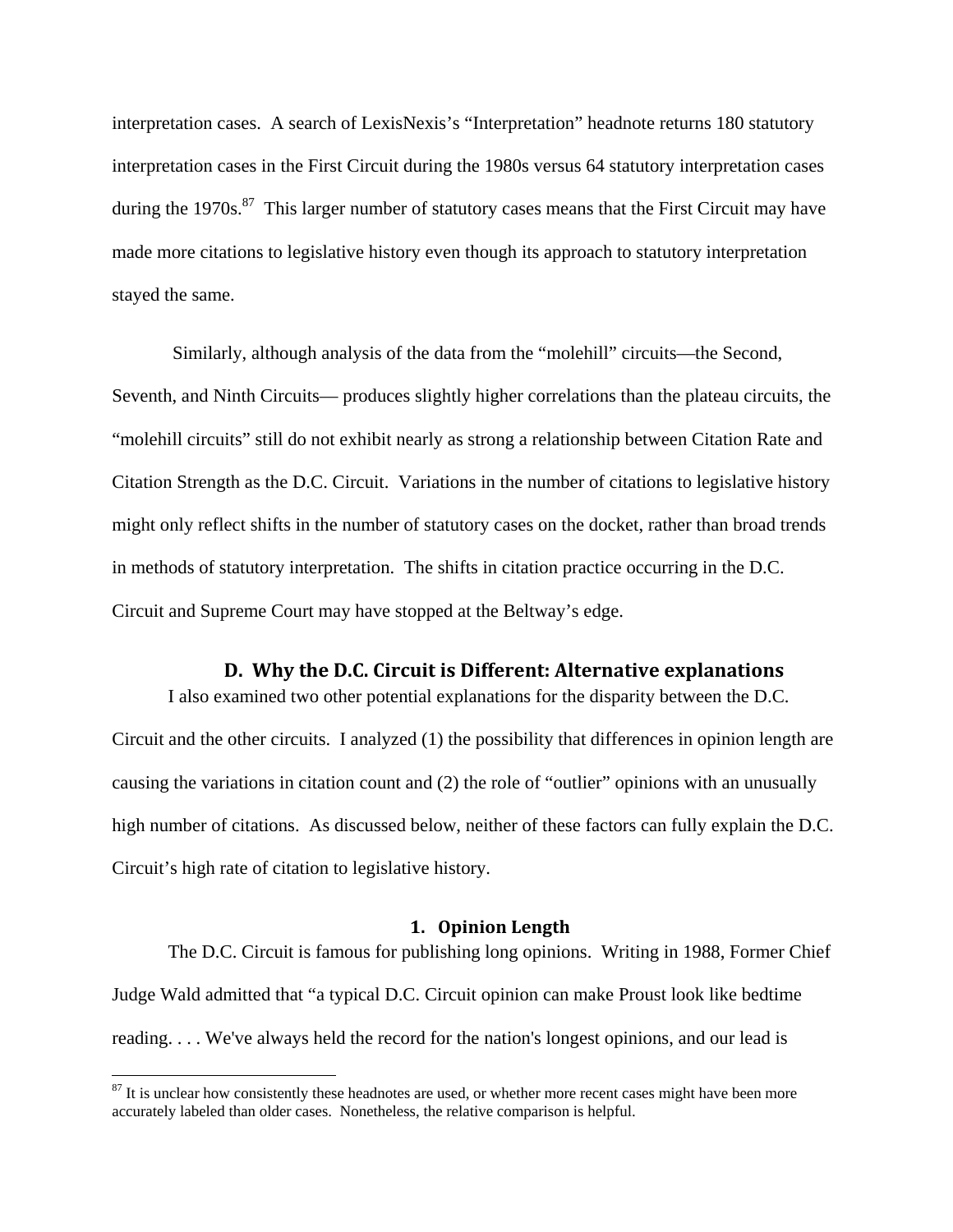stretching."<sup>88</sup>The data shows that during the 1970s and 1980s, the D.C. Circuit published slightly more pages of output in the Federal Reporter than the other circuits, despite handling only a fraction of the cases. Although the D.C. Circuit authors fewer opinions than the other circuits, the D.C. Circuit could still be publishing more total pages, and thus making more citations, simply because it is writing longer opinions.

What happens when this effect is removed? If every circuit hadpublished the same number of total pages, would the D.C. Circuit retain its substantial lead in citations to legislative history? Analyzing the per-page citation rate—the number of times a circuit cites legislative history, divided by the number of pages it published in the *Federal Reporter*<sup>89</sup>—produces the data presented in Figure 6.

<sup>88</sup>*Contribution of the D.C. Circuit*, *supra* note 76, at 512-13 (1988). Chief Judge Wald proposes two reasons for why the D.C. Circuit is authoring such lengthy opinions : (1) the complexity of the D.C. Circuit's docket, particular in agency cases and (2) the D.C. Circuit's comparatively light caseload, which allows the judges "to dwell on each decision." *Id.*

<sup>&</sup>lt;sup>89</sup> Technically, the variable plotted inFigure 6is "citations per character," which is, for all intents and purposes, equivalent to citations per page.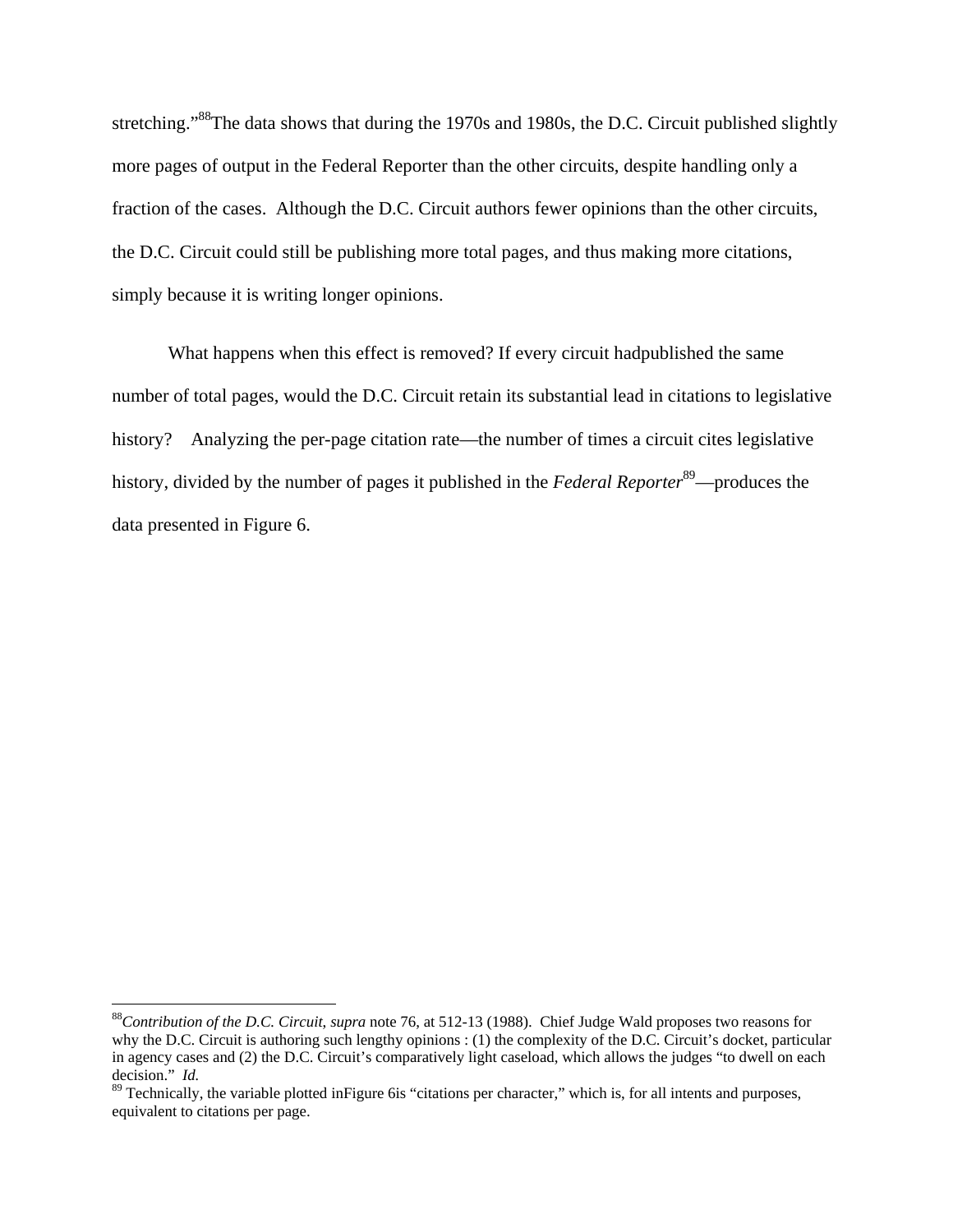

# **Figure 6: Citations to Legislative History, Controlled for Length**

The D.C. Circuit retains its lead over the other circuits. Here, however, the disparity between the D.C. Circuit and the other circuits is less dramatic than the disparity in citations per case seen above in Figure 4. For example, in 1980, the D.C. Circuit made four times as many citations per page as the other circuits, a significantly smaller lead than the D.C. Circuit's tenfold margin in citations per case. Some, but not all, of the D.C. Circuit's high rate of citation to legislative history can be attributed to the propensity of the D.C. Circuit to author longer opinions.

It is difficult to say how large this factor is. In addition to longer opinions leading to more legislative history citations, legislative history citations may lead to longer opinions. If cases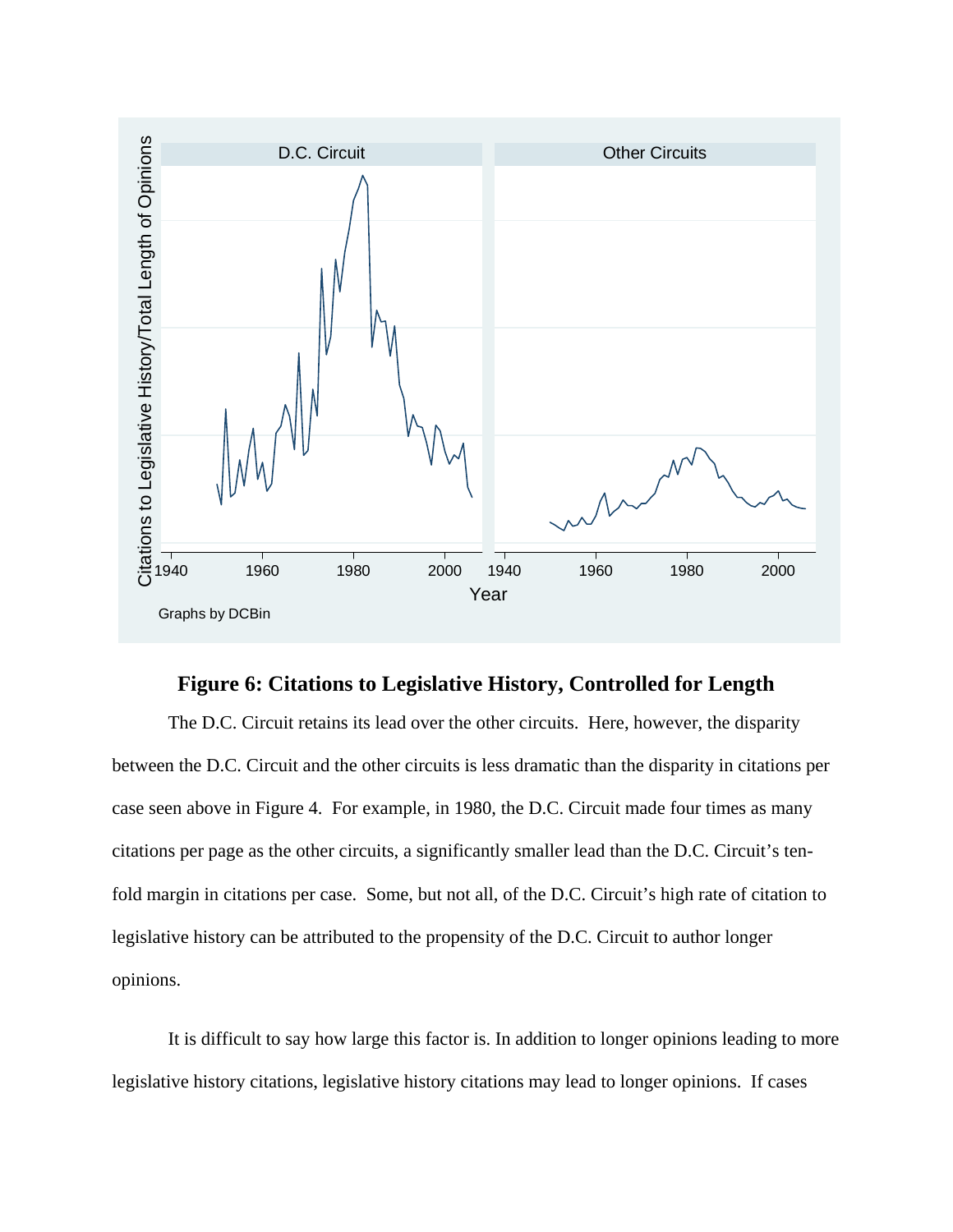which involve legislative history tend to be longer and more complex than other cases, the D.C. Circuit's lengthy opinions could be caused, at least in part, by the D.C. Circuit's tendency to cite legislative history, rather than the reverse. Controlling the citation count for the length of opinions therefore requires also controlling for the possibility that longer opinions are the result, rather than the cause, of legislative history citations. Teasing these two effects apart would require determining the degree to which legislative history lengthens opinions, which in turn, would require more detailed analysis than can be done with an automated citation count. The most likely scenario is that *some* portion of the D.C. Circuit's lead in legislative history citations during the 1970s and 1980s is *probably* attributable to the D.C. Circuit's lengthier opinions.

#### **2. Outlier Opinions**

Another explanation for the D.C. Circuit's prominent use of legislative history would be that a few outlier opinions, each with dozens or hundreds of citations, were responsible for the bulk of the increase. This cannot be the entire explanation: an examination of the circuits' Citation Rates demonstrates that outlier opinions cannot account for all of the disparity, as a few extra "blockbuster" cases each year would not significantly increase the total number of cases that cite legislative history at least once.

In contrast, a few cases with especially high citation counts could pull up the average Citation Strength, even if the vast majority of cases that cite legislative history continue to make only a few citations. The D.C. Circuit did publish a number of blockbuster cases during the 1970s and 1980s.<sup>90</sup> For instance, in 1979, the D.C. Circuit cited legislative history 71 times in Alabama Power v. Costle,<sup>91</sup> in which it construed the Clean Air Amendments Act of 1977. A

 $90$  The single biggest blockbuster case was authored by Judge Friendly of the Second Circuit. In Leist v. Simplot, 638 F.2d 283 (2d Cir. 1980), Judge Friendly cited legislative history 120 times in the course of deciding whether the Commodity Exchange Act created a private right of action.

 $91$ 636 F.2d 323 (D.C. Cir. 1979).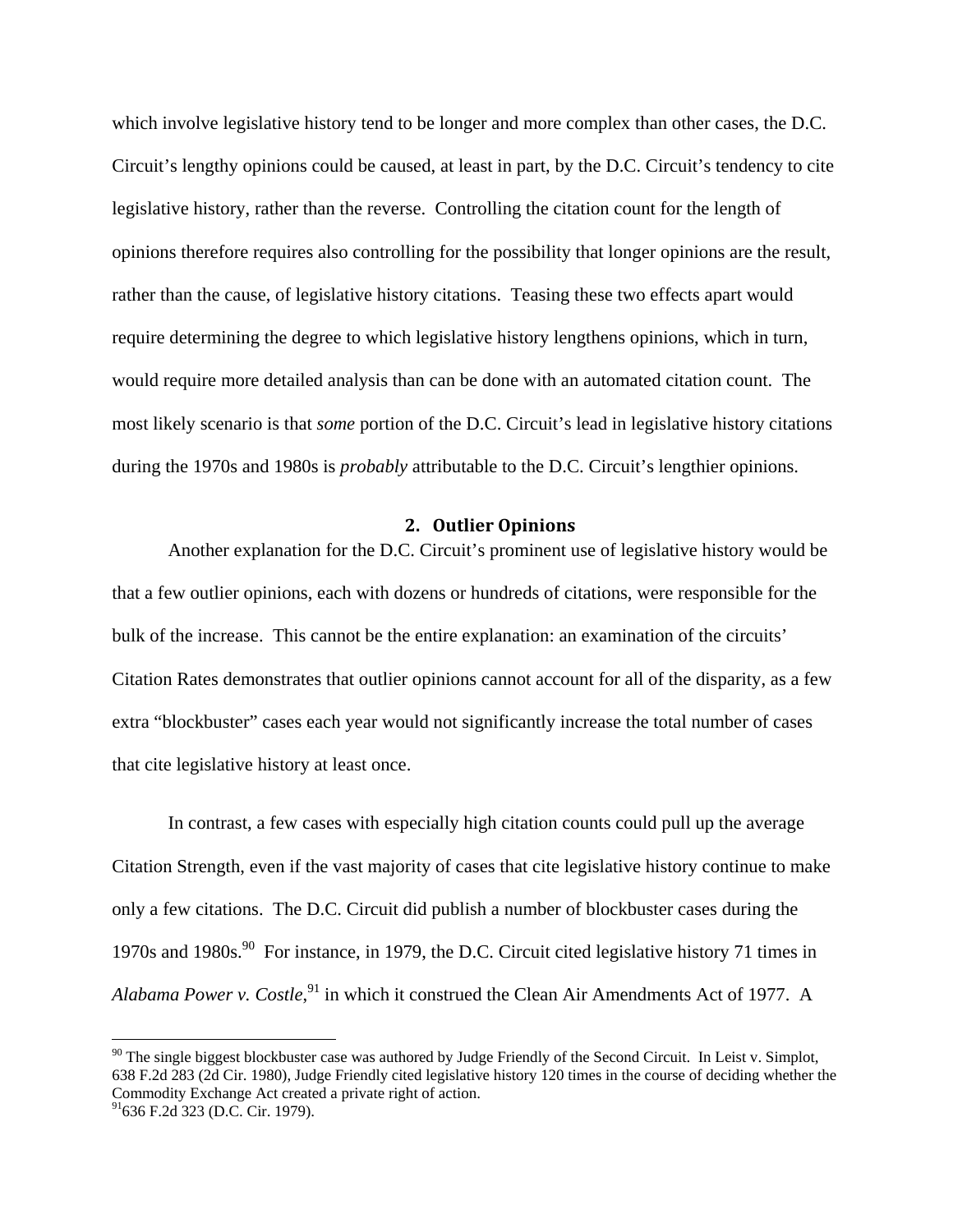year later, Judge Skelly-Wright referenced legislative history 68 times as he sought to untangle the FCC's antitrust responsibilities under the Clayton Act in *United States v. FCC*. 92 Are these big cases driving the D.C. Circuit's high Citation Strength?

Surveying the court's entire docket will demonstrate whether big cases played an unusually large role in the D.C. Circuit's high citation count. This is the "citation distribution": the relative balance of (1) big, high-citation cases, (2) intermediate cases with an average number of legislative history citations, and (3) small cases that cite legislative history only once or twice. If the increase in Citation Strength represents a greater across-the-board willingness to use legislative history, then the shape of this distribution should stay the same, even as the average number of citations increases. By contrast, if the citation count is being pulled upward by the addition of a few blockbuster cases, then the shape of the distribution will change—a higher percentage of cases will be placed in the "tails" of the distribution.

The relative distribution of cases is quantified by calculating the *kurtosis* of the citation distribution for each year and each circuit. Kurtosis is a statistical measure that gauges the contribution of "outlier" cases with especially large (or small) citation counts relative to "average" cases with citations counts nearer to the mean. An increase in kurtosis would imply that high-citation cases were responsible for a greater proportion of the total citation count.

For the D.C. Circuit, however, the kurtosis remained relatively constant over the time period studied. Even as the D.C. Circuit's average citation frequency increased and decreased, the distribution of high-, medium-, and low-citation opinions stayed the same. The high-citation-

 $^{92}$ 652 F.2d 72 (D.C. Cir. 1980).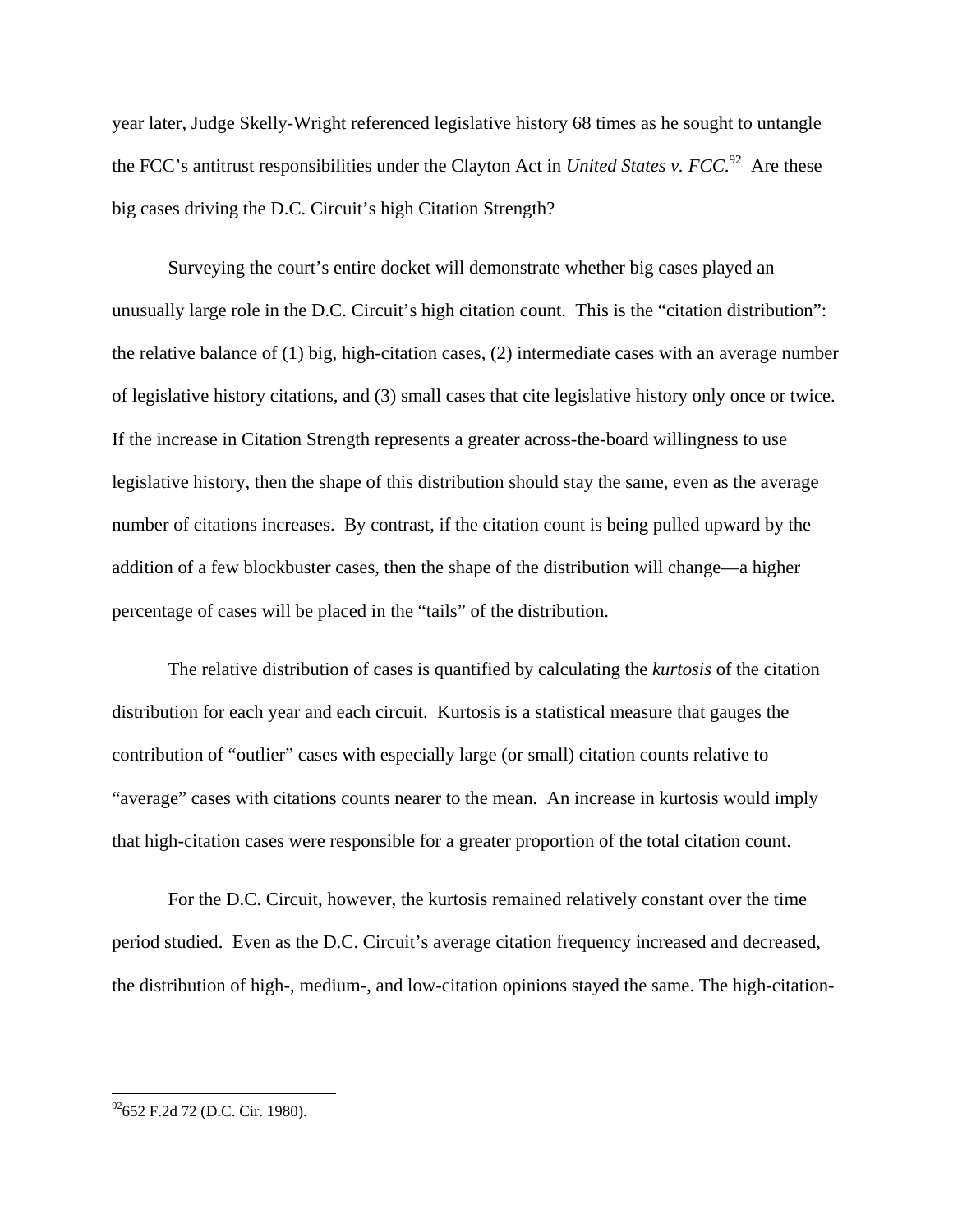count examples discussed above were part of a broader trend, rather than a few outsize outliers pulling up the total.

The other circuits, by contrast, exhibit a slightly upward trend in kurtosis, potentially signaling that high-citation count cases began to play a larger role in these circuits. More importantly, however, the kurtosis of these other circuits varied year to year. In some years, the kurtosis is low, indicating that most of the circuit's legislative history cases are making an intermediate number of citations; in other years the kurtosis spikes, indicating that a few big cases pulled the same circuit's average upward. For example, in 1976, the Ninth Circuit cited legislative history 188 times in 60 different cases. Of these 60 cases, 59 cited legislative history fewer than eight times. The remaining case, *United States v. Tulare Lake Canal Co.*, cited legislative history 56 times.<sup>93</sup> A brief review of the other 59 cases reveals that the majority of them use legislative history for background, or to make tangential points. In other words, the Ninth Circuit used legislative history sporadically. Legislative history was not a routine tool of statutory interpretation, but rather "heavy artillery" brought in to resolve particularly difficult or controversial cases such as *Tulare Lake*. For the D.C. Circuit, however, legislative history was a routine tool of statutory interpretation, at least during the 1970s and 1980s. Yet again, the D.C. Circuit and the rest of the country followed different models.

#### **E. Summary of Findings**

To summarize, my analysis of the data yielded the following conclusions:

1. The D.C. Circuit's use of legislative history grew tremendously starting in 1965 and continuing to roughly 1985. It then collapsed, leading to relatively infrequent citation from around 1990 through the end of the study. This rise and fall mirrors the pattern of growth and decline in the Supreme Court's use of legislative history.

<sup>93535</sup> F.2d 1093 (9th Cir. 1976).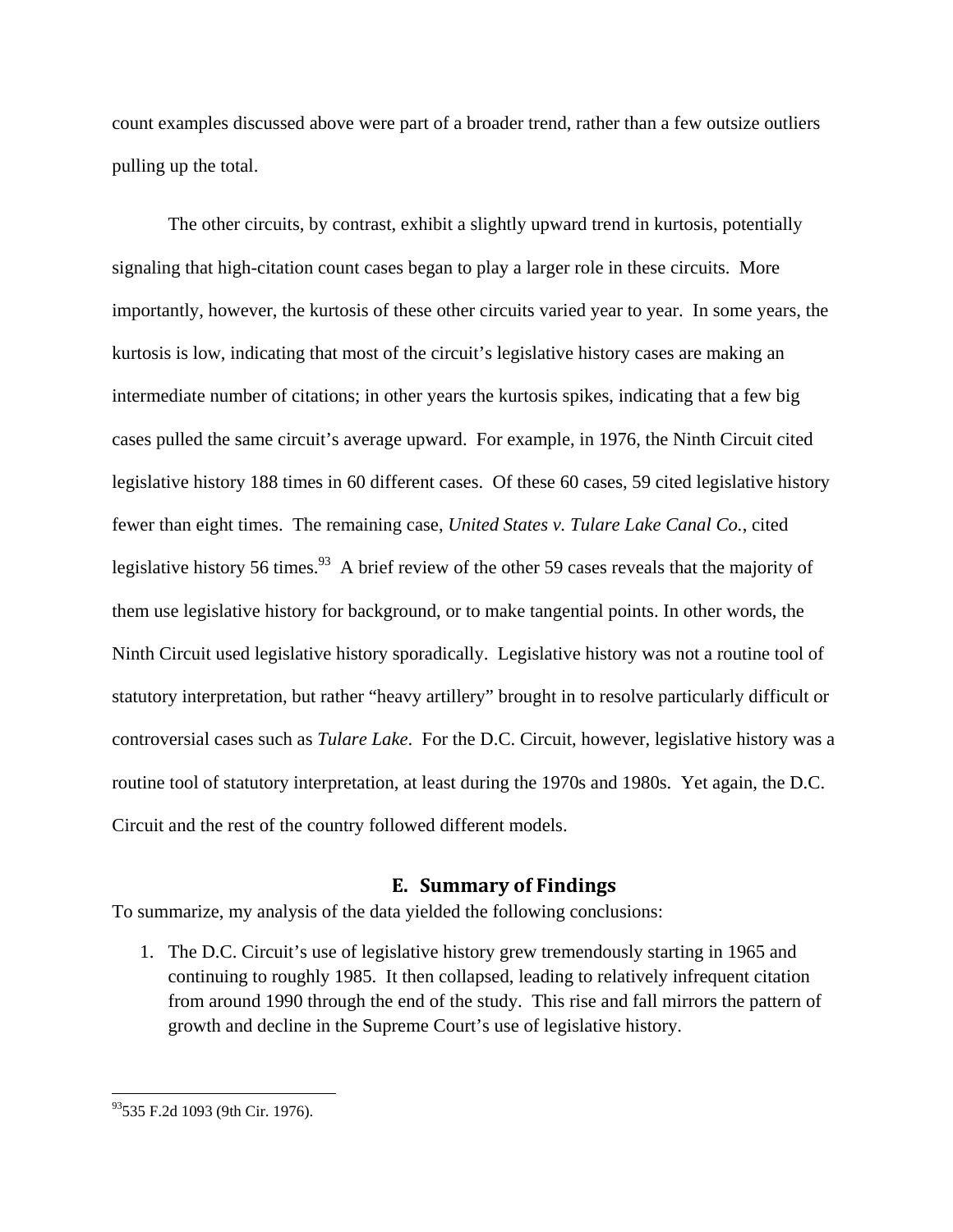- 2. The other circuits also increased their rate of citation to legislative history during the 1960s, 1970s and 1980s, but not nearly as much as the D.C. Circuit, especially relative to their increasing caseloads. Some of these circuits appear to also follow the Supreme Court's pattern of growth and decline in how they cite legislative history, but not as strongly as the D.C. Circuit. Other circuits do not appear to show much decline at all.
- 3. The disparity between the D.C. Circuit and the other circuits cannot be fully accounted for by the D.C. Circuit handling more statutory interpretation cases.
- 4. The disparity between the D.C. Circuit and the other circuits cannot be fully accounted for by the D.C. Circuit's longer opinions.
- 5. The D.C. Circuit's frequent use of legislative history was not attributable to a few especially prolific cases. By contrast, "big" cases may play a relatively larger role in the use of legislative history by other circuits.

#### **IV. Unresolved questions of causation**

Compared to the other circuits, the D.C. Circuit was distinctive in the overall number of citations it made to legislative history. It was distinctive in how rapidly it increased its rate of citations in the 1970s, and distinctive in how rapidly the rate of citations fell in the late 1980s and 1990s. And it was distinctive in how closely this pattern of rise and decline tracked the pattern of rise and decline in citations to legislative history by the Supreme Court.

Unfortunately, although citation counting can tell us that the D.C. Circuit *was* distinctive, it cannot tell us much about *why* the D.C. Circuit was distinctive. Citation counting is simply too rough and imprecise a metric to provide much insight into the underlying processes that drive judges to cite legislative history in their opinions. Of course, based on the citation count data, I was able to rule out a few simple explanations: the D.C. Circuit's distinctiveness was not the result of an abnormally large docket, or of a higher proportion of statutory interpretation cases. Beyond this, however, the citation count data is of limited explanatory value.

In this Part, I propose a few potential explanations for the disparity between the D.C. Circuit and the other circuits: (1) the D.C. Circuit's preeminence in administrative law, (2) the D.C.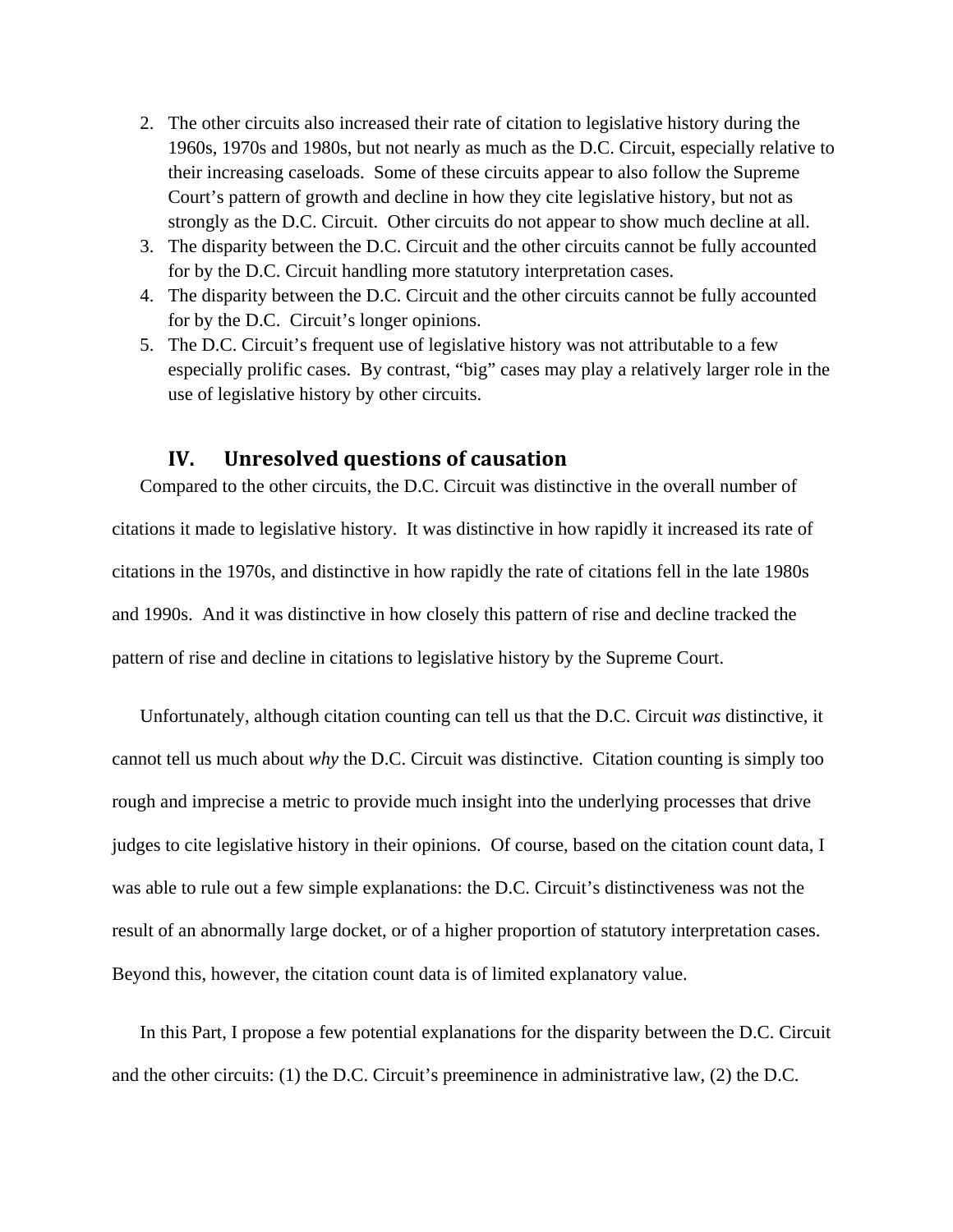Circuit's location in Washington, and (3) the D.C. Circuit's special relationship with the Supreme Court. This is not an exhaustive list, nor does this Part purport to assess the strength of these explanations—it is likely that all three play some role in the D.C. Circuit's distinctive approach to legislative history. Instead, these explanations simply present potential avenues for future investigation.

#### **A. Administrative Law**

 $\overline{a}$ 

One explanation for the difference between the D.C. Circuit and the other circuits is the D.C. Circuit's distinctive docket—in particular, its focus on administrative law. Beginning in the 1970s, the D.C. Circuit has been incredibly influential in administrative law, leading Justice Scalia to remark that "with the possible exception of the Supreme Court, and I'm not even sure that that exception is a valid one, the D.C. Circuit has had more to do with the shaping of administrative law in this country than any other court."<sup>94</sup>According to Chief Justice Roberts, about one-third of the D.C. Circuit's docket is composed of direct appeals from agency decisions (compared to less than twenty percent nationwide), with another quarter being civil cases involving the federal government (five percent nationwide).  $95$ 

Administrative law cases, especially the administrative law cases handled by the D.C. Circuit, often deal with unusually complex statutes.  $96\text{As}$  Law &Zaring found with the Supreme

<sup>94</sup>*Bicentennial Celebration of the District of Columbia Circuit*, 204 F.R.D. 499, 593 (2001); *see also*BANKS, *JUDICIAL POLITICS IN THE D.C. CIRCUIT COURT*(1999); John M. Golden, *The Federal Circuit and the D.C. Circuit: Comparative Trials of Two Semi-Specialized Courts*, 78 GEO. WASH. L. REV. 553, 554 (2010); 95 John G. Roberts, Jr., *What Makes the D.C. Circuit Different? A Historical View*, 92 VA. L. REV. 375, 376-77

<sup>(2006).</sup>  <sup>96</sup>*See, e.g.*, Craig N. Oren, *The Clean Air Act Amendments of 1990: A Bridge to the Future?*, 21 ENVTL. L. 1817, 1828 (1991) (quoting JOHN QUARLES & WILLIAM H. LEWIS, THE NEW CLEAN AIR ACT, at v (1990) ) (describing the Clean Air Act, over which the D.C. Circuit has exclusive jurisdiction, as a "monster of complexity"); Peter H. Schuck& E. Donald Elliott*, To the Chevron Station: An Empirical Study of Federal Administrative Law*, 1990 DUKE L.J. 984, 999 (1990) (D.C. Circuit's administrative law cases generally recognized as being among the most complex); see also *supra* Part III.D.1 (discussing D.C. Circuit's unusually lengthy opinions).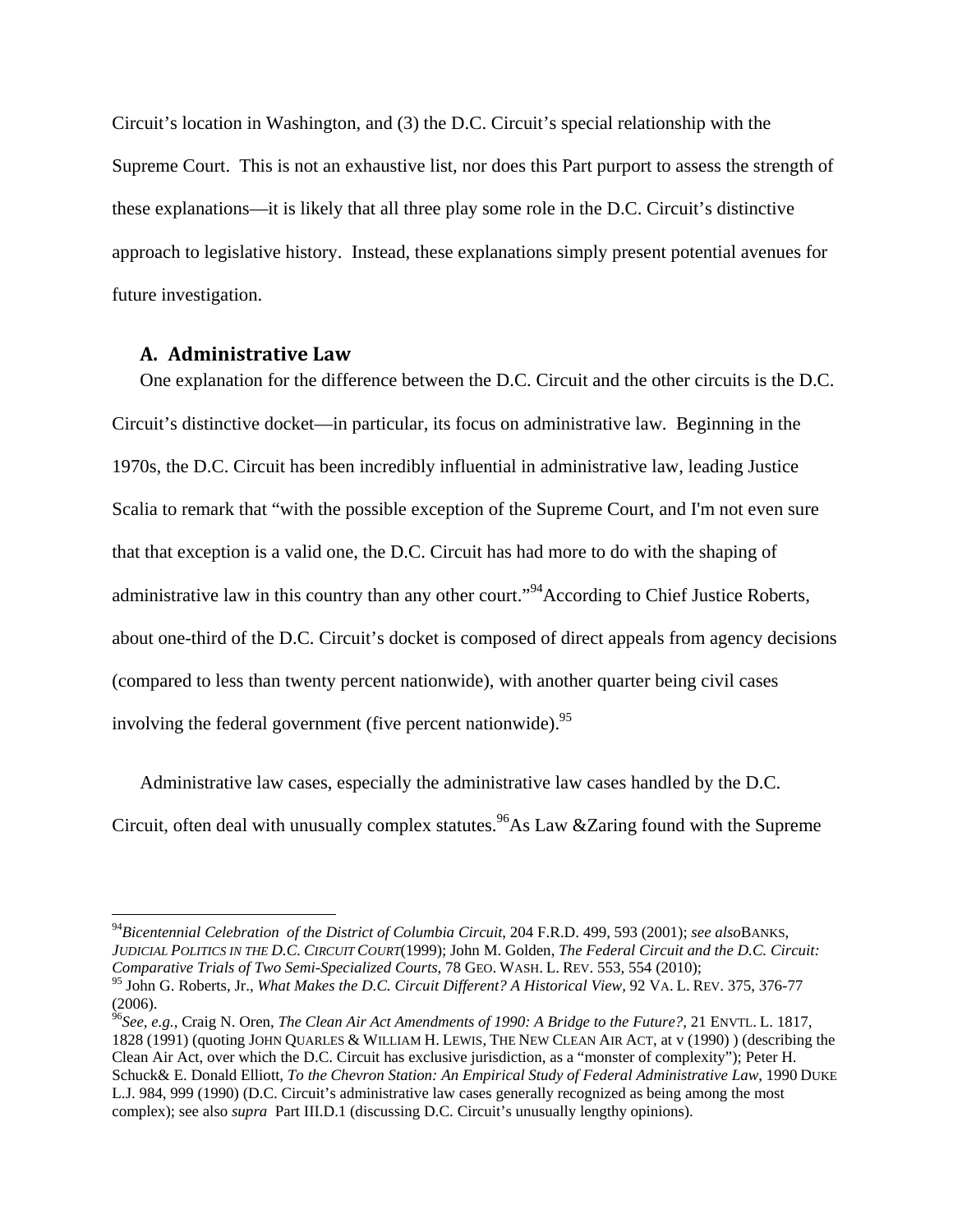Court,  $97$  the burden of interpreting these complex statutes may have prompted the D.C. Circuit to reach for legislative history as an interpretative aid.<sup>98</sup> Similarly, many of the administrative statutes being interpreted during the 1970s and 1980s were relatively new—products of the explosion of legislation during the Great Society.<sup>99</sup> The D.C. Circuit may have looked to legislative history as a guide<sup>100</sup> for these new and unfamiliar statutes.<sup>101</sup>

In addition, legislative history may have been an especially potent weapon in the battle being

waged during the 1970s and 1980s between federal agencies and the D.C. Circuit. During that

period, the D.C. Circuit envisioned itself as a "trustee of the ghost of congresses past . .

.brandishing the intent of a Congress that left power decades ago" against agencies who had

deviated from that intent.<sup>102</sup> The D.C. Circuit frequently invoked legislative history to determine

whether agencies had remained faithful to Congress's original vision.<sup>103</sup>

<sup>97</sup> Law &Zaring, *supra* note 23, at 1654.

<sup>98</sup>*But cf.* United States v. W.R. Grace & Co., 429 F.3d 1224, 1240 (9th Cir. 2005) (noting that the "legislative history is particularly unhelpful" because of the complexity of the statute being interpreted).

<sup>99</sup>*SeeContribution of the D.C. Circuit*, *supra* note 74, at 510 ("Between 1968 and 1978, Congress passed more regulatory statutes than it had in the nation's previous 179 years.").

<sup>&</sup>lt;sup>100</sup>Cf. Law &Zaring, *supra* note 23, at 1724 (2010) ("When a statute is first enacted, the Court has little experience with it yet faces the widest range of unanswered questions about its meaning."); Brudney&Ditslear, *Decline and Fall*, *supra* note 16 ("For statutes enacted in the 1960s and 1970s, legislative history may have been deemed especially valuable in the initial round of Court decisions, as the justices grappled for the first time with discerning congressional intent.").

<sup>101</sup>*See* Kenneth W. Starr, *Observations About the Use of Legislative History*, 1987 DUKE L.J. 371, 372 (1987)("[R]ecent enactments such as the Clean Air and Clean Water Acts, the Resource Conservation and Recovery Act, the Natural Gas Policy Act, the Transportation Deregulation Acts, and the Cable Television Act tend to dominate the federal docket. Courts are often ill equipped to master the complexities of these sometimes labyrinthine statutes . . . .").<br> $^{102}$ Contribution of the D.C. Circuit, supra note 74, at 522.

<sup>&</sup>lt;sup>103</sup>*See, e.g.*, Rodway v. U.S. Dept. of Agric., 514 F.2d 809, 818-20 (D.C. Cir. 1975); City of Los Angeles v. Adams, 556 F.2d 40, 44 (D.C. Cir. 1977); Merrick B. Garland, *Deregulation and Judicial Review*, 98 HARV. L. REV. 505, 560 (1985). This phenomenon dropped off somewhat after *Chevron* granted agencies deference in their interpretation of statutes, although courts continued to use legislative history in evaluating Chevron step 1. *See* William N. Eskridge, Jr. & Lauren E. Baer, *The Continuum of Deference: Supreme Court Treatment of Agency Statutory Interpretations from Chevron to Hamdan*, 96 GEO. L.J. 1083, 1135 (2008) ("It is all but settled that relevant legislative history is admissible in the Chevron inquiry."). To evaluate the impact of *Chevron*, I scanned the Federal Reporter for citations to Chevron and ran regressions to determine whether there was a (positive or negative) correlation between citations to Chevron and citations to legislative history. Unfortunately, this analysis yielded no real results, perhaps indicated that Chevron did not have an appreciable effect on the use of legislative history.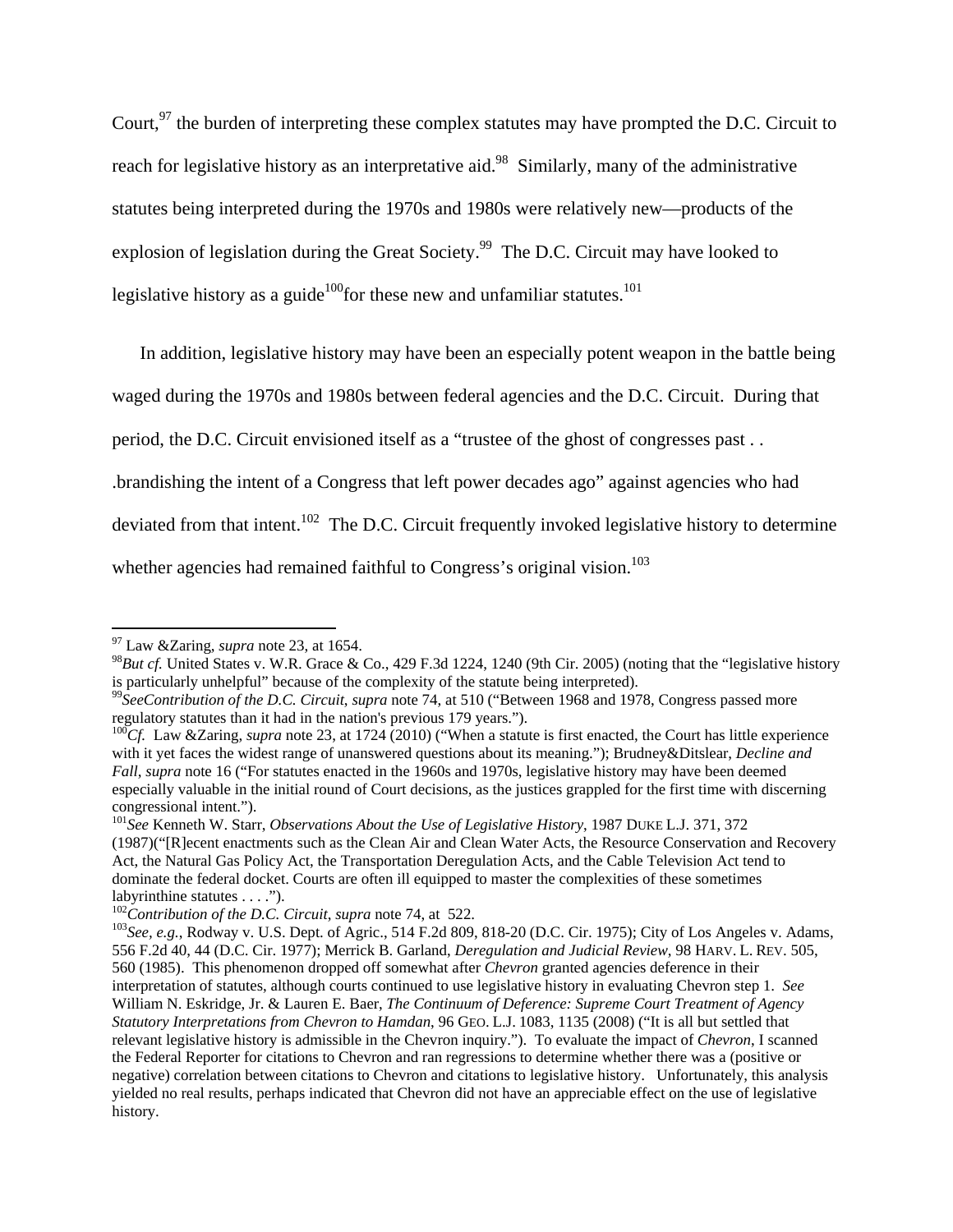All of these factors may have combined to shape the D.C. Circuit's docket in a way that led directly to the D.C. Circuit's frequent invocation of legislative history. In particular, the role of administrative law in the D.C. Circuit's docket would explain not only the D.C. Circuit's higher Citation Rate (the D.C. Circuit handled more administrative appeals than the other circuits), but also the D.C. Circuit's higher Citation Strength (the D.C. Circuit handled more complex administrative appeals than the other circuits).

## **B. Geography**

<u>.</u>

The D.C. Circuit's location in Washington, D.C. might have made it more likely than the other circuits to cite legislative historyin two ways. First, legislative history might have been more available in D.C. than the other circuits. Congress is located in Washington, and proximity to the source of legislation and legislative history likely increases the availability of legislative history. Beyond this, however, lawyers practicing in Washington, D.C. were also more likely to have easier physical access to legislative history, especially in the days before computerized research.104

For example, considerthe Union List of Legislative History, a directory of legislative history resources collected by the Law Librarians' Society of the District of Columbia. The first Union List, assembled in 1946, identified twenty three legislative history libraries, all located in Washington, D.C. Of these twenty three libraries, twenty one were housed at administrative agencies, one at the Supreme Court, and one at the private law firm of Covington and Burling.<sup>105</sup>

<sup>104</sup>*See* Stephen G. Margeton, *Of Legislative Histories and Librarians*, 85 LAW LIBR. J. 81, 97 (1993) (contrasting pre- and post-computer era methods of researching legislative history)

<sup>105</sup>Special Committee on Legislative Histories of the Law Librarians' Society of the District of Columbia, *Union List of Legislative Histories*, 39 *Law Libr. J.* 243 (1946).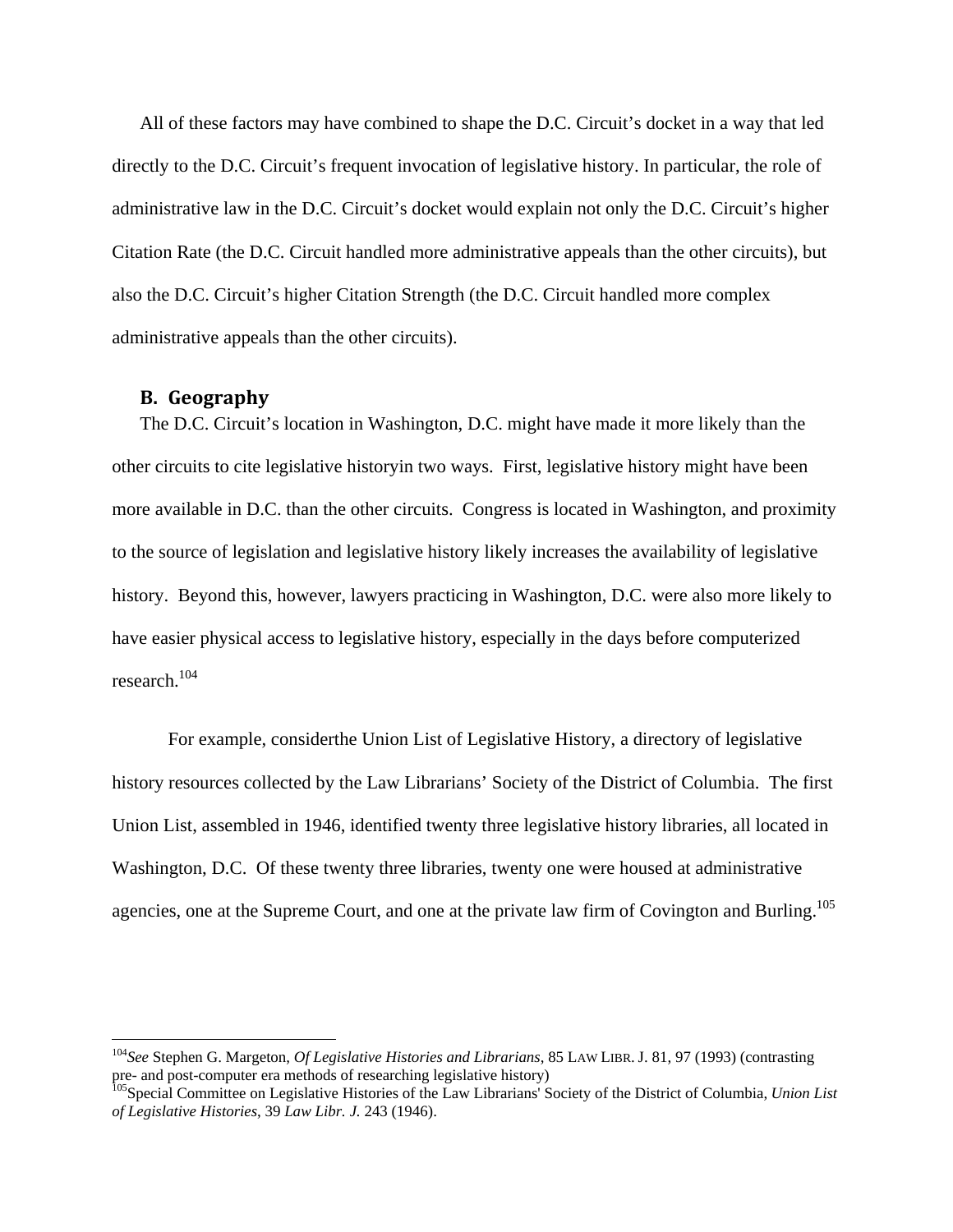By 2000, when the seventh edition of the Union List was published, there were one hundred and twenty-two separate legislative history libraries in Washington, D.C.<sup>106</sup>

Legislative history was far less accessible outside the beltway. As Stephen Margeton described in his account of the evolution of legislative history libraries:

> The preparation of legislative histories was still largely limited to firms and agencies in Washington, D.C., however. Significant history collections in faraway cities such as New York or San Francisco were rare. This was undoubtedly influenced by both the difficulty of obtaining the documents outside of the nation's capital and the early reluctance of lawyers to focus on the important role that legislative histories were destined to play in the courts.<sup>107</sup>

This disparity in access prompted Justice Jackson to excoriate the Court for disadvantaging non-

D.C. litigants in the 1953 case *United States. v. Public Utilities Commission of California*. 108

Justice Jackson observed that the counsel for the respondent, a California state agency, had been

unable to locate any copies of the relevant legislative history in the entire state of

California.<sup>109</sup>Before the advent of computerized legal research, legislative history was likely too

expensive to be cited routinely by lawyers practicing outside the D.C. area.<sup>110</sup>

Second, the attorneys of the D.C. bar may have been more likely to cite legislative history in

their briefs than lawyers in other jurisdictions because they were more familiar with legislation,

 $106$ The Union List of Legislative Histories (7th ed. 2000).

 $^{107}$ Margeton, *supra* note 104, at 82 (1993).<br><sup>108</sup>United States v. Pub. Utilities Comm'n of Cal., 345 U.S. 295, 319 (1953)(Jackson, J., concurring); *see also* Richard A. Danner, *Justice Jackson's Lament: Historical and Comparative Perspectives on the Availability of Legislative History*, 13 DUKE J. COMP. & INT'L L. 151, 194 (2003).

<sup>&</sup>lt;sup>109</sup> The attorneys were only able to read the legislative history four days before the argument, *after* they had arrived in Washington, D.C. *See* Pub. Utilities Comm'n, 345 U.S. at 319-20.

<sup>&</sup>lt;sup>110</sup>Cf. Pepper v. Hart, 1993 A.C. 593 (H.L. 1992) (fearing that admitting legislative history may " involve the possibility at least of an immense increase in the cost of litigation in which statutory construction is involved."); *see also* Robert C. Berring, Collapse of the Structure of the Legal Research Universe: The Imperative of Digital Information, 69 Wash. L. Rev. 9, 29 (1994)("Materials that were once held in the sub-basements of only the best law libraries are now as easily retrieved on LEXIS and Westlaw as a Supreme Court decision.").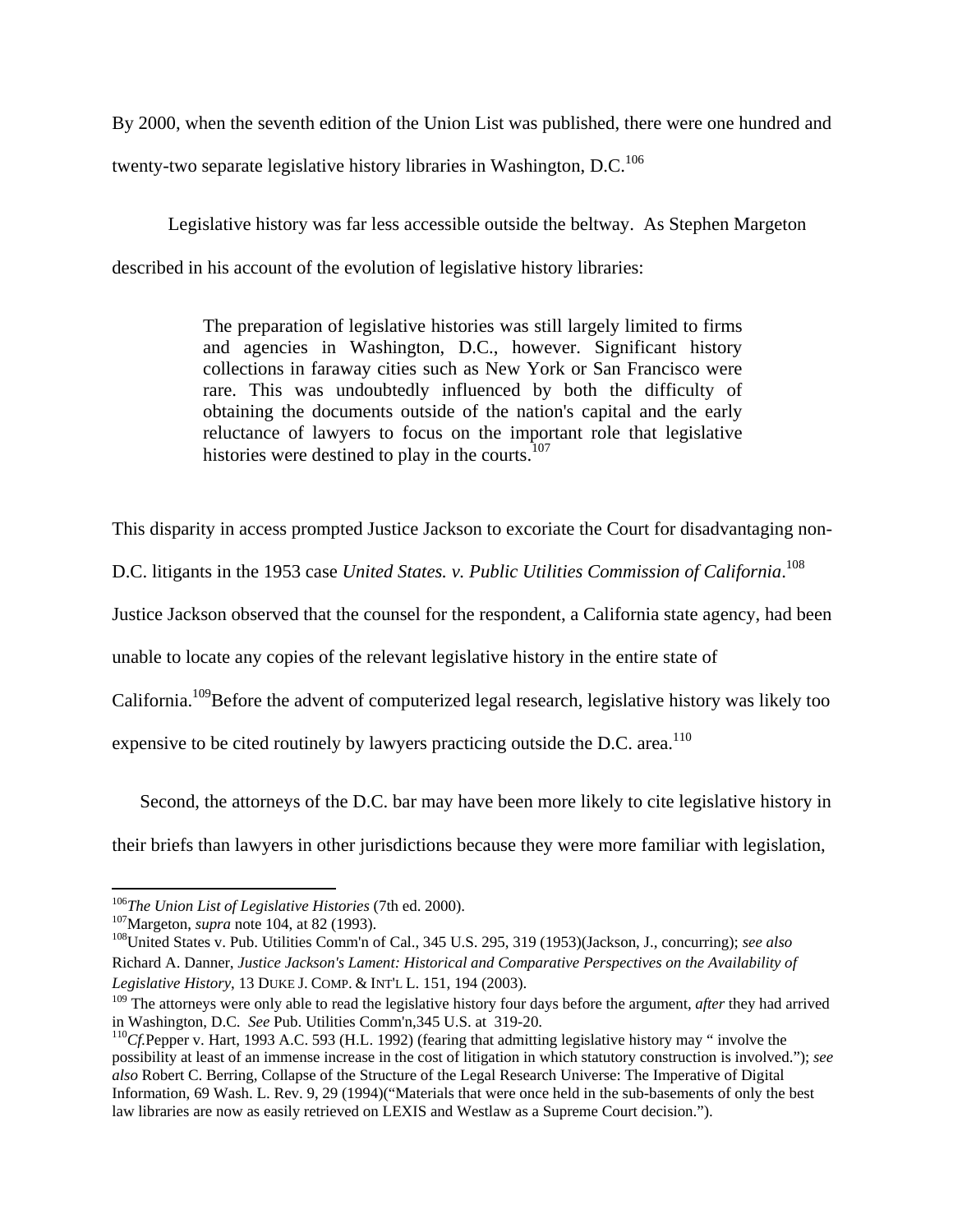the legislative process, and legislative history.<sup>111</sup> For one, many lawyers in D.C. either worked for the government—whether in Congress, one of the agencies, or some other position—or had at one point practiced in government before leaving for the private sector.<sup>112</sup> Working for the government may teach attorneys how to use legislative history—recall that in 1946, twenty-one out of twenty-three legislative history libraries were housed in federal agencies.<sup>113</sup> These attorneys likely took their familiarity with them when they left to practice in D.C. area law firms.

Furthermore, lawyers in the D.C. bar were also intimately involved in processing this legislative history into a form usable by other lawyers.<sup>114</sup> A large percentage of comprehensive legislative histories of major statutes were compiled by prominent D.C. law firms. Arnold & Porter, for example, assembled a four volume legislative history of the Foreign Intelligence Surveillance Act of 1978 (FISA), which collected House and Senate committee reports, hearings, floor statements, and various versions of the bill as it evolved towards passage.<sup>115</sup> Collecting and publishing these assembled legislative histories likely further enhanced the D.C. bar's distinct familiarity with legislative history.

The D.C. bar's greater access to and familiarity with legislative history may have been an ingredient in the D.C. Circuit's high rate of citation to legislative history. By contrast, lawyers outside the beltway were probably less likely to cite unfamiliar and hard-to-find legislative

 $^{111}$ SeeContribution of the D.C. Circuit, supra note 74, at 513.

<sup>&</sup>lt;sup>112</sup>See Brown v. Dist. of Columbia Bd. of Zoning Adjustment, 486 A.2d 37, 63 (D.C. 1984); Susan L. Burke, *Professional Responsibility*, 35 CATH. U. L. REV. 1225, 1225 (1986).

<sup>&</sup>lt;sup>113</sup>See also. Eskridge& Baer, *supra* note 100, at 1197 ("Because they are often involved in statutory drafting and congressional deliberations, agencies usually know the legislative history very well, and their briefs provide the statutory archaeologist with excellent material . . . .").<br><sup>114</sup>See Kenneth W. Starr, *Observations About the Use of Legislative History*, 1987 DUKE L.J. 371, 371 (1987).

<sup>&</sup>lt;sup>115</sup>LEGISLATIVE HISTORY OF THE FOREIGN SURVEILLANCE AMENDMENTS ACT OF 1978 (1978); see also, e.g.,

LEGISLATIVE HISTORY OF THE ADMINISTRATIVE PROCEDURE ACT (1946) (Covington & Burling); LEGISLATIVE HISTORY OF THE CLEAN WATER ACT OF 1977 (1977) (Covington & Burling); LEGISLATIVE HISTORY OF THE COMPREHENSIVE CRIME CONTROL ACT OF 1984 (Arnold & Porter); LEGISLATIVE HISTORY OF THE FOOD AND AGRICULTURE ACT OF 1977 (1977) (Howrey Law Firm).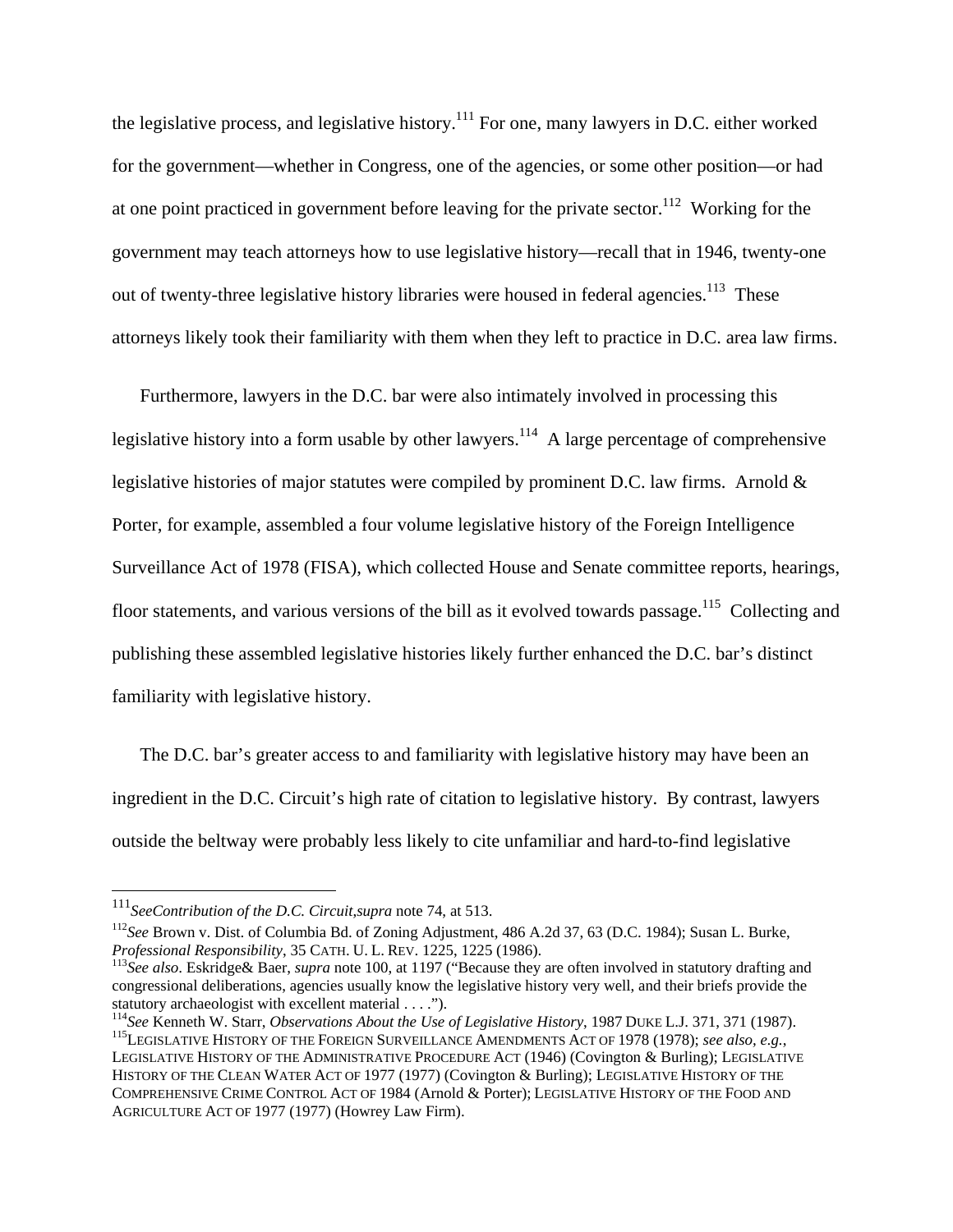history in their briefs, which in turn meant that judges outside the beltway were less likely to cite legislative history in their opinions.<sup>116</sup>The D.C. bar's advantage in this area may have begun to dissipate in the late 1980s as computerized research made it increasingly easy for lawyers outside D.C. to research legislative history.<sup>117</sup>

#### **C. The D.C. Circuit's relationship with the Supreme Court**

The D.C. Circuit's treatment of legislative history was not just very different from the other circuits, but also very similar to the Supreme Court's treatment of legislative history. One explanation for the D.C. Circuit's profligate use of legislative history in the 1970s and 1980s could therefore be that it was following the example of the Supreme Court more closely than the other circuits.

There is some support for this theory. Roy McCleese, formerly an Assistant Solicitor General and currently himself a nominee to the D.C. Circuit, speculated that during the 1980s the D.C. Circuit and the Supreme Court shared a "unique relationship" driven by "ideological disagreement"—the D.C. Circuit reversed a disproportionate number of D.C. Circuit cases during this period. <sup>118</sup>McCleese also found, however, that this disagreement did not extend to method of statutory interpretation: "an examination of the [opinions[. . . reveals that the two courts do not engage in a general disagreement over the proper exegetical tools or the appropriate use of those tools."119 The D.C. Circuit, then, may have been in a more direct conversation with the Supreme Court during this period than the other circuits, and may have

<sup>116</sup>*Cf.*Manz, *supra* note 38, at 267 (2002) (discussing the "'the symbiosis between appellate brief[s] and [judicial] opinion[s].")

<sup>117</sup> Fritz Snyder, *Legislative History and Statutory Interpretation: The Supreme Court and the Tenth Circuit*, 49 OKLA. L. REV. 573, 602 (1996) ("[A]ccess to legislative materials is easier now with much more materials on Lexis and Westlaw."); Wald, *supra* note 10, at 200 ("Technology has made an anachronism of Justice Jackson's lament . . . .");

<sup>118</sup> Roy W. McLeese III, *Disagreement in D.C.: The Relationship Between the Supreme Court and the D.C. Circuit and Its Implications for A National Court of Appeals*, 59 N.Y.U. L. REV. 1048,1048 (1984). <sup>119</sup>*Id.* at 1051-52.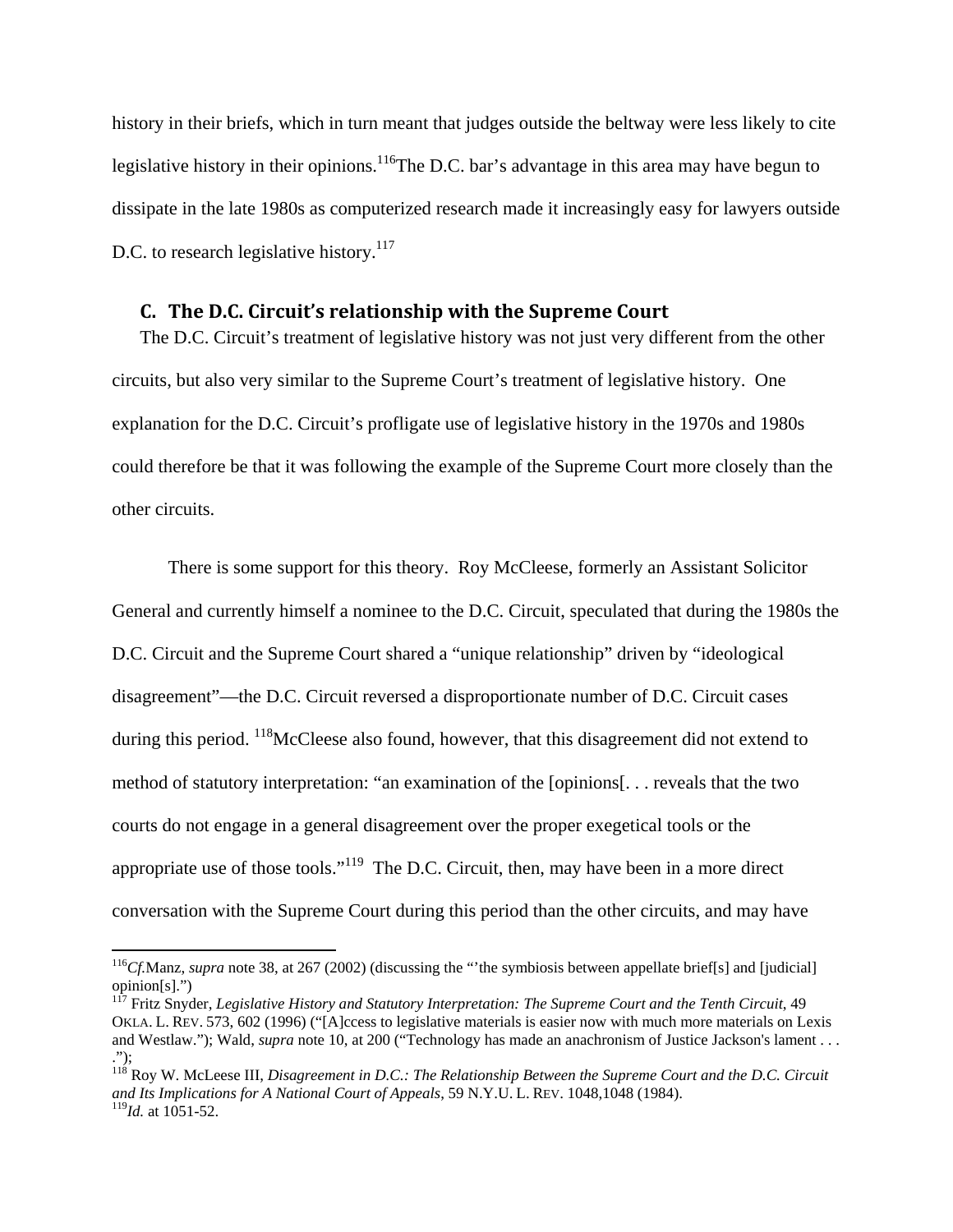been more attuned to methodological shifts in the Court's approach to statutory interpretation. Similarly, Chief Judge Wald argued that the D.C. Circuit performed a unique "framing and staging function for the Supreme Court."<sup>120</sup>

Furthermore, a disproportionate number of Supreme Court Justices came up through the D.C. Circuit. Of the twenty-two Supreme Court appointments made between 1950 and 2006, five were previously judges on the D.C. Circuit: Warren Burger, Antonin Scalia, Clarence Thomas, Ruth Bader Ginsburg, and John Roberts.<sup>121</sup> The number would have been even higher if Robert Bork's nominations had not been rejected by the Senate or Douglas Ginsburg had not withdrawn his nomination.<sup>122</sup>

And this overlap was not limited to the justices themselves. During the 1970s and 1980s, fifty-four percent of all Supreme Court clerks had previously clerked for a judge on the D.C. Circuit.<sup>123</sup> Supreme Court clerks play an important role in the preparation of opinions; they "serve as the justices' miners, probing all the possible sources of law to help the justice develop a position."124 In particular, the clerks may have played an especially large role in the Court's use of legislative history because legislative history is so time-consuming to research and analyze.<sup>125</sup> Having clerks who are comfortable with researching and analyzing legislative history could

<sup>&</sup>lt;sup>120</sup>Contribution of the D.C. Circuit, *supra* note 74, at 512.<br><sup>121</sup> The next most productive circuit was the Second, which yielded three appointees: Justices Harlan, Marshall, and Sotomayor.

<sup>&</sup>lt;sup>122</sup> See also Michael E. Solimine, *Judicial Stratification and the Reputations of the United States Courts of Appeals*,<br>32 FLA. ST. U. L. REV. 1331, 1341-42 (2005).

<sup>&</sup>lt;sup>123</sup> See List of Law Clerks of the Supreme Court of the United States, available at http://en.wikipedia.org/wiki/Supreme\_Court\_clerks.

<sup>&</sup>lt;sup>124</sup>Peter B. Rutledge, *Clerks*, 74 U. Chi. L. Rev. 369, 372 (2007) (reviewing ARTEMUSWARD & DAVID L. WEIDEN. SORCERERS' APPRENTICES: 100 YEARS OF LAW CLERKS AT THE UNITED STATES SUPREME COURT (2006) and TODD C. PEPPERS, COURTIERS OF THE MARBLE PALACE, THE RISE AND INFLUENCE OF THE SUPREME COURT LAW CLERK (2006)).

<sup>125</sup> Cf. Frank B. Cross et. al., *Citations in the U.S. Supreme Court: An Empirical Study of Their Use and Significance*, 2010 U. ILL. L. REV. 489, 534 (2010) ("The availability of this additional assistance provided by clerks reduces the costs to the Justices of finding and using citations.").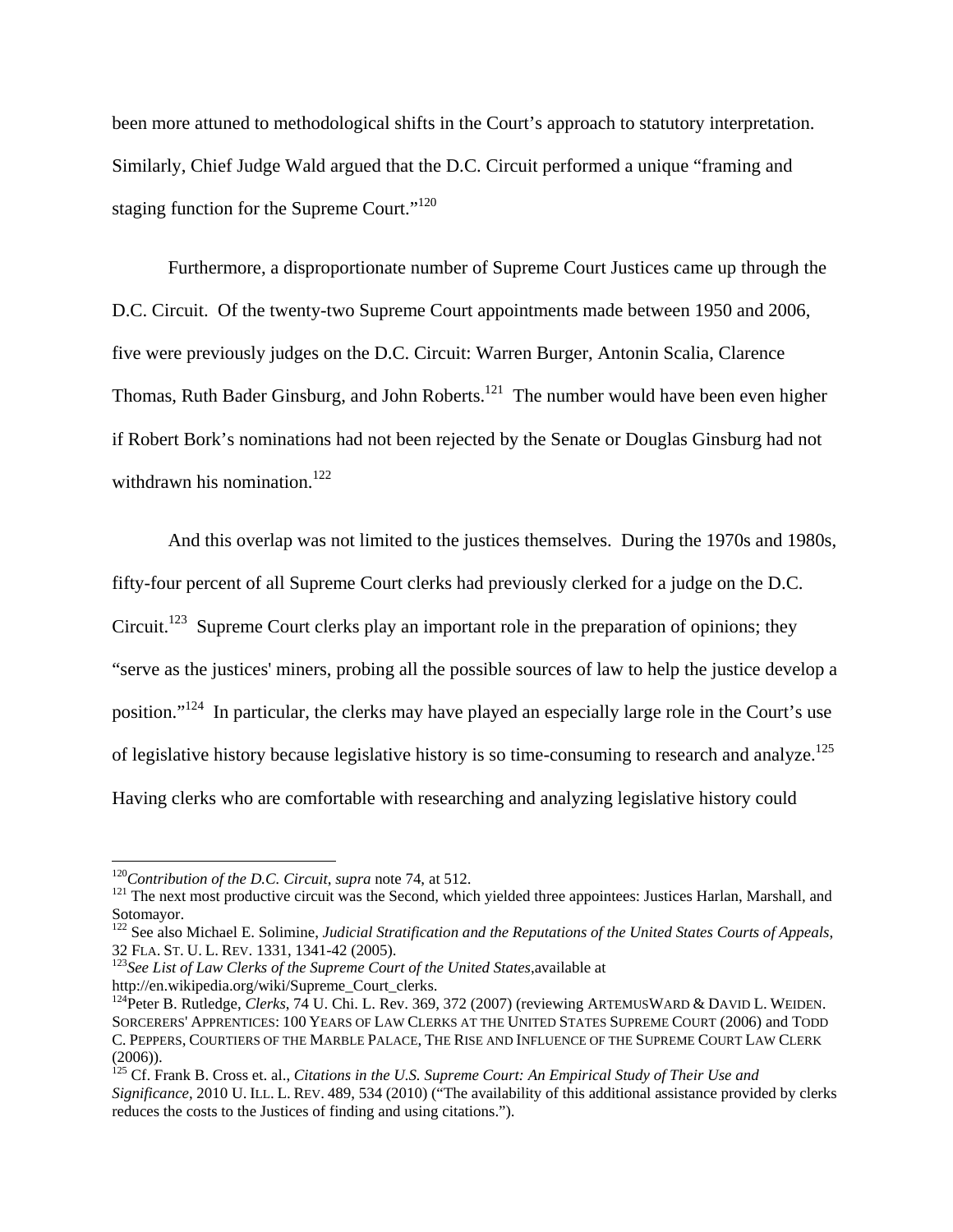therefore increase the likelihood that the Justices would cite legislative history in their opinions. And the clerks of the 1970s and 1980s were comfortable, because so many of them had cut their teeth researching legislative history for the judges of the D.C. Circuit.

These dynamics—D.C. Circuit judges to Supreme Court justices and D.C. Circuit clerks to Supreme Court clerks—demonstrate that the D.C. Circuit was more closely connected to the Supreme Court than the other circuits. This connection may help explain why the D.C. Circuit's willingness to use legislative history tracks the Supreme Court's use of legislative history so closely.

#### **V. Implications**

The hetereogeneity of the circuit courts citation of legislative history has two implications. First, it unsettles the conventional story about how the use of legislative history has evolved in American courts. The conventional narrative—a narrative thathas served as the background to the entire conversation about legislative history—focuses on the behavior of the Supreme Court. My data shows that the narrative cannot be generalized to the entire federal judiciary. Second, the heterogeneity of the circuit courts affects the strength of normative arguments about whether courts should use legislative history at all.

#### **A. Descriptive Implications**

#### **1. The Conventional Narrative of Legislative History**

Academic debate over statutory interpretation has focused almost entirely on statutory interpretation in the Supreme Court. In particular, the question of whether it is appropriate to use legislative history has, in practice, been treated as a question of whether it is appropriate for the Court to use legislative history. In turn, this focus on the Supreme Court has shaped the conventional wisdom about the changing fortunes of legislative history as a tool for statutory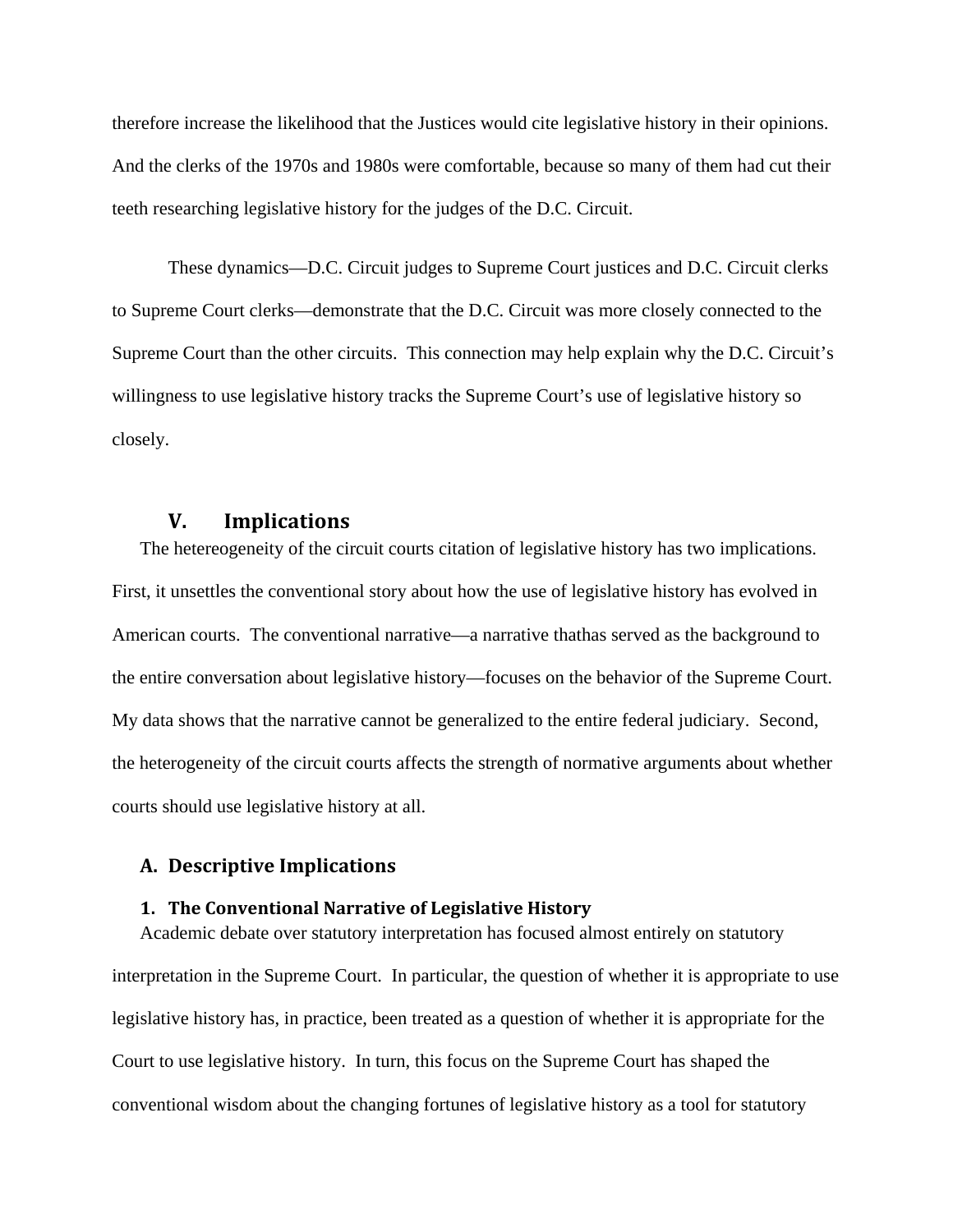interpretation. Drawing on both doctrinal analysis and the empirical data discussed *supra* in Part I, scholars such as John Manning,<sup>126</sup> Charles Tiefer,<sup>127</sup> and others<sup>128</sup> have produced a stylized narrative of the rise and fall of legislative history in the latter half of the  $20<sup>th</sup>$  century.

In this narrative, the Court began to increase its usage of legislative history in the 1960s and 1970s as liberal purposivistssought to aggressively interpret the tsunami of federal legislation that had been recently signed into law.<sup>129</sup> For example, liberals would often cite legislative history as evidence of a "broad remedial purpose . . . which certainly implies the availability" of private rights of action.<sup>130</sup> Conservatives on the Court initially responded in kind, invoking legislative history to argue that liberals were being unfaithful to congressional intent.<sup>131</sup> Legislative history grew to dominate statutory interpretation, a domination symbolized by Justice Marshall's oft-quoted line that because "the legislative history . . . is ambiguous . . . we must look primarily to the statutes themselves to find the legislative intent."<sup>132</sup>

The conventional story continues: in the 1980s, legislative history was dethroned.

Textualism arrived on the scene in force, heralded by the just-appointed Justice Scalia and a new generation of conservative scholars and judges. Textualism mounted a multi-pronged assault on

<sup>&</sup>lt;sup>126</sup>See John F. Manning, Second-Generation Textualism, 98 CAL. L. REV. 1287, 1291 (2010)<br><sup>127</sup>See Charles Tiefer, *The Reconceptualization of Legislative History in the Supreme Court, 2000 WIS. L. REV. 205,* 214-17 (2000)

<sup>128</sup>*See, e.g.*, Law &Zaring, *supra* note 23, at 1666; Thomas W. Merrill, *Textualism and the Future of the Chevron Doctrine*, 72 Wash. U. L.Q. 351 (1994).

<sup>&</sup>lt;sup>129</sup>Tiefer, *supra* note 127, at 214 ("Opinions of the Warren Court in the 1960s and early 1970s, particularly those by Justices Douglas, Marshall, and Brennan, justified liberal readings of statutes . . . with a purposivist use of legislative history.").

 $130$ J. I. Case Co. v. Borak, 377 U.S. 426, 431-32 (1964). For other examples of the Court of that period using legislative history to find a private right of action, see, for example, Cannon v. Univ. of Chicago, 441 U.S. 677 (1979); and Hall v. Cole, 412 U.S. 1 (1973) (using legislative history to justify the award of attorney's fees).<br><sup>131</sup>See, e.g., United Steelworkers of Am., AFL-CIO-CLC v. Weber, 443 U.S. 193, 231-252 (1979) (Rehnquist, J. dissenting); *see also*WILLIAM N. ESKRIDGE, JR., PHILLIP P. FRICKEY, AND ELIZABETH GARRETT, CASES AND MATERIALS ON LEGISLATION, STATUTES AND THE CREATION OF PUBLIC POLICY102 (4thed, 2007) (discussing Justice

Rehnquist's use of legislative history in *Weber*).<br><sup>132</sup> Citizens to Pres. Overton Park, Inc. v. Volpe, 401 U.S. 402, 413 (1971); see alsoAntonin Scalia, *Common Law Courts*, *supra* note 1, at 31.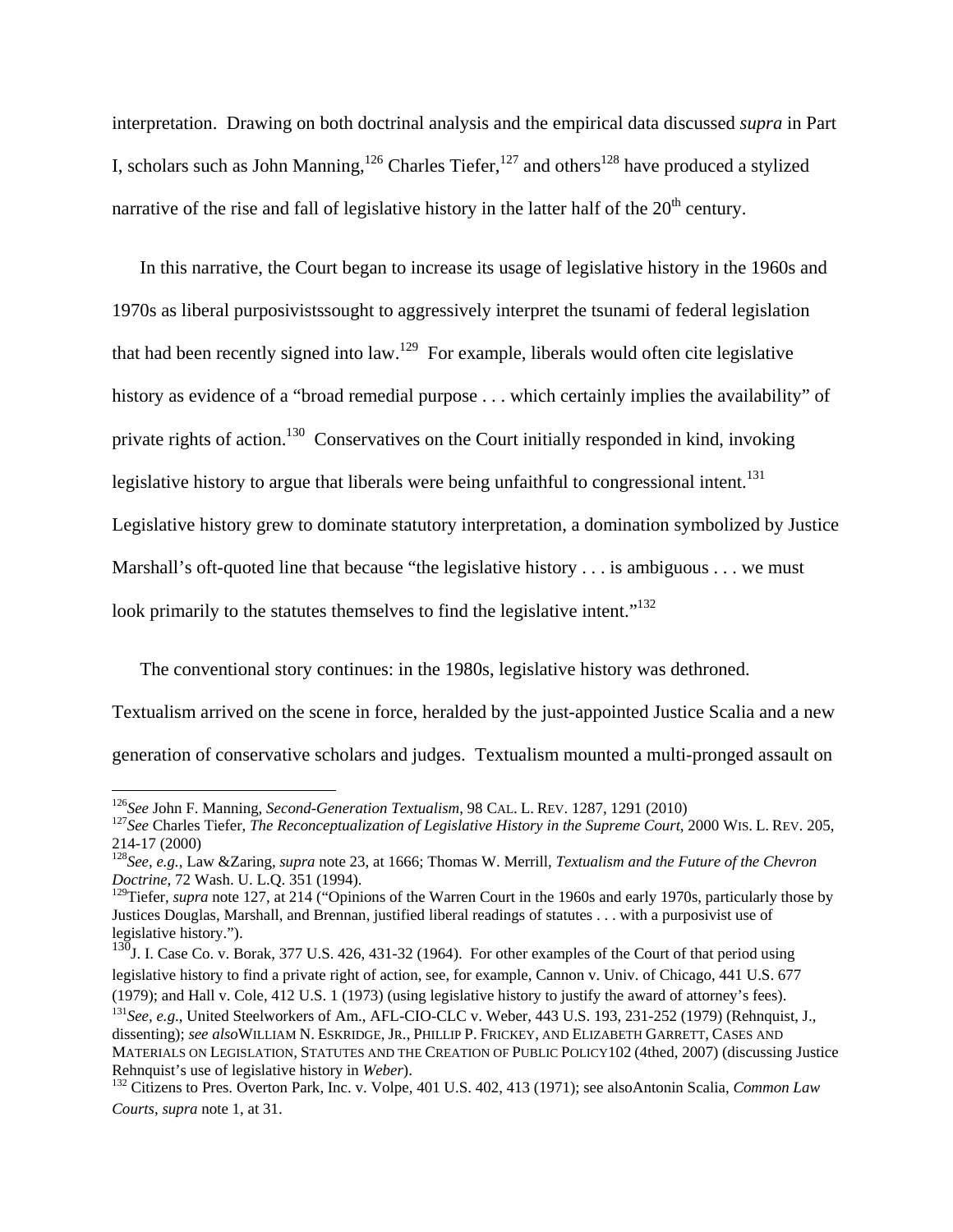judicial use legislative history, attacking its constitutionality, $133$  reliability, $134$  and usefulness.  $135$ And this assault succeeded—the Court became far less willing to cite legislative history,  $^{136}$  the "plain meaning rule" came into vogue, and prominent scholars felt comfortable declaring that "we are all textualists now."<sup>137</sup>Textualism stopped well short of total victory: the Court continues to consult legislative history,<sup>138</sup> despite Justice Scalia's repeated and passionate dissents.<sup>139</sup> Still, compared to its heyday in the 1970s and 1980s, legislative history has been knocked off its pedestal; consulting legislative history is no longer the dominant, or even preferred method of statutory interpretation.<sup>140</sup> And that, more or less, is where the story leaves off today, with academic commentators carefully watching the Roberts Court for any signal that we are entering a new phase in the battle over the use of legislative history.<sup>141</sup>

Two aspects of this story demand further attention. First, this historical account of the rise

and fall of legislative history is shared by partisans on both sides of the legislative history debate.

<sup>133</sup>*See, e.g.*, William N. Eskridge, Jr., *The New Textualism*, 37 UCLA L. REV. 621, 671 (1990) ("(" According to Justice Scalia, relying on committee reports to determine a statute's meaning is tantamount to lawmaking by Congressional subgroups that the Court found unconstitutional in Chadha."); Frank H. Easterbrook, *Text, History, and Structure in Statutory Interpretation*, 17 HARV. J.L. & PUB.POL'Y 61, 68 (1994); Jonathan T. Molot, *The Rise* 

<sup>&</sup>lt;sup>134</sup>Note, *Why Learned Hand Would Never Consult Legislative History Today*, 105 Harv. L. Rev. 1005, 1012 (1992) ("[T]he widespread expectation that judges will consult legislative histories leads to distortion of the histories and makes them unreliable indicators of congressional intent.").

<sup>135</sup>*See, e.g.*, Adrian Vermeule, *Legislative History and the Limits of Judicial Competence: The Untold Story of Holy Trinity Church*, 50 STAN. L. REV. 1833, 1838 (1998) ("("Even accepting these premises, however, problems of judicial competence create grave risks that judicial resort to legislative history to gauge legislative intent will prove counterproductive."); Jane S. Schacter, *Metademocracy: The Changing Structure of Legitimacy in Statutory Interpretation*, 108 HARV. L. REV. 593, 644 (1995) (articulating the textualist argument that reliance on legislative history incentivizes sloppy drafting by Congress).

<sup>&</sup>lt;sup>136</sup> See *supraFigure 1*.<br><sup>137</sup>Jonathan R. Siegel, *Textualism and Contextualism in Administrative Law*, 78 B.U. L. REV. 1023, 1057 (1998).<br><sup>138</sup>Cf.Archer-Daniels-Midland Co. v. United States, 37 F.3d 321, 323-24 (7th Cir

<sup>(&</sup>quot;Legislative history is in bad odor in some influential judicial quarters, but it continues to be relied on heavily by most Supreme Court Justices and lower-court judges; and in the case of statutory language as technical and arcane as [this], the slogan that Congress votes on the bill and not on the report strikes us as pretty empty." ).<br><sup>139</sup>See, e.g., Edwards v. Aguillard, 482 U.S. 578, 637-39 (1987) (Scalia, J., dissenting).

 $140$ See, e.g., Robert J. Gregory, Overcoming Text in an Age of Textualism: A Practitioner's Guide to Arguing Cases *of Statutory Interpretation*, 35 AKRON L. REV. 451, 463 (2002) ("Arguments based on legislative history are held in contempt, at least where the history is cited as the primary source of legislative meaning.").

<sup>&</sup>lt;sup>141</sup>See, e.g., Krishnakumar, supra note 49, at 238 (2010); Elliott M. Davis, The Newer Textualism: Justice Alito's *Statutory Interpretation*, 30 HARV. J.L. & PUB.POL'Y 983 (2007).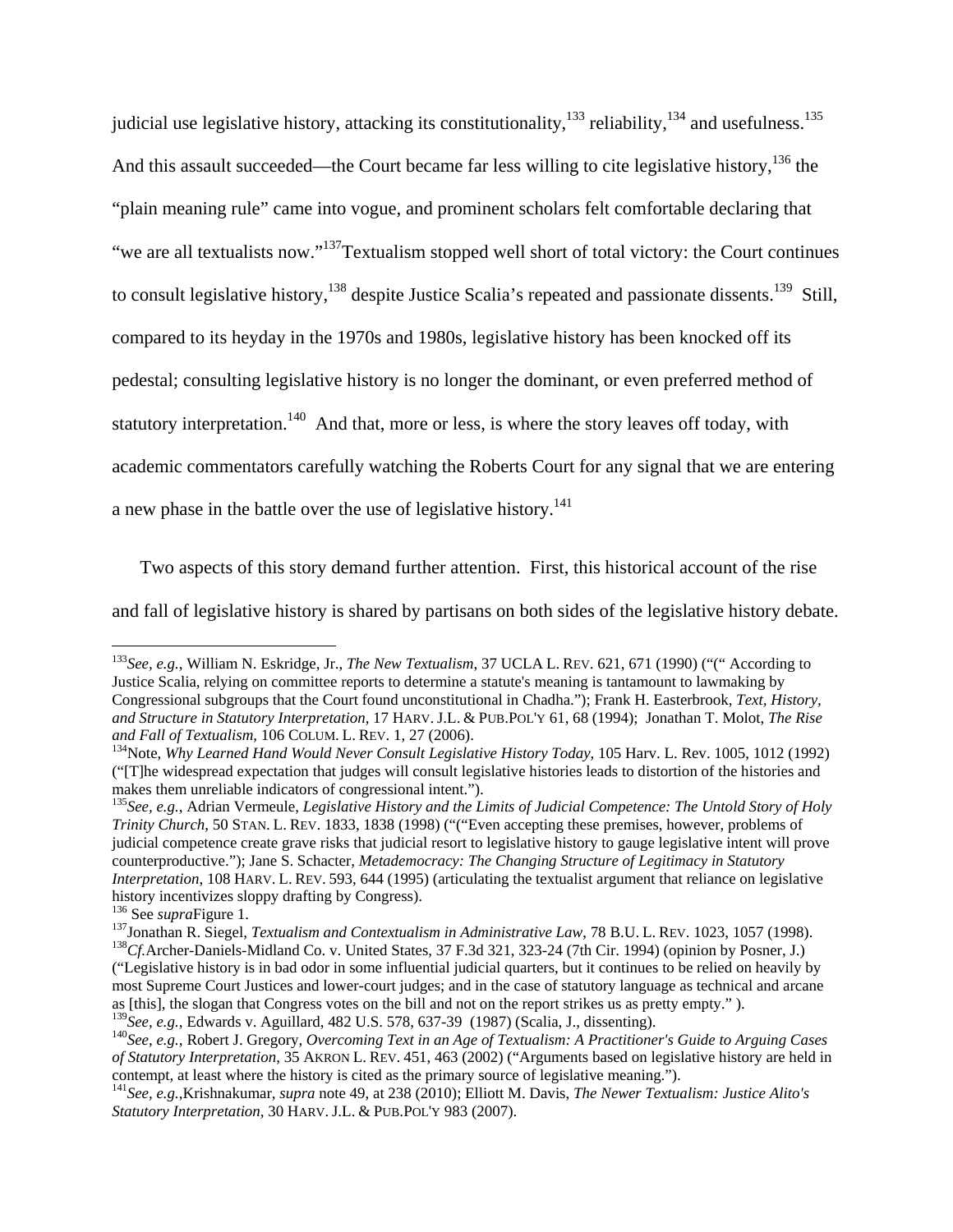Although they may disagree about whether the turn away from legislative history was a good idea, both purposivists and textualists agree, as a descriptive matter, about the basic contours of the historical evolution of the courts' use of legislative history.<sup>142</sup> This is not to say that each side does not put its own spin on the story. Textualists paint the turn away from legislative history as a triumphant repudiation of an unconstitutional and unreliable source of statutory meaning.<sup>143</sup> By contrast, purposivists argue that the rejection of legislative history has unmoored statutory interpretation from congressional will, and deprived judges of a valuable interpretative resource.<sup>144</sup> Still, both of these normative accounts are built upon the same historical foundation: legislative history was prominent in the 1970s and 1980s and then fell from grace in late 1980s and 1990s.

Second: as with all conventional wisdom, this historical story is contested around the edges. This stylized story reflects, in some sense, the lowest common denominator of the legislative history literature. Individual scholars often tell more nuanced accounts that modify aspects of the basic rise and fall story. For example, although almost everyone agrees that textualism succeeded in combatting the use of legislative history, there is widespread disagreement about the extent of this success.<sup>145</sup> In another example, Adrian Vermuele modifies the basic rise-and-

<sup>142</sup>*Compare, e.g.*, John F. Manning, *Second-Generation Textualism*, *supra* note126, at1291 (outlining this basic descriptive story from a textualist perspective) *with* Charles Tiefer, *supra* note 127, 213-217 (telling a similar historical story from a purposivist perspective). Scholars advocating for interpretative approaches orthogonal the traditional textualist-purposovist divide also tend to accept the traditional narrative regarding the rise and fall of legislative history. See WILLIAM N.ESKRIDGE, JR., DYNAMIC STATUTORY INTERPRETATION 218 (1994) (characterizing the Burger Court era as "Bursting with Legislative History").

<sup>&</sup>lt;sup>143</sup>See, e.g.,Thompson v. Thompson, 484 U.S. 174, 192 (1988) (citing INS v. Chadha, 562 U.S. 919 (1983)); John F. Manning*, TextualismAs ANondelegation Doctrine*, 97 COLUM. L. REV. 673 (1997); Note, *Why Learned Hand Would* 

<sup>&</sup>lt;sup>144</sup> See, e.g., Stephen F. Ross, *Where Have You Gone, Karl Llewellyn? Should Congress Turn Its Lonely Eyes to You?*, 45 VAND. L. REV. 561, 578 (1992).<br><sup>145</sup>*Compare* Jonathan T. Molot, *The Rise and Fall of Textualism*, 106 COLUM. L. REV. 1, 1 (2006) ("Textualists have

been so successful discrediting strong purposivism and updating their new brand of 'modern textualism' that they have forged a new consensus on the interpretive enterprise that dwarfs any remaining disagreements. ") and Thomas W. Merrill, supra note128, at 351 (1994) *with* Jane S. Schacter, *The Confounding Common Law*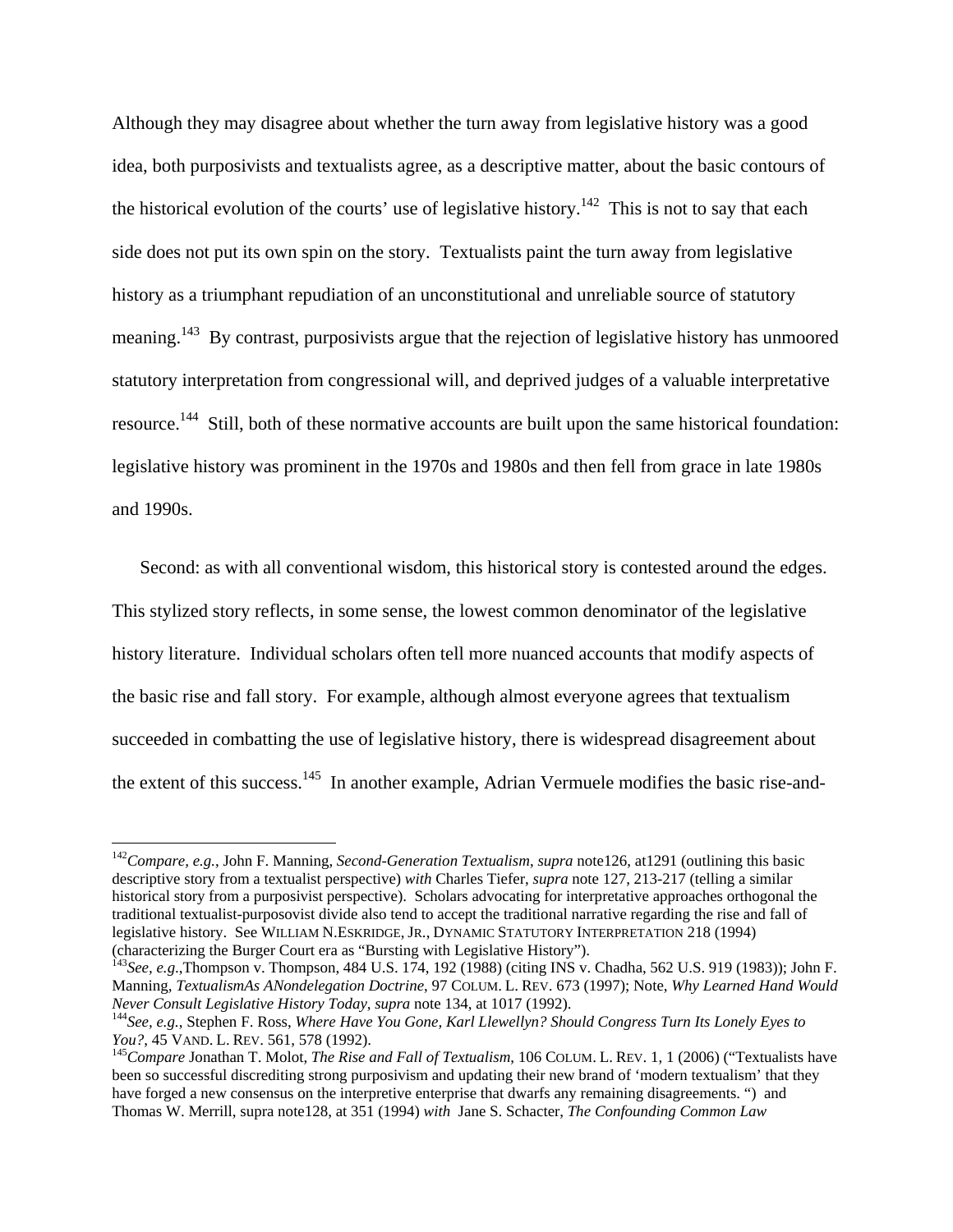fall story by superimposing smaller fluctuations onto the larger trends: "The revised statistics . . . suggest an oscillating pattern of use, one that rises from 1938 until 1949, falls again until 1958, then fluctuates uncertainly until a dramatic upward spike occurs in the mid-1970s. That spike begins a slow downward trend in the mid-1980s, rises again in the mid-1990s, and falls again towards the end of the decade."146 Additionally, scholars vigorously contest the role of Justice Scalia in turning the tide against legislative history. For some scholars, Justice Scalia was the central actor in the rise of textualism; for others, he played a lesser role.<sup>147</sup> Despite these—and other—disagreements, however, the basic outline of the rise-and-fall story remains largely the same.

# **2. How the Discrepancy Between the D.C. Circuit and the Rest of the Country Upsets the Conventional Narrative**

The data presented in this paper shows that the conventional rise and fall narrative does not apply uniformly to the entire federal judiciary Just because the conventional narrative accurately describes the Supreme Court's treatment of legislative history does not mean that the conventional narrative accurately characterizes the fate of legislative history as a whole. There are more courts than just the Supreme Court, and in particular, there are more courts interpreting statutes than just the Supreme Court. As Abbe Gluck has argued, "the near-exclusive focus" of

1

*Originalism in Recent Supreme Court Statutory Interpretation: Implications for the Legislative History Debate and Beyond*, 51 STAN. L. REV. 1, 5 (1998) ("[T]he 1996 Term reflects some resurgence in the use of legislative history.") and Lawrence M. Solan, *Learning Our Limits: The Decline of Textualism in Statutory Cases*, 1997 WIS. L. REV. 235 (1997).<br><sup>146</sup> Adrian Vermeule, *The Cycles of Statutory Interpretation*, 68 U. CHI. L. REV. 149, 186 (2001).

<sup>&</sup>lt;sup>147</sup>Compare James J. Brudney & Corey Ditslear, Scalia Effect, supra note9with Law & Zaring, supra note 23, at 1729 ("Although Justice Scalia has been vocally opposed to the use of legislative history, we found no evidence that he has successfully persuaded others to follow his lead.").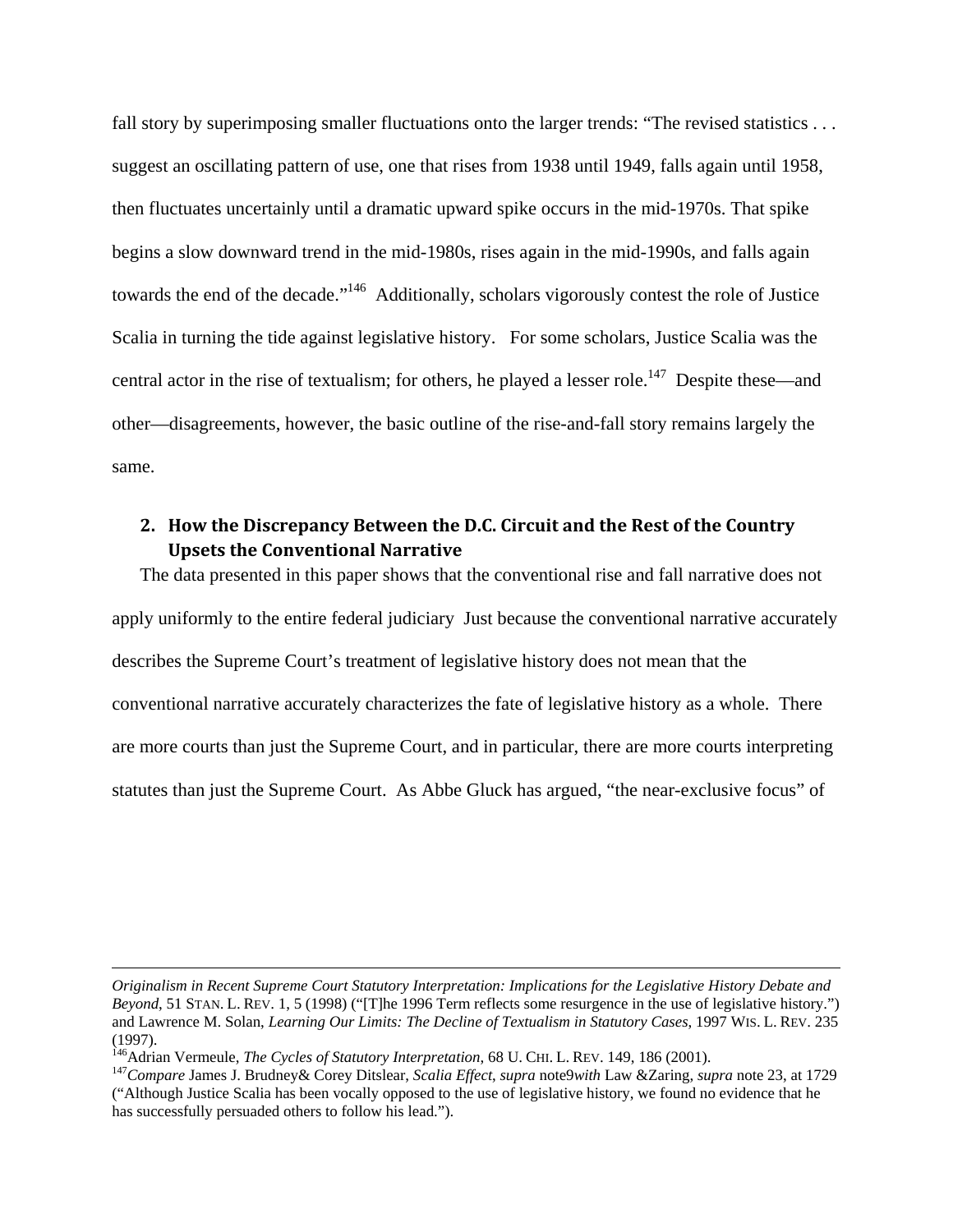the statutory interpretation literature "on the most difficult U.S. Supreme Court cases has created a distorted picture . . . and so impoverished [the] conversation."148

Here, looking just one rung down on the federal judicial hierarchy reveals the pitfalls of focusing so intensely on the Supreme Court. In the eyes of many, the circuit courts are as important, if not more important, than the Supreme Court. Frank Cross and Stephanie Lindquist, for example, label the circuit courts "probably the single most important level of the federal judiciary."149 The Supreme Court grants certiorari in only a tiny percentage of cases; for the vast majority of litigation, the circuit courts are the final stop. $150$ 

The limited bite of Supreme Court review means that the circuit courts play an important role in the interpretation of federal statutes.<sup>151</sup> Furthermore, for the purposes of this paper in particular, the circuit courts as a whole cite far more total legislative history than the Supreme

<sup>148</sup>Abbe R. Gluck, *The States As Laboratories of Statutory Interpretation: Methodological Consensus and the New Modified Textualism*, 119 YALE L.J. 1750, 1811 (2010); *see also*Tracey E. George, *Developing A Positive Theory of Decisionmaking on U.S. Courts of Appeals*, 58 OHIO ST. L.J. 1635, 1665 (1998) ("Students of the lower courts have expressed concern that the models developed in analyzing the Supreme Court may not be well-suited for other courts.").

<sup>149</sup>Frank B. Cross & Stefanie Lindquist, *Judging the Judges*, 58 DUKE L.J. 1383, 1385 (2009); *see also* Richard A. Posner, Judicial Behavior and Performance: An Economic Approach, 32 FLA. ST. U. L. REV. 1259, 1273 (2005).<br><sup>150</sup>See, e.g.,George, *supra* note 148, at 1636 ("[A]lthough the United States Supreme Court is technically the fi

word on federal law and cases, the circuit courts have become the courts of last resort for most litigants and the sources of doctrinal development for most legal issues."); *Supreme Court Monitoring of the United States Courts of Appeals En Banc*, 9 SUP. CT. ECON. REV. 171 (2001) (finding that the "Court has granted certiorari to less than four percent of petitions, accounting for less than one percent of all cases decided by courts of appeals"); *see also* Jonathan P. Kastellec, *Panel Composition and Judicial Compliance on the U.S. Courts of Appeals*, 23 J.L. ECON. & ORG. 421 (2007). 151*See, e.g.*,Amy Coney Barrett, *Statutory Stare Decisis in the Courts of Appeals*, 73 GEO. WASH. L. REV. 317, 318-

<sup>19 (2005) (&</sup>quot;Because the courts of appeals resolve more interpretive disputes than does the Supreme Court, ensuring a sound interpretive theory for the courts of appeals is in some respects more important than doing the same for the Supreme Court."); Stefanie A. Lindquist & David A. Yalof, *Congressional Responses to Federal Circuit Court Decisions*, 85 JUDICATURE 61, 62 (2001) ("When interpreting statutes, [circuit] courts directly influence the formation of federal policy in a significant way; congressional reaction to those rulings may go far in determining both branches' influence over policy making."); Peter L. Strauss, *One Hundred Fifty Cases Per Year: Some Implications of the Supreme Court's Limited Resources for Judicial Review of Agency Action*, 87 COLUM. L. REV. 1093, 1121 (1987); Aaron-Andrew P. Bruhl, H*ierarchy and Heterogeneity: How to Read A Statute in A Lower Court*, 97 CORNELL L. REV. 433, 457 (2012); Stephen Breyer, *On the Uses of Legislative History in Interpreting Statutes*, 65 S. CAL. L. REV. 845, 862 (1992).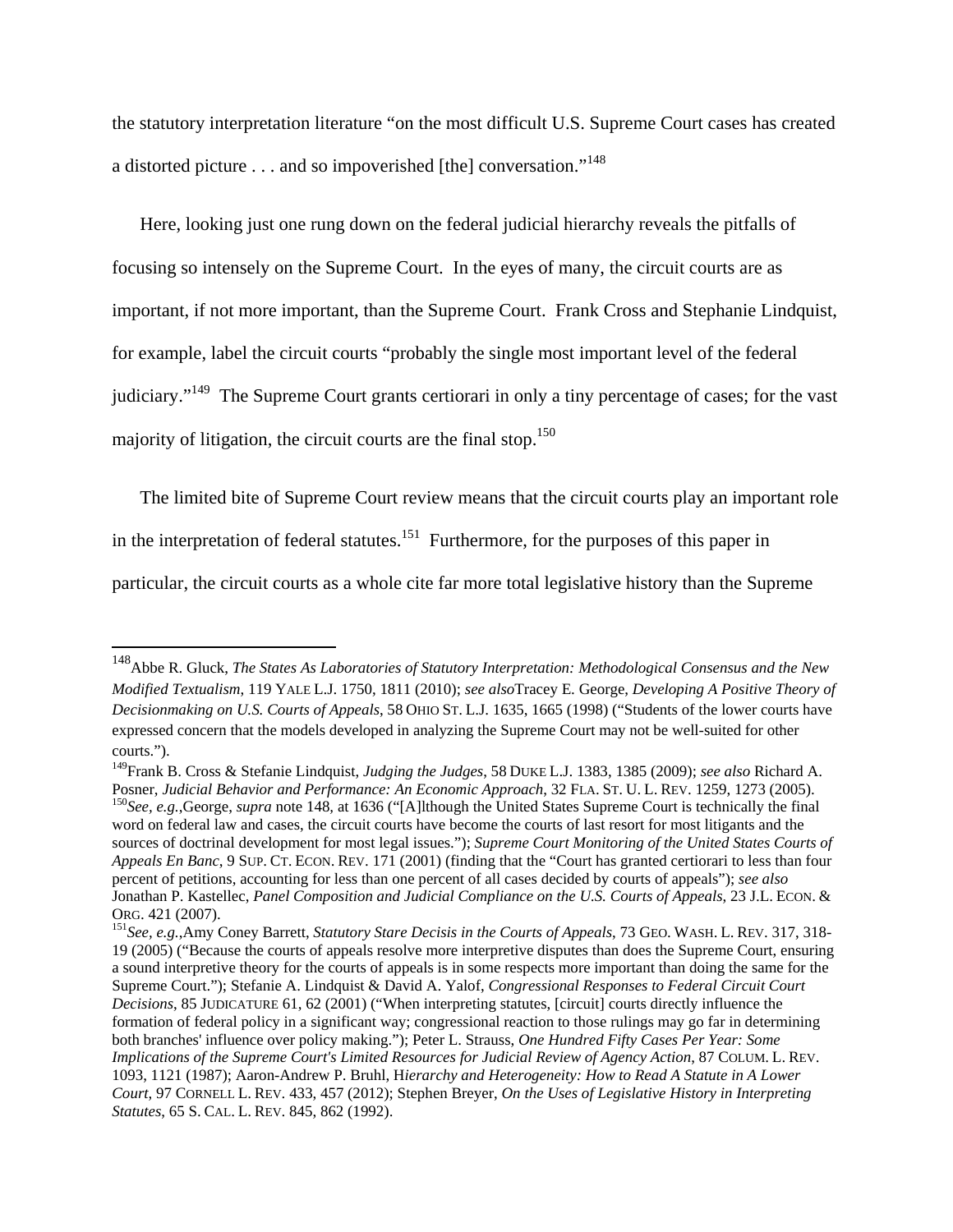Court. Between 1950 and 2006, the Supreme Court cited legislative history 16,380 times, in a total of 2,576 cases. This is dwarfed by the circuit courts, which cited legislative history 73,591 times over 25,112 cases. In terms of legislative history as a tool of statutory interpretation, the circuit courts have reached for that tool far more frequently than the Supreme Court. Any account of the American approach to legislative history that focuses on the Supreme Court while neglecting the circuit courts is simply incomplete.<sup>152</sup>

And the data presented here shows that the rise-and-fall narrative does not accurately describe how circuit courts have used legislative history—at least not all of the circuit courts. As discussed above,  $^{153}$  the rise-and-fall narrative does capture the evolution of legislative history in the D.C. Circuit. But the non-D.C. circuits behaved very differently. The "plateau circuits" the First, Third, Sixth, and Tenth Circuits—never embraced legislative history nearly as much as the D.C. Circuit and Supreme Court during the 1970s and 1980s. Having never embraced legislative history in the first place, these circuits also did not share the D.C. Circuit and Supreme Court's decisive turn away from legislative history in the late 1980s and 1990s. Other circuits—the "molehill circuits"—did have something of a rise-and-fall in their use of legislative history during the 1970s and 1980s, but to a much lesser degree than the D.C. Circuit and Supreme Court.Furthermore, once the citation count data is controlled for the rising caseloads of that period, it is clear that the rise-and-fall narrative does not accurately capture the use of legislative history in the non-D.C. Circuits.

<sup>152</sup>*Cf*. James J. Brudney, *Below the Surface: Comparing Legislative History Usage by the House of Lords and the Supreme Court*, 85 WASH. U.L. REV. 1, 70 (2007) 153*Seesupra* Part III.B.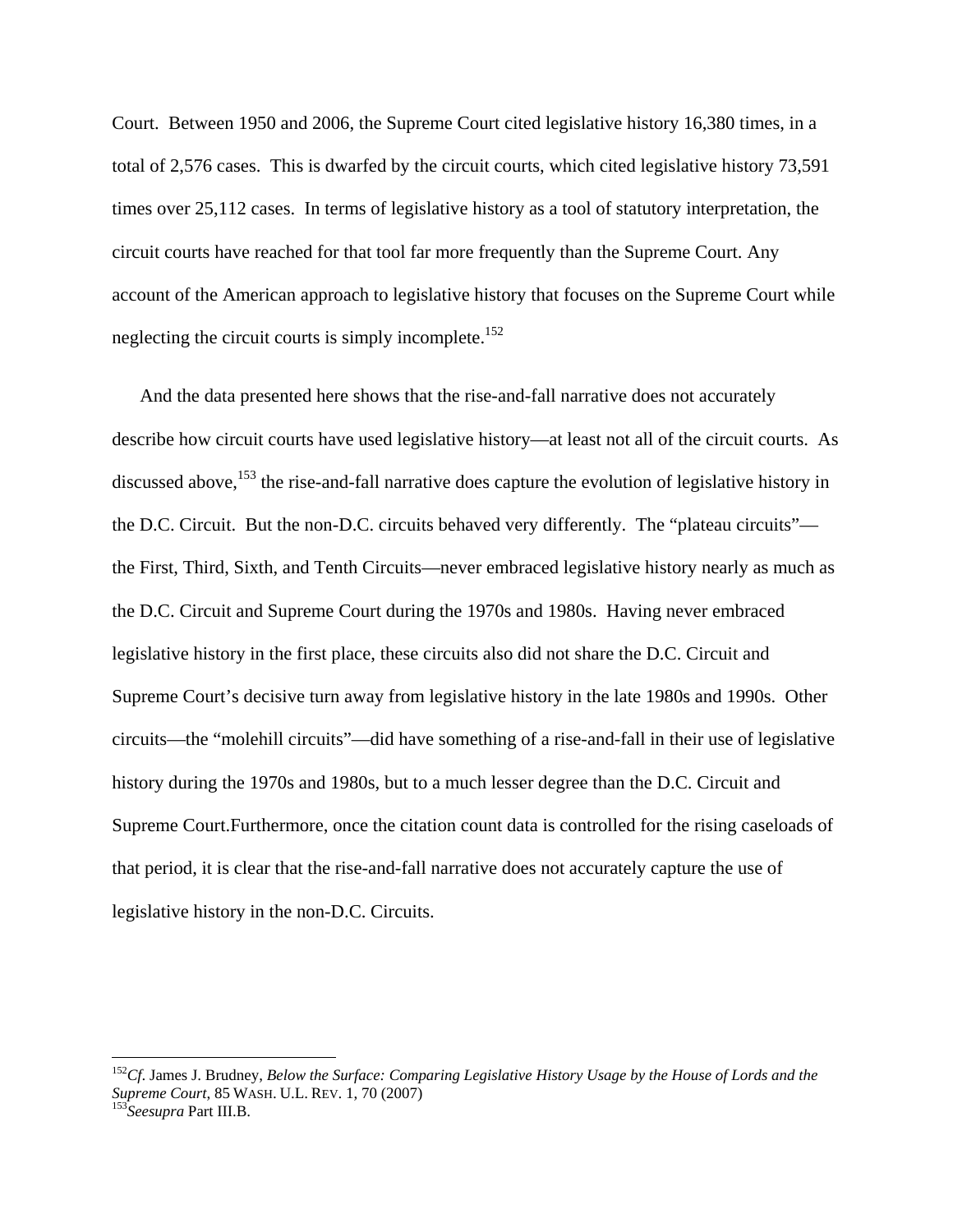The story of legislative history's dramatic rise and fall is thus only accurate up to the beltway's edge. For the other eleven circuits,<sup>154</sup> different stories must be told—stories of a more measured embrace of legislative history, followed by a less severe rejection. This disaggregation demonstrates that, when it comes to statutory interpretation, the federal judiciary does not move as one. While the Supreme Court may set the beat, the circuit courts have considerable latitude when deciding how to interpret statutes. Like the state courts, $155$  the circuit courts may serve as independent laboratories where judges can experiment with novel approaches to statutory interpretation, in dialogue with both the other circuits and the Supreme Court.<sup>156</sup> The statutory interpretation conversation should broaden beyond the Supreme Court and acknowledge the heterogeneity of the federal judiciary's approach to statutory interpretation.

## **B. Normative implications**

The incompleteness of the rise-and-fall narrative is more than just a matter of historical accuracy. The Supreme Court's embrace of legislative history during the 1970s and 1980s has been a fixed point in the normative debate over whether courts should use legislative history. For purposivists, that era symbolizes a Court dedicated to implementing the will of Congress; for textualists, it symbolizes a Court rampantly subverting the rule of law. The heterogeneity of the circuit courts' use of legislative history unsettles that fixed point in the conversation. For the circuit courts, at least, that period was neither a triumph for the purposivists, nor a disaster for textualists.

Furthermore, this heterogeneity has implications for the strength of several of the common arguments at the center of the normative debate over legislative history—if various circuits

<sup>&</sup>lt;sup>154</sup> Really ten circuits, as the Fifth and Eleventh Circuits should be treated as one for purposes of this analysis.<br><sup>155</sup> See Gluck, *supra* note 148, at 1861 (2010).<br><sup>156</sup> For an innovative argument that this methodolo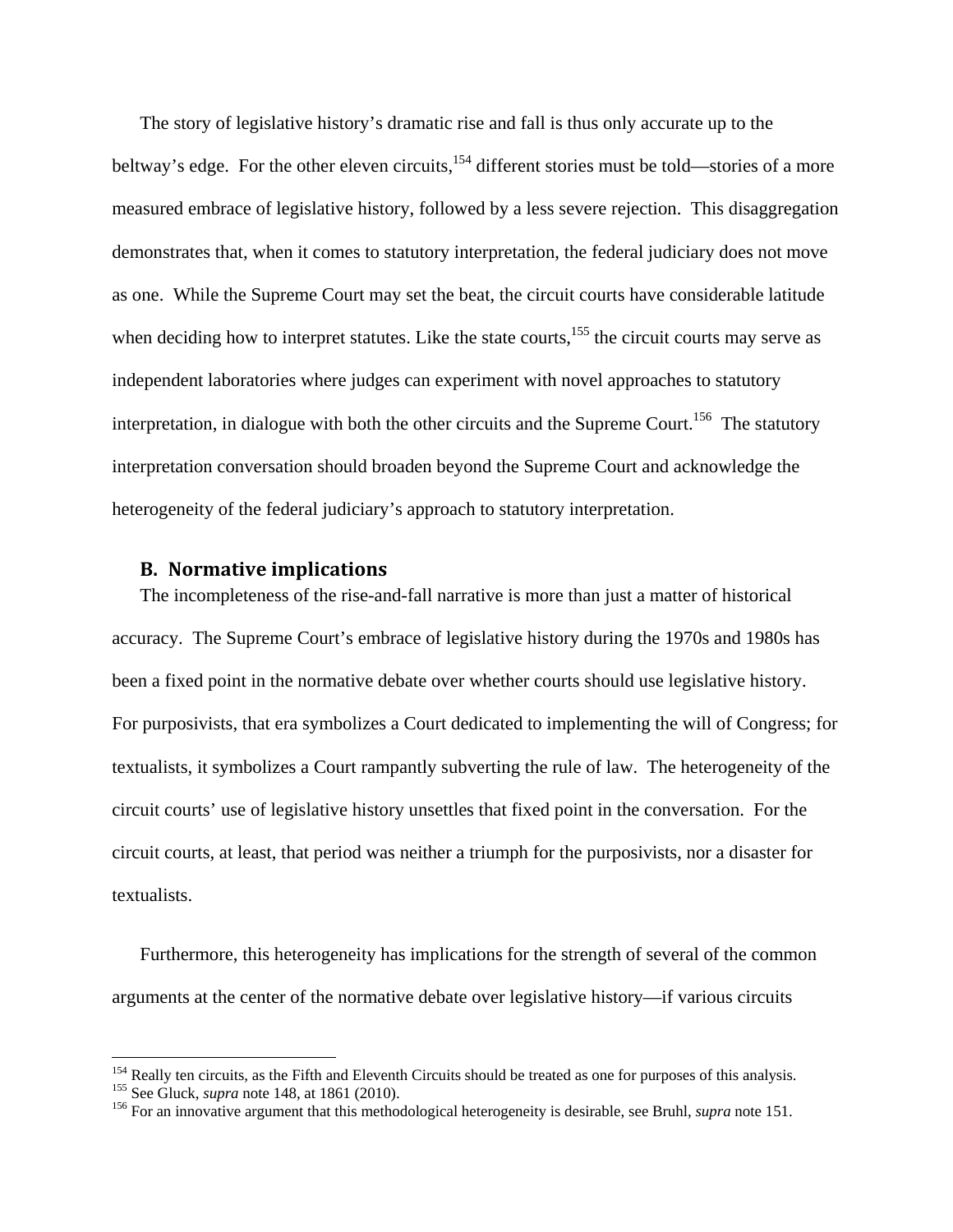adopted different approaches to legislative history, these arguments may apply more or less strongly to each circuit. This section discusses two of the most common objections to legislative history—the institutional competence objection and the manipulation objection—and how they fare in light of the data presented in this paper.

#### **1. The Institutional Competence Objection**

The institutional competence objection argues that courts should not use legislative history because judges are not capable of reliably understanding legislative history. Even if legislative history were a reliable source in the abstract, judges are poorly placed to ascertain the interpretative implications of that source. In other words, judges are lawyers, not legislators, and are therefore prone to misinterpret the products of the legislative process.

A prominent articulation of this objection is Adrian Vermeule's reexamination<sup>157</sup> of the Court's use of legislative history in the canonical case *Holy Trinity Church v. United States*. 158 Professor Vermeule contests the traditional account of *Holy Trinity*, in which the Court used legislative history to evade what appeared to be the plain meaning of the text of the statute. Relying on this traditional account, the conversation about *Holy Trinity*centered on whether the Court should use legislative history to undermine contrary statutory text.<sup>159</sup>

Professor Vermeule, however, argues that this focus on the tension between text and legislative history is predicated on an incorrect assumption.<sup>160</sup> Revisiting the original sources of legislative history in *Holy Trinity*, Professor Vermeule argues that there was no tension between

<sup>&</sup>lt;sup>157</sup> Vermeule, *supra* note 135 (1998).<br><sup>158</sup>143 U.S. 457 (1892).

<sup>159</sup>*See* Antonin Scalia, *Common Law Courts*, *supra* note 1, at 18-31; Frederick Schauer, *Constitutional Invocations*, 65 FORDHAM L. REV. 1295, 1307 (1997); ("Church of the Holy Trinity v. United States is not only a case, but is the marker for an entire legal tradition"); William N. Eskridge, Jr., "*Fetch Some Soupmeat"*, 16 CARDOZO L. REV. 2209, 2217 n.38 (1995).

<sup>160</sup> Vermeule, *supra* note 135, at 1837.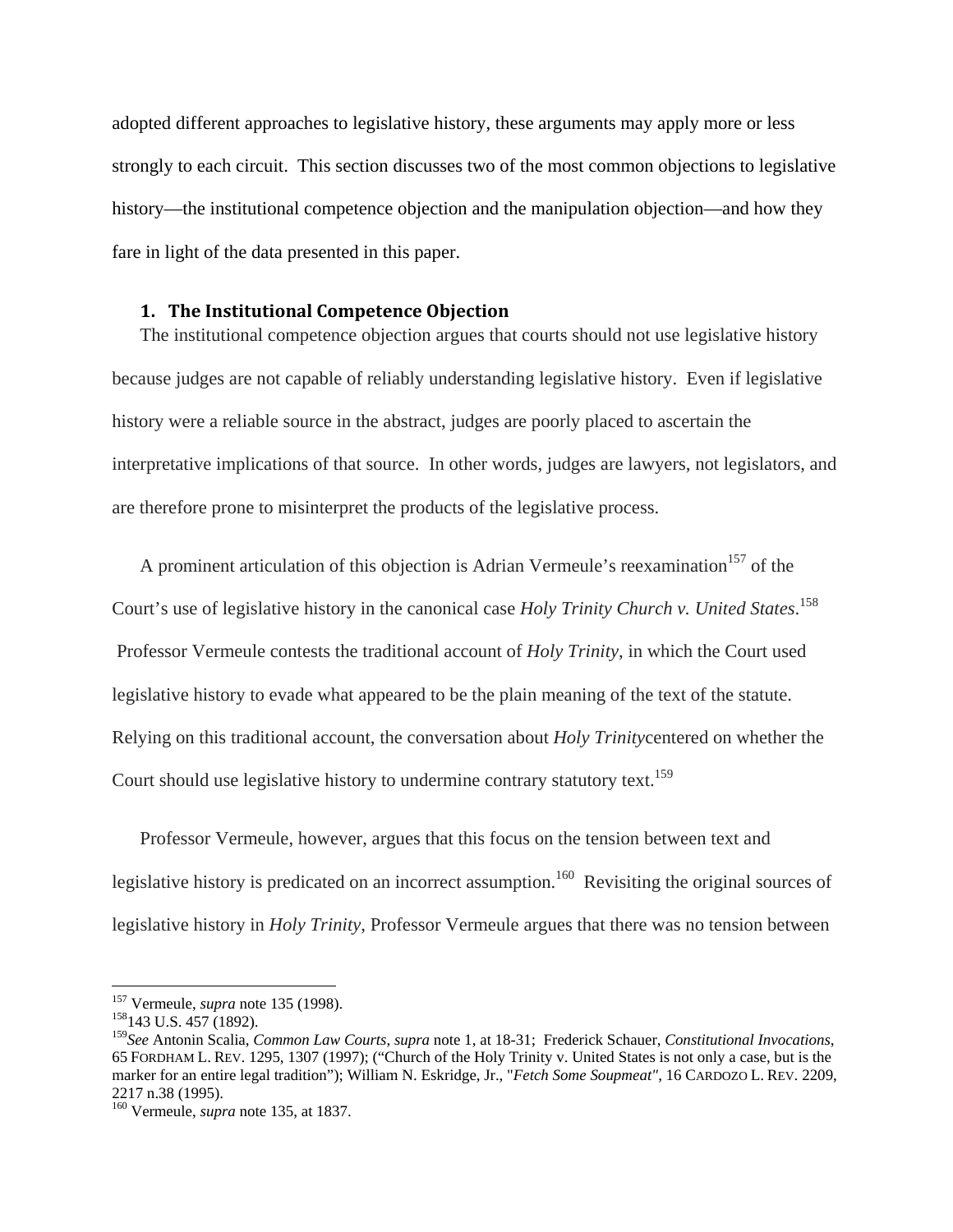the legislative history and the statutory text; the apparent contradiction was the product of judicial misinterpretation. When read properly, the legislative history "did not support the Court's holding, but rather supported the rule apparent on the face of the statutory text itself."<sup>161</sup>

Professor Vermeule then generalizes this analysis of *Holy Trinity* into a broader institutional competence argument against legislative history. The misinterpretation of legislative history in *Holy Trinity* was not an isolated mistake, but instead an example of how the judiciary, as a whole, is simply not capable of using legislative history properly. Professor Vermeule offers a sophisticated account of how "[d]istinctive features of the adjudicative process . . . might interact with distinctive features of legislative history in a manner that causes courts systematically to err in their attempts to discern legislative intent from legislative history."<sup>162</sup> For instance, judges are often unfamiliar with the "roles, characteristics, and incentives" of the legislators involved in passing a statute, which undercuts their ability to reliably interpret the legislative history produced by those legislators.<sup>163</sup> Similarly, Professor Vermeule suggests that because judges are used to interpreting authoritative legal texts, they are prone to overestimate the reliability of documents produced in the heat of legislative battles.<sup>164</sup>

The strength of the institutional competence objection, then, depends on how proficient judges are at understanding legislative history. If judges are cloistered rubes who could not tell a standing committee from a conference committee, that lends a great deal of support to the institutional competence objection.<sup>165</sup> If, on the other hand, judges are sophisticated analysts of

 $^{161}Id.$ 

<sup>&</sup>lt;sup>162</sup>*Id.* at 1838.<br><sup>163</sup>*Id.* at 1873.<br><sup>164</sup>*Id.* at 1875.<br><sup>165</sup>*Cf.* Victoria Nourse, *A Decision Theory of Statutory Interpretation: Legislative History by the Rules, 122 YALE* L.J. (2012) (forthcoming) ("Judges, scholars, and law students dismantle congressional reports and debate as if early reports . . . were interchangeable with much-altered bills . . . and as if statements of those who lost the debate . . .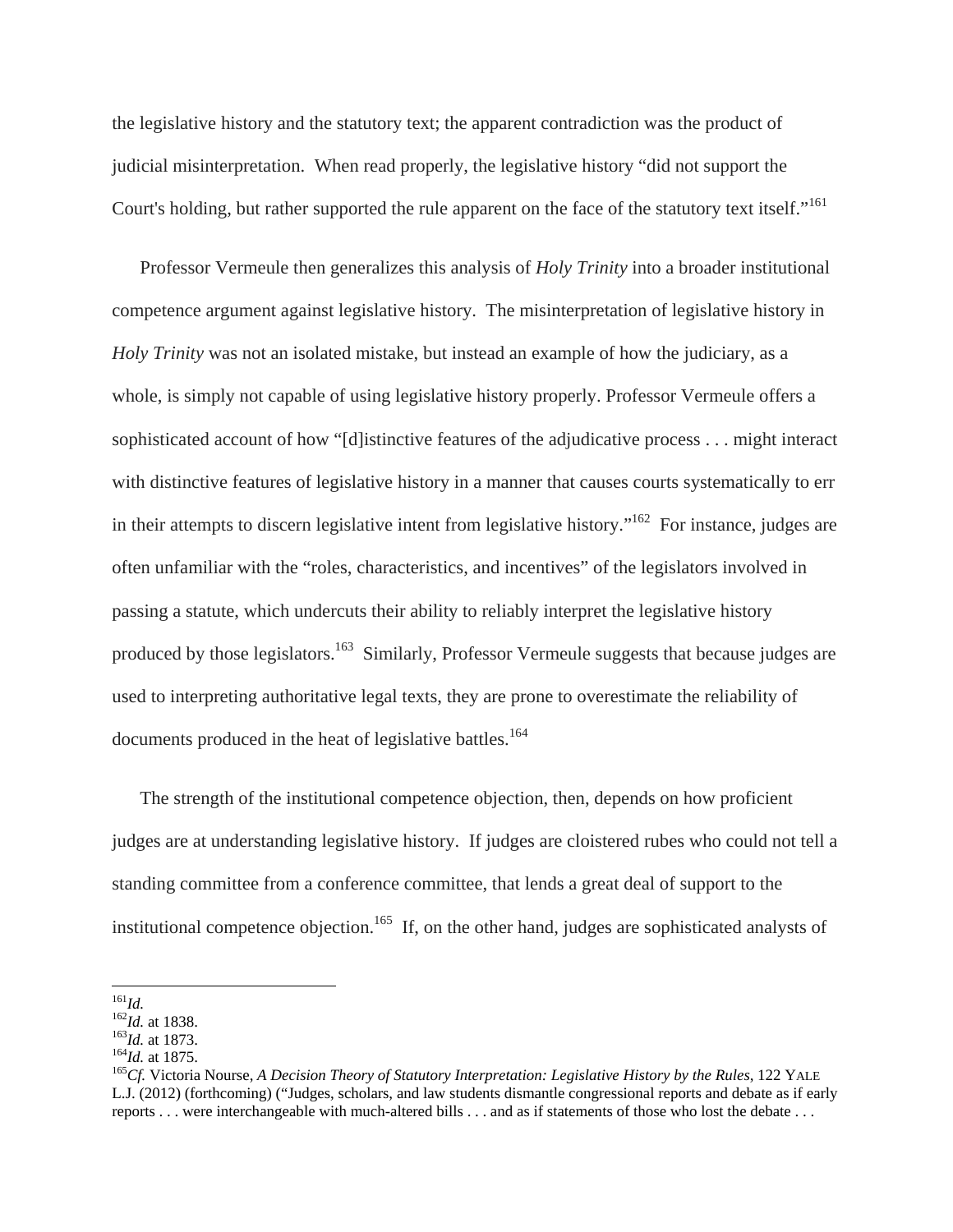the legislative process, then that undermines the institutional competence argument. As Professor Vermeule admits, this is ultimately an empirical question about the capabilities of the judiciary.<sup>166</sup>

But as the findings discussed *supra*make clear, judges are not all cut from the same cloth. Some judges may be legislative rubes at the same time as other judges are practiced readers of legislative history. The strength of the institutional competence argument, then, may vary judge to judge. In particular, a judge who routinely traffics in legislative history may be a more savvy consumer of that history than a judge who uses legislative history only occasionally. This could happen in two ways, which I will call the "practice-makes-perfect" hypothesis and the "familiarity" hypothesis. The "practice makes perfect" hypothesis suggests that the more a judge sees and uses legislative history, the more conversant that judge will become with the details of legislative history, including, (1) the legislative actors who generate legislative history,  $167$  (2) the congressional rules that govern the legislative process,<sup>168</sup> and (3) the relative merits of different types of legislative history.<sup>169</sup> In the alternative, the "familiarity" hypothesis would have the line of causation run in the opposite direction: those judges who are already more familiar with legislative history are exactly the judges who would be most comfortable citing legislative history in the first place.

 If it is true that courts that use legislative history more are also more skilled at using that history, then the data presented in this paper has significant implications for the strength of the

amount to authoritative statements of meaning . . . . Such readings invite legislative history's critics to shout 'activism.'").

<sup>&</sup>lt;sup>166</sup> Vermeule, *supra* note 135, at 1865 (noting that the institutional competence argument "represents a quasiempirical assessment").

<sup>&</sup>lt;sup>167</sup> William N. Eskridge, Jr. & John Ferejohn, *The Article I, Section 7 Game*, 80 GEO. L.J. 523 (1992) <sup>168</sup>*See, e.g.*, Nourse, *supra* note 165.

<sup>169</sup> See, e.g., ESKRIDGE, DYNAMIC STATUTORY INTERPRETATION, *supra* note 142, at 221-222.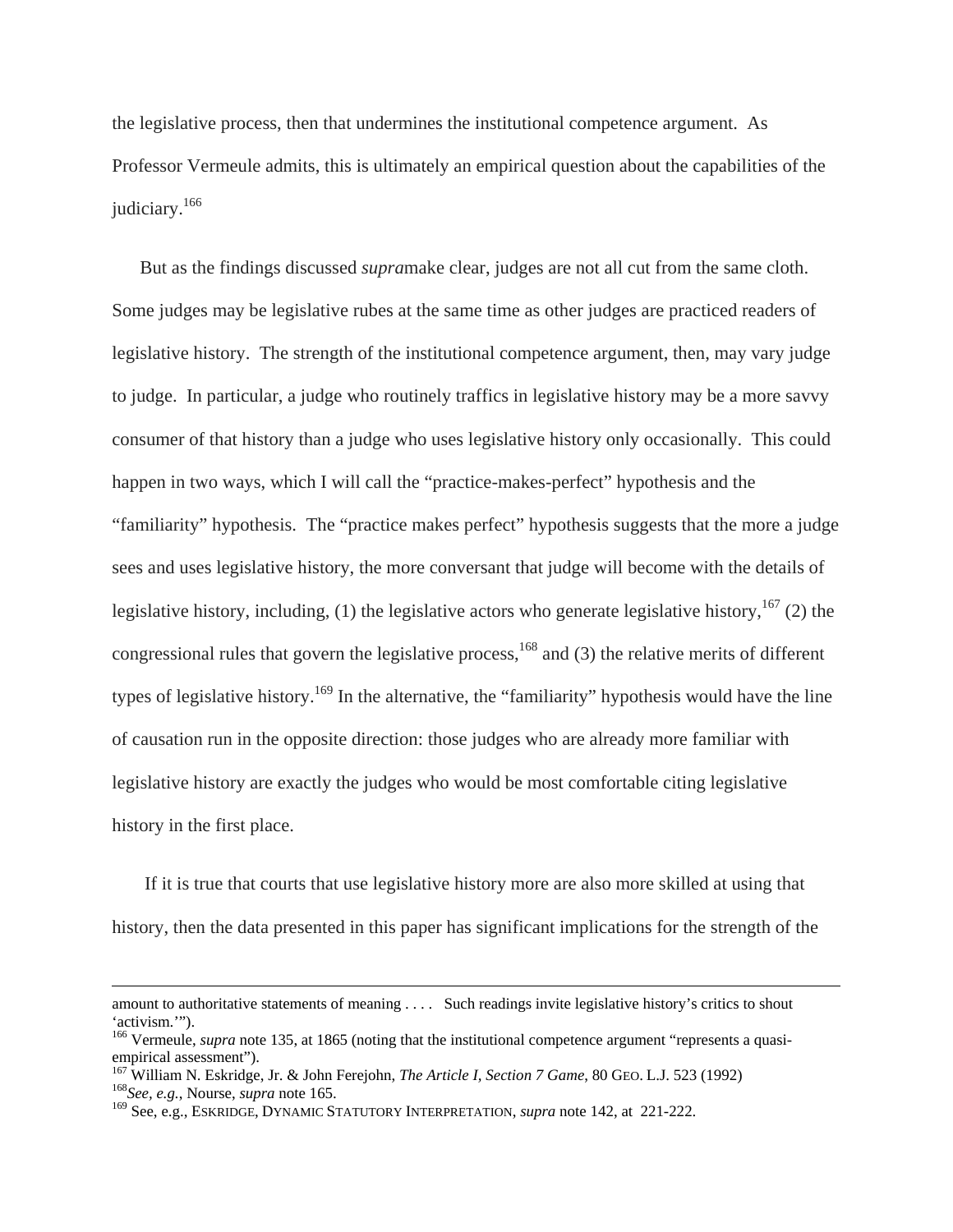institutional competence objection. If some circuits use legislative history much more frequently than other circuits, then the institutional competence objection would apply more strongly to circuits that cite legislative history sporadically than to circuits that use it routinely. As the data discussed *supra* shows, the big divide, then, is between the D.C. Circuit and the other circuits.

Consider, for instance, the use of legislative history during its heyday in 1981. Over the past ten years, the eleven judges of the D.C. Circuit had cited legislative history 5057 times in a total of 812 cases. By comparison, over that same ten years the eleven judges of, for instance Sixth Circuit had cited legislative history just 857 times in only 260 cases. Given that the judges of the D.C. Circuit worked with over five times as much legislative history as the judges of the Sixth Circuit, it is at least plausible that they were, on average, more skilled at analyzing legislative history when it came in front of them. They would be, for example, less likely to "overestimate or underestimate the weight due to a particular item of legislative history."<sup>170</sup>

Unfortunately, it is very difficult to know for certain whether habitual consumers of legislative history become more skilled in its use. Assessing either the "practice makes perfect" or "familiarity" hypothesis would require "would require, at a minimum, full examination of the statutes, legislative histories, and resulting judicial opinions in a fair sample of all . . . statutory cases,"<sup>171</sup> not to mention some independent metric for assessing the accuracy of each judge's use of legislative history.

However, there is some circumstantial evidence for these hypotheses. D.C. Circuit judges active during the peak of the D.C. Circuit's use of legislative history were also unusually active in the academic debate over legislative history. Justice Scalia is the most prominent example of

<sup>170</sup>Vermeule, *supra* note 135, at 1866. 171*Id.* at 1865.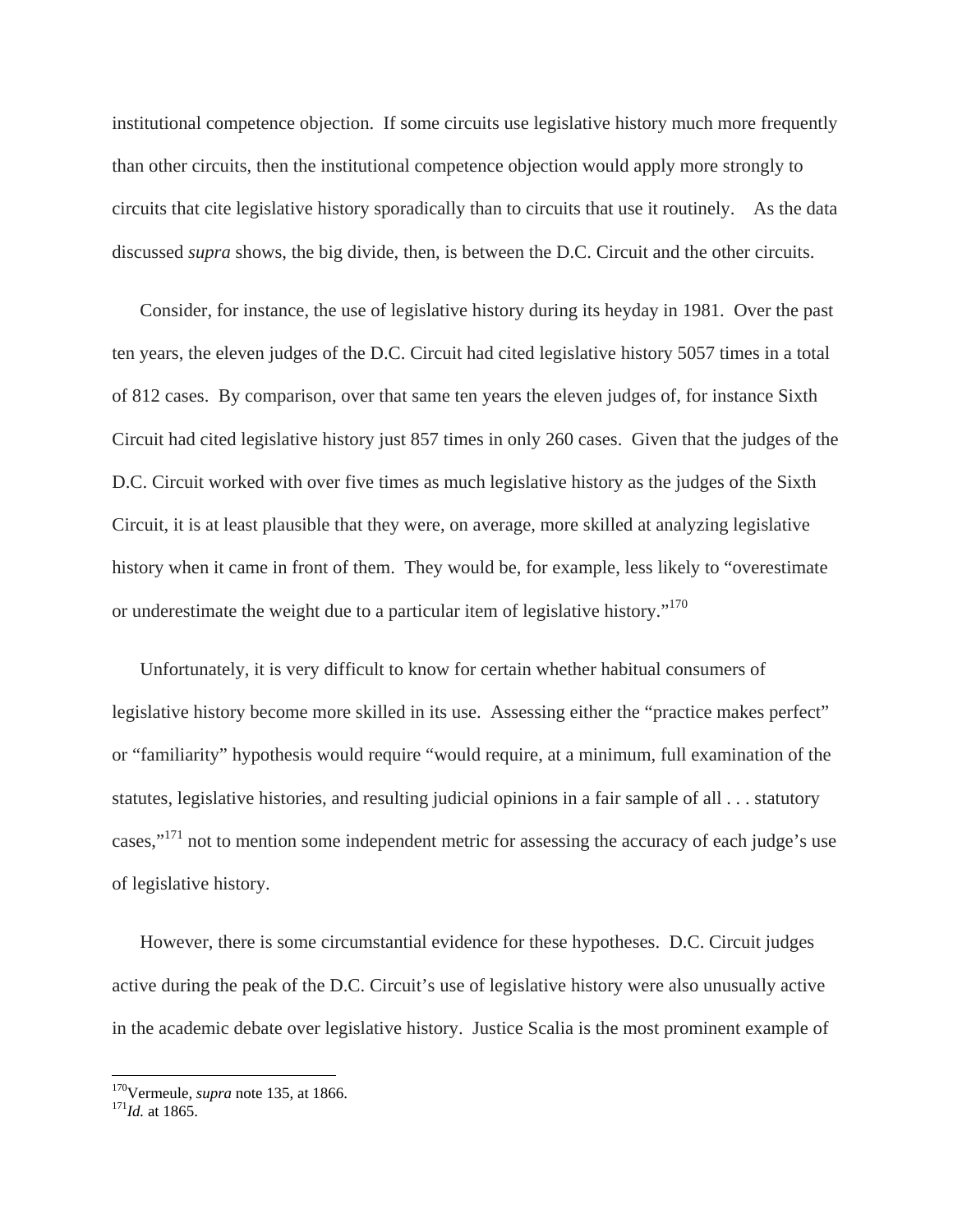this phenomenon. Justice Scalia is joined by Chief Judge Wald,<sup>172</sup> Judge Starr,<sup>173</sup> and Judge Mikva, $174$  who all published articles on the use of legislative history in statutory interpretation. This pattern of intellectual involvement suggests that the judges of the D.C. Circuit were familiar with the intricacies of legislative history, and therefore probably less likely to make the interpretative errors identified by Professor Vermeule.<sup>175</sup> This familiarity, in turn, may have beeneither a cause or a consequence of the D.C. Circuit's extraordinarily high rate of citation to legislative history.

In sum, then, the large disparities in how frequently each circuit cites legislative history may require a more nuanced account of the institutional competence objection, at least as it is applied to the appellate courts. The institutional competence objection may be unusually strong in the case of circuits that have only ever used legislative history sporadically.176 By contrast, the institutional competence objection does not have as much punch when applied to those circuits that used legislative history systematically—in particular, the D.C. Circuit during the 1970s and early 1980s. The variation in the citation data points to the need for a more granular conversation about the normative force of the institutional competence objection.

1

<sup>172</sup>*See, e.g.*, Wald, *The Sizzling Sleeper*, *supra* note 10 , at 278 (1990); Wald, *Some Observations on the Use of* 

<sup>&</sup>lt;sup>173</sup>See, e.g., Starr, *supra* note 114.<br><sup>174</sup>Judge Mikva was a former legislator, suggesting that he was unusually familiar with the nuances of legislative history. This may help explain his prolific history of publishing on the topic. *See, e.g.*, Abner J. Mikva, *Statutory Interpretation: Getting the Law to Be Less Common*, 50 OHIO ST. L.J. 979, 981 (1989); Abner J. Mikva& Eric Lane, *The Muzak of Justice Scalia's Revolutionary Call to Read Unclear Statutes Narrowly*, 53 SMU L. REV. 121 (2000); Abner J. Mikva, *A Reply to Judge Starr's Observations*, 1987 DUKE L.J. 380 (1987); Abner J. Mikva, *Reading and Writing Statutes*, 48 U. PITT. L. REV. 627 (1987).<br><sup>175</sup> Chief Judge Wald certainly seemed to think so: "In our opinions and at our oral arguments, there is constant

preoccupation with and debate about how Congress and agencies actually work, and how much of legislative history is concocted or real." Contribution of the D.C. Circuit, *supra* note 74, at 514.<br><sup>176</sup> Note the ironic implications for textualism: because textualism hasn't been able to fully eradicate the use of

legislative history, those circuits in which textualism has been unusually successful at combatting legislative history may become less skilled at analyzing legislative history when they do use it. Textualism may, in some sense, be "heightening the contradictions" for legislative history.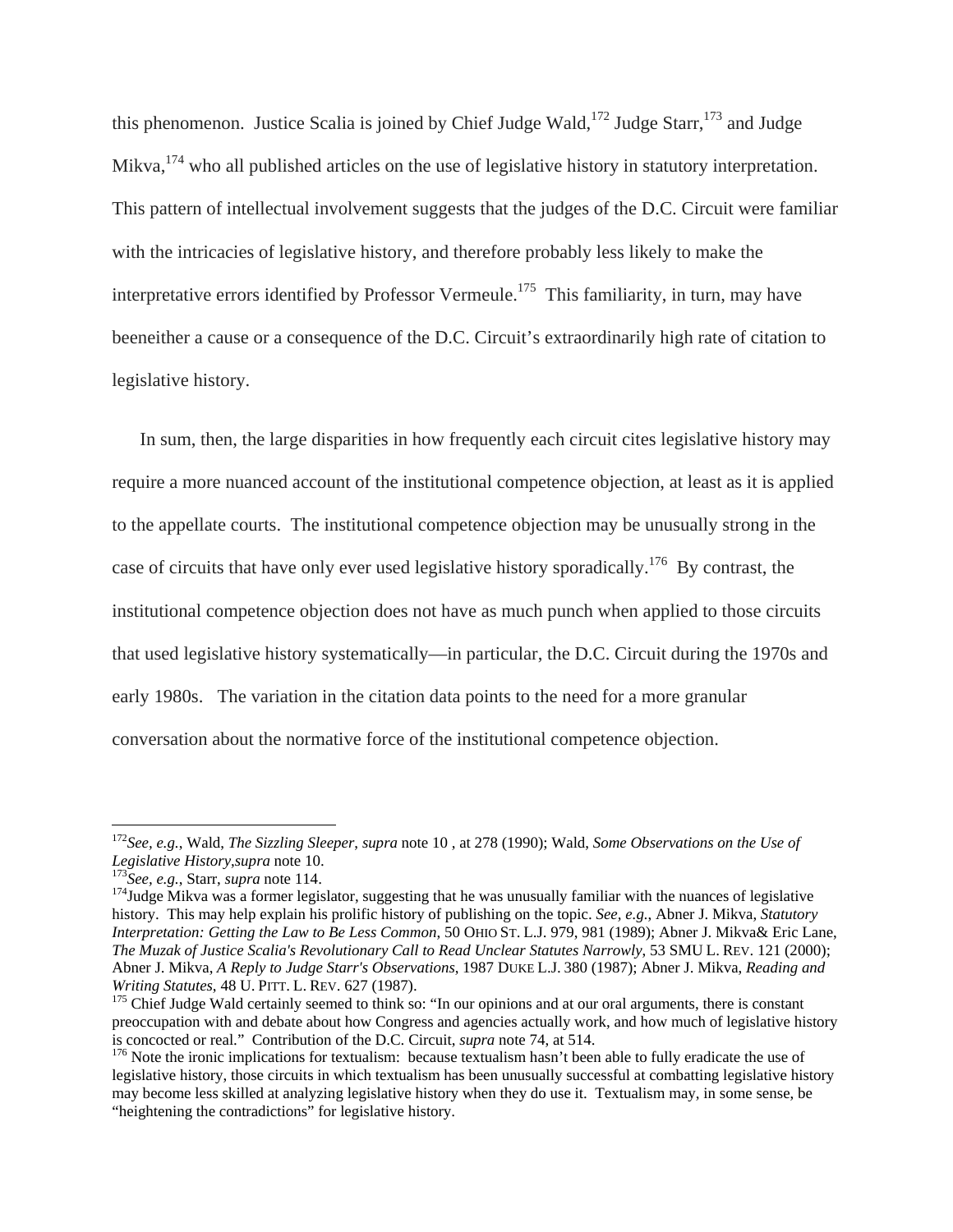#### **2. The Manipulation Objection**

The disparity between the D.C. Circuit and the rest of the country has implications for another classic argument against the use of legislative history: the "manipulation objection."177 The manipulation objection revolves around the prospect of legislators and legislative staffers fabricating legislative history because they hope to influence future litigation over the statute. Perhaps the most famous articulation of this objection comes from Justice Scalia's dissent in

*Blanchard v. Bergeron*:

As anyone familiar with modern-day drafting of congressional committee reports is well aware, the references to the cases were inserted, at best by a committee staff member on his or her own initiative, and at worst by a committee staff member at the suggestion of a lawyer-lobbyist; and the purpose of those references was not primarily to inform the Members of Congress what the bill meant . . ., but rather to influence judicial construction.<sup>178</sup>

Accordingly, Justice Scalia and others argue, courts should reject legislative history because the

very fact that courts consult legislative history creates the incentive for manipulation, and thus

corruption, of that history.<sup>179</sup> The manipulation objection therefore depends on the expectations

of both legislative actors and interest groups with a stake in potential litigation. The more that

these actors expect courts to consult the legislative history, the greater the perceived incentive for

those actors to expend resources manipulating that legislative history.<sup>180</sup>

<sup>&</sup>lt;sup>177</sup>See generally OFFICE OF LEGAL POLICY, U.S. DEP'T OF JUSTICE, REPORT TO THE ATTORNEY GENERAL, USING AND MISUSING LEGISLATIVE HISTORY: A RE-EVALUATION OF THE STATUS OF LEGISLATIVE HISTORY IN STATUTORY INTERPRETATION 53-55 (1989);James J. Brudney, *Congressional Commentary on Judicial Interpretations of Statutes: Idle Chatter or Telling Response?*, 93 MICH. L. REV. 1, 47-53 (1994) (discussing and rejecting the manipulation objection).

<sup>178489</sup> U.S. 87, 98-99 (1989) (Scalia, J., dissenting).

<sup>179</sup> See, e.g., Note, *Why Learned Hand Would Never Consult Legislative History Today*, *supra* note 134, at 1017 (1992)("Once they know that judges will refer to legislative history when interpreting statutes, legislators, staffers, and lobbyists have great incentives to introduce comments in the record solely to influence future interpretations and especially to insert statements that could not win majority support in Congress."). 180*Cf.* Adrian Vermeule, *The Cycles of Statutory Interpretation*, *supra* note 146, at 163 ("Each member of the

enacting coalition (for short, 'member') must choose one of the following two moves: (a) 'manipulate the legislative history' or (b) 'do not manipulate the legislative history.' There is some positive cost to manipulation.").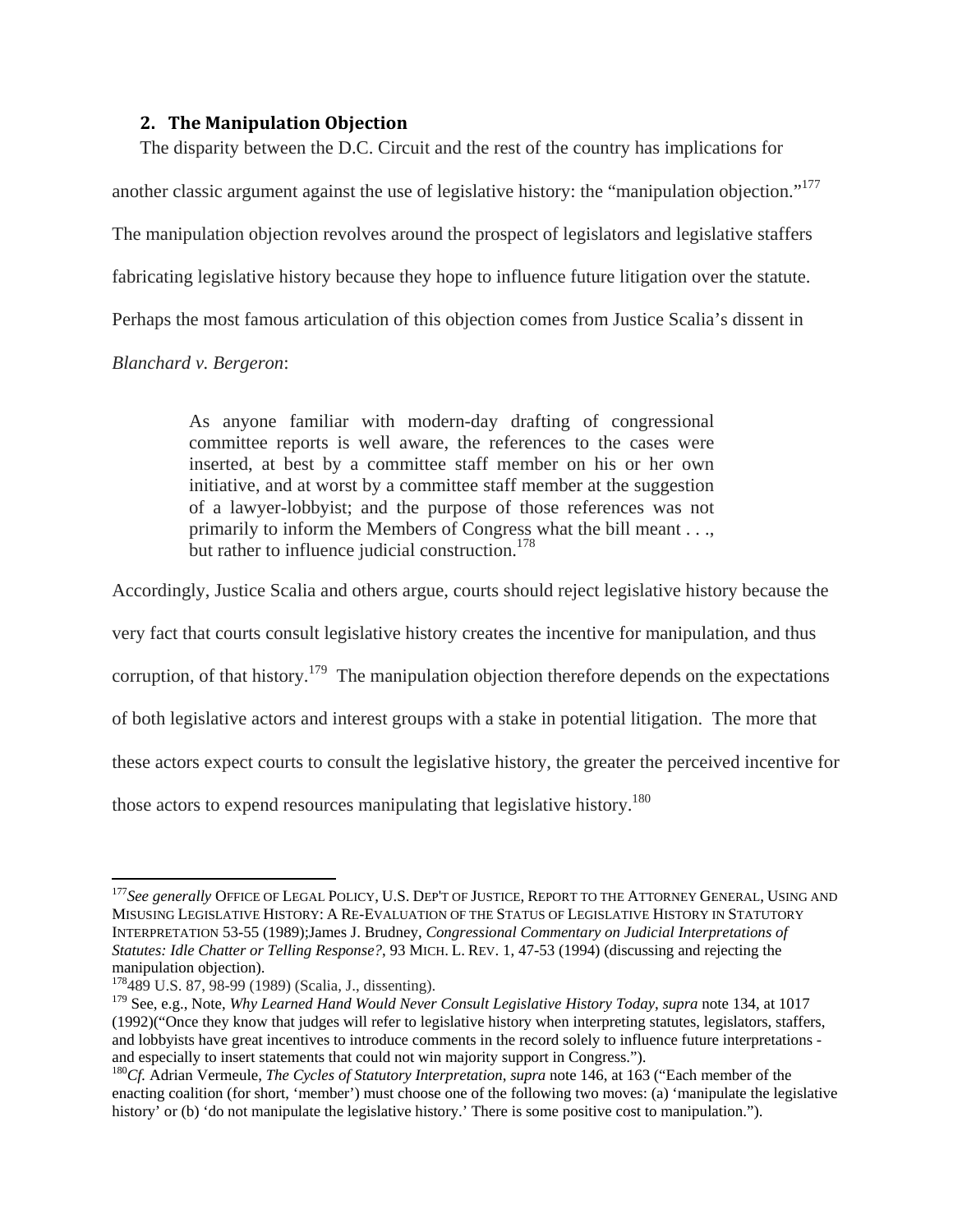The strength of the manipulation objection scales with the frequency of citation to legislative history.<sup>181</sup> In a sporadic citation regime, the manipulation argument is weak. The chance that the court will consult the manipulated legislative history is probably too low to justify either the cost of preparing and inserting the corrupted legislative history or the risk of getting caught. The legislative history will remain uncorrupted, ensuring that when the courts do decide to consult legislative history, they are seeing an untainted source.

By contrast, the manipulation objection is quite strong when legislative history is consulted routinely. Legislators and lobbyists know that the manipulated legislative history will come in front of a judge, and there is therefore a greater chance that their efforts to manipulate that history will bear fruit. If judges are consulting legislative history more, there is a higher chance that they are reading unreliable material.

The data presented here shows that the circuit courts have been in both high- and low-citation regimes. The D.C. Circuit, of course, consulted legislative history habitually, creating a correspondingly high incentive for legislative actors to invest in manipulating the legislative history. The non-D.C. circuits, by contrast, cited legislative history sporadically; legislatively actors probably did not consider it cost-effective to plant legislative history if the statute would be litigated in one of these other circuits. Note that the strength of the manipulation objection varies conversely to the institutional competence objection. Whereas the institutional competence objection applies more strongly to the non-D.C. circuits than to the D.C. Circuit, the manipulation objection applies more strongly to the D.C. Circuit than the non-D.C. Circuits. The

1

<sup>181</sup>*Cf.* T. Alexander Aleinikoff, *Updating Statutory Interpretation*, 87 MICH. L. REV. 20, 29 (1988) (quoting a speech by Justice Scalia) ("As Justice Scalia has noted, 'the more the courts have relied upon committee reports in recent years, the less reliable they have become.'").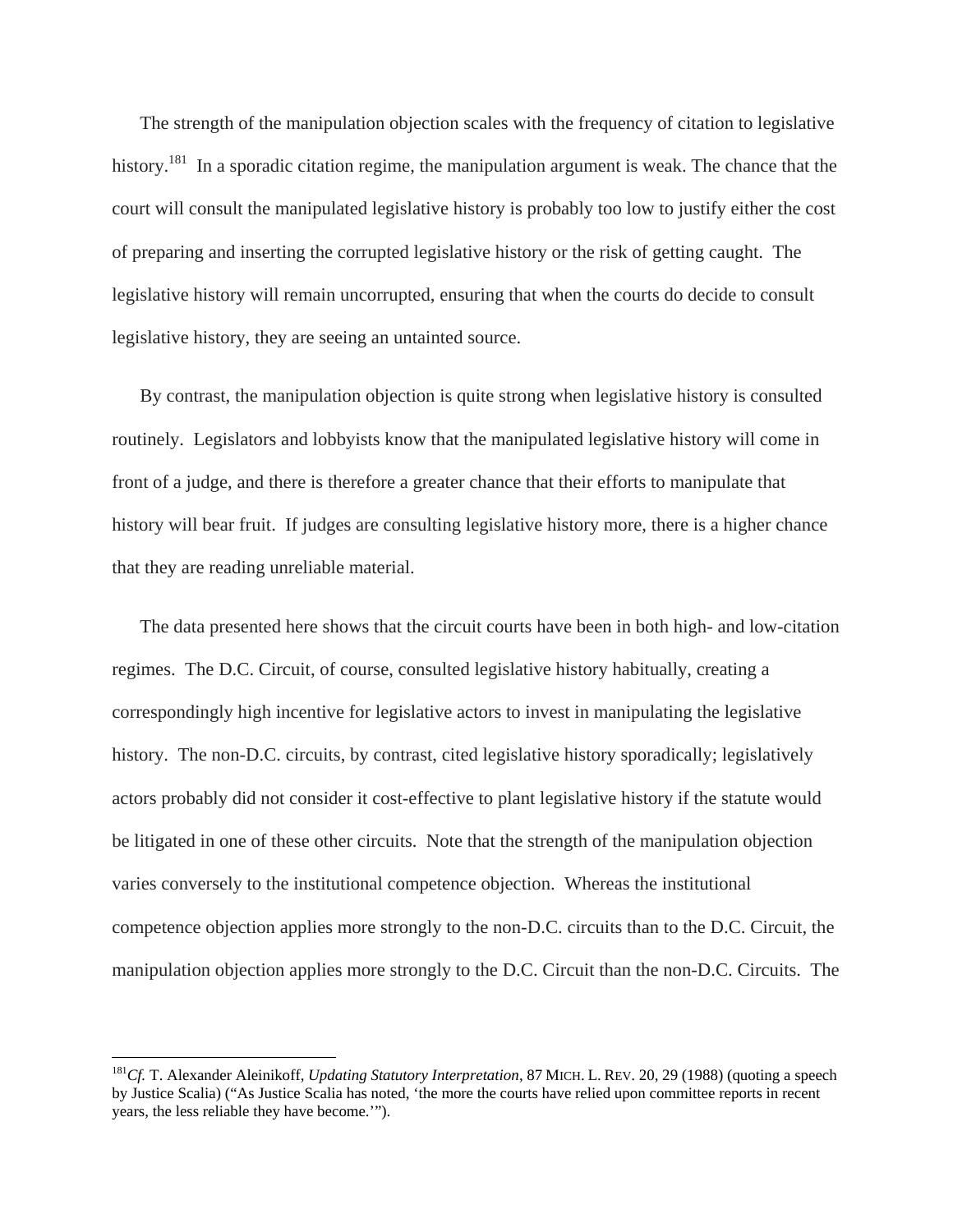heterogeneity of the circuit courts thus has crosscutting implications for the normative debate over legislative history.

Of course, this argument is predicated on legislative actors paying attention to the behavior of the circuit courts. Given the intense uncertainty over the extent of manipulation,  $^{182}$  as well as the covert nature of the manipulation that does occur, it is nearly impossible to know for certain whether these actors are thinking about specific courts when planting legislative history. It may be that these potential manipulators are focused entirely on the Supreme Court's treatment of legislative history. Similarly, if the perceptions of these potential manipulators have been shaped by the conventional narrative about legislative history, they might not be aware that the various circuits have divergent attitudes regarding legislative history. On the other hand, given that most statutory interpretation cases never go beyond the courts of appeal,<sup>183</sup> these actors also have a significant incentive to care about the behavior of the lower courts.<sup>184</sup>

In any event, the manipulation objection itself turns on the premise that manipulators pay attention to judicial behavior—if they don't, then the courts don't have to worry that their use of legislative history will incentivize manipulation.<sup>185</sup> Taking the manipulation objection on its own terms, then, the data presented *supra* shows that the D.C. Circuit may have been a much more tempting target for potential manipulators than the other circuits.

<sup>&</sup>lt;sup>182</sup> Compare 137 CONG. REC. S15,325 (daily ed. Oct. 29, 1991) (Statement of Sen. Danforth) ( "It is very common for Members of the Senate to try to affect the way in which a court will interpret a statute by putting things into the Congressional record. . . . That is one method of trying to doctor the legislative history and influence the future course of litigation.") *with*Brudney, *Congressional Commentary*, *supra* note 177, at 59 (1994) (referring to the

<sup>&</sup>lt;sup>183</sup> See *supra* notes 148-152 and accompanying text.<br><sup>184</sup> This may be particular true of the D.C. Circuit because certain statutes—administrative statutes, for instance—are unusually likely to be litigated there. See supra Part IV.A. If potential manipulators know that the statute in question is likely to be interpreted by the D.C. Circuit, that incentivizes the manipulator to consider the views of the D.C. Circuit.

 $185$  Of course, the courts would still need to consider the possibility that the legislative history had been manipulated and was therefore unreliable. They just wouldn't have to worry that their consultation of legislative history would lead to future manipulation.